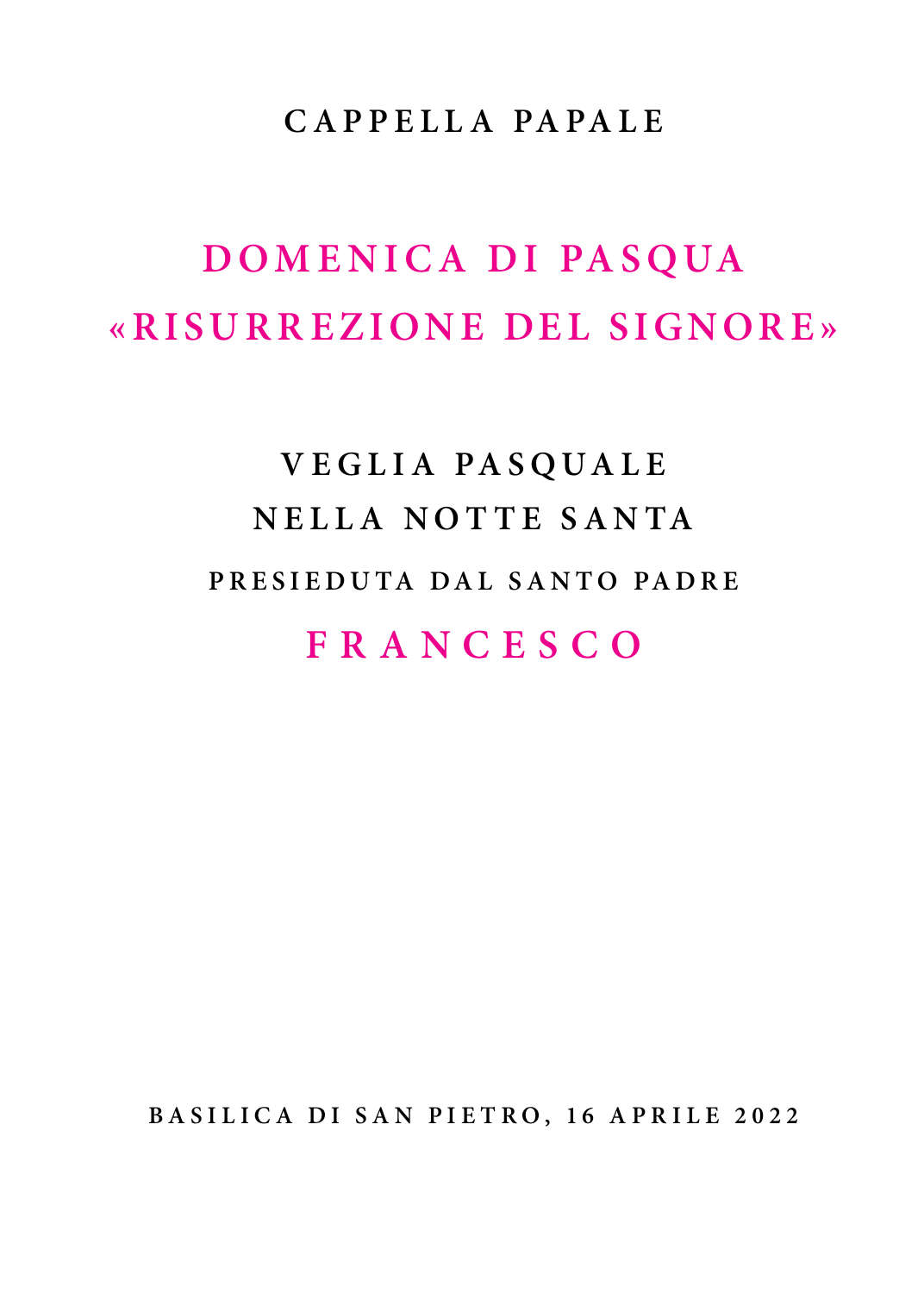**First part: THE SOLEMN BEGINNING OF THE VIGIL OR LUCERNARIUM**

**The Blessing of the Fire and Preparation of the Candle**

**In the name of the Father, and of the Son, and of the Holy Spirit.**

**Peace be with you. La pace sia con voi.**

**Spirito Santo.**

**And with your spirit. E con il tuo spirito.**

**Dear brethren,**

**on this most sacred night, in which our Lord Jesus Christ passed over from death to life, the Church calls upon her sons and daughters, scattered throughout the world, to come together to watch and pray.** 

**If we keep the memorial of the Lord's paschal solemnity in this way, listening to his word and celebrating his mysteries, then we shall have the sure hope of sharing his triumph over death and living with him in God.**

#### **Let us pray. Preghiamo.**

**O God, who through your Son bestowed upon the faithful the fire of your glory, sanctify this new fire, we pray, and grant that, by these paschal celebrations, we may be so inflamed with heavenly desires, that with minds made pure we may attain festivities of unending splendour. Through Christ our Lord.**

**O Padre, che per mezzo del tuo Figlio ci hai comunicato la fiamma viva del tuo fulgore, benedici questo fuoco nuovo e, mediante le feste pasquali, accendi in noi il desiderio del cielo, perché, rinnovati nello spirito, possiamo giungere alla festa dello splendore eterno. Per Cristo nostro Signore.**

**Nel nome del Padre e del Figlio e dello** 

**Benedizione del fuoco e preparazione del cero**

**Prima parte: SOLENNE INIZIO DELLA VEGLIA O LUCERNARIO**

## **Benedictio ignis et præparatio cerei**

## *Il Santo Padre:*

In nomine Patris, et Filii, et Spiritus Sancti.

R. Amen.

Pax vobis.

R. Et cum spiritu tuo.

Fratelli e sorelle, in questa santissima notte, nella quale il Signore nostro Gesù Cristo è passato dalla morte alla vita, la Chiesa invita i suoi figli sparsi nel mondo a raccogliersi per vegliare e pregare. Rivivremo la Pasqua del Signore nell'ascolto della Parola e nella partecipazione ai Sacramenti: Cristo risorto confermerà in noi la speranza di partecipare alla sua vittoria sulla morte e di vivere con lui in Dio Padre.

### Oremus.

Deus, qui per Filium tuum claritatis tuæ ignem fidelibus contulisti, novum hunc ignem  $\mathbf{\nabla}$  sanctifica, et concede nobis, ita per hæc festa paschalia cælestibus desideriis inflammari, ut ad perpetuæ claritatis puris mentibus valeamus festa pertingere. Per Christum Dominum nostrum.

 $R$ . Amen.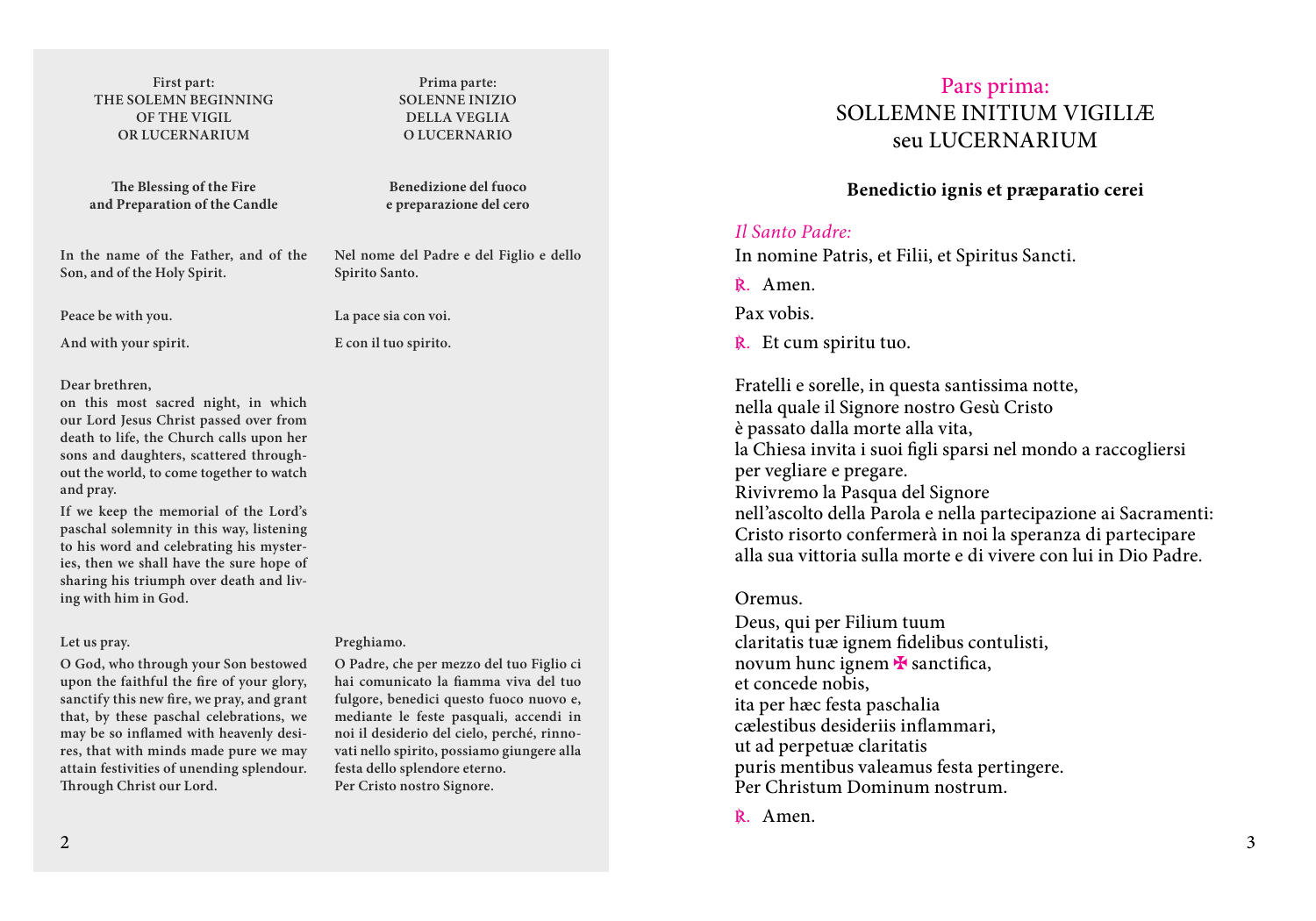| Christ yesterday and today            | Cristo ieri e oggi                   |
|---------------------------------------|--------------------------------------|
| the Beginning and the End             | Principio e Fine                     |
| the Alpha                             | Alfa                                 |
| and the Omega.                        | e Omega.                             |
| All time belongs to him               | A lui appartengono il tempo          |
| and all the ages.                     | e i secoli.                          |
| To him be glory and power             | A lui la gloria e il potere          |
| through every age and for ever. Amen. | per tutti i secoli dei secoli. Amen. |

| By his holy           | Per mezzo delle sue sante piaghe |
|-----------------------|----------------------------------|
| and glorious wounds,  | gloriose                         |
| may Christ the Lord   | ci protegga                      |
| guard us              | e ci custodisca                  |
| and protect us. Amen. | Cristo Signore. Amen.            |

**May the light of Christ rising in glory dispel the darkness of our hearts and minds.**

**La luce di Cristo che risorge glorioso disperda le tenebre del cuore e dello spirito.**

*Il Santo Padre incide sul cero una croce, la prima e l'ultima lettera dell'alfabeto greco, Alfa e Omega, e le cifre dell'anno corrente, dicendo:*

| 1. Christus heri et hodie                 |                | 3           |   |  |
|-------------------------------------------|----------------|-------------|---|--|
| 2. Principium et Finis                    |                | A           |   |  |
| 3. Alpha                                  |                |             |   |  |
| 4. et Omega.                              |                | $5$ 2   0 6 |   |  |
| 5. Ipsius sunt tempora                    | $\overline{2}$ |             |   |  |
| 6. et sæcula.                             |                | 722         |   |  |
| 7. Ipsi gloria et imperium                |                |             | Ω |  |
| 8. per universa æternitatis sæcula. Amen. |                |             | 4 |  |

*Il Santo Padre infigge nel cero, in forma di croce, cinque grani di incenso:*

1. Per sua sancta vulnera 2. gloriosa 3. custodiat 4. et conservet nos 5. Christus Dominus. Amen. 1 3 4 2 5

## *Il Santo Padre accende il cero:*

Lumen Christi gloriose resurgentis dissipet tenebras cordis et mentis.

*Inizia la processione verso l'altare: precede il diacono che porta il cero; seguono il Santo Padre, il clero e i fedeli.*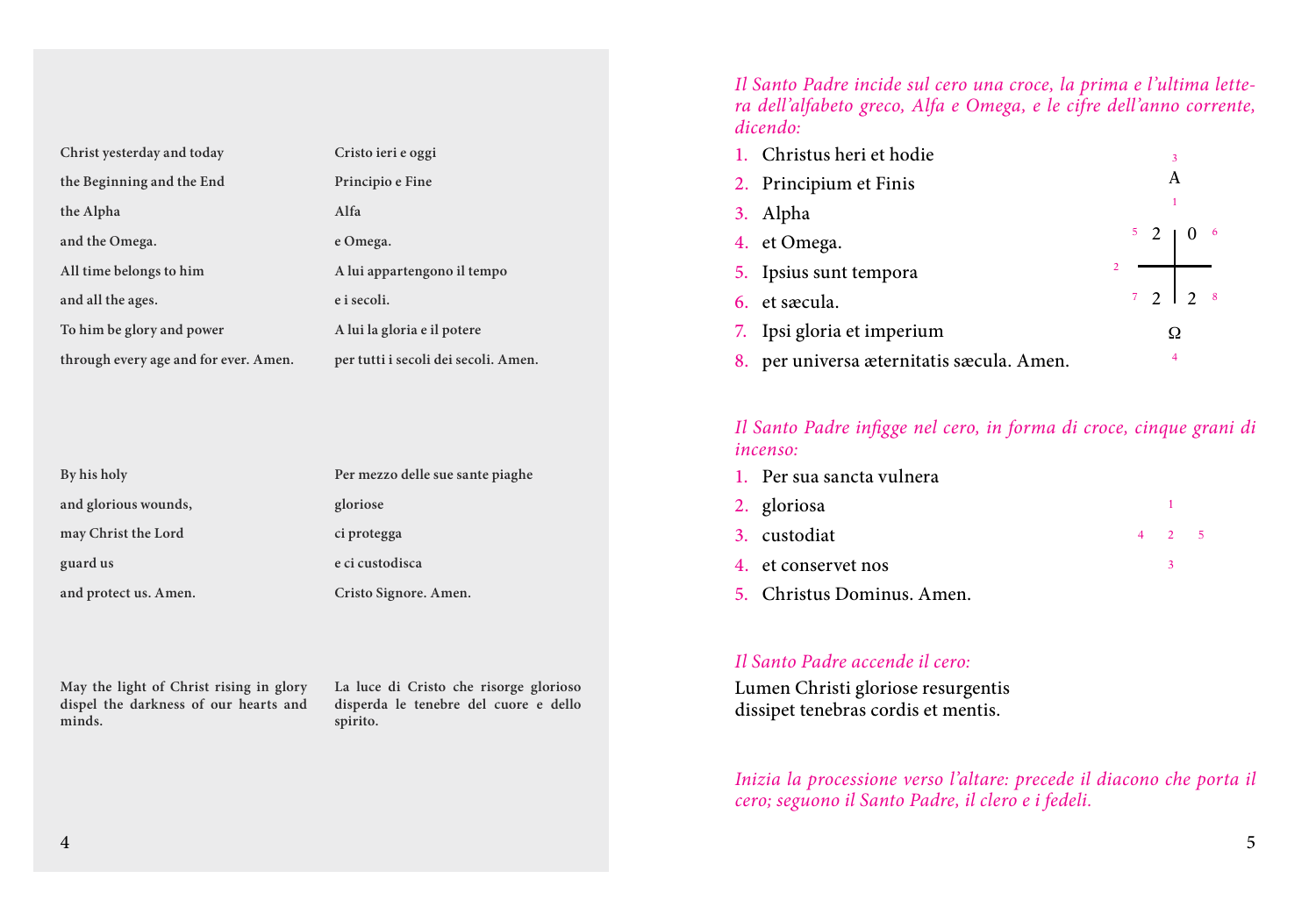**Procession Processione**

**The Light of Christ. La luce di Cristo.**

**Thanks be to God. Rendiamo grazie a Dio.**

## **Processio**

*All'ingresso della Basilica il diacono, tenendo il cero elevato, canta:* Lumen Christi.

*L'assemblea:*



De- o gra-ti- as.

*Viene accesa la candela portata dal Santo Padre.*

*Tutti entrano in Basilica; il diacono intona per la seconda volta il* Lumen Christi*.*

*Vengono accese le candele dei fedeli.*

*Quando il diacono ha cantato per la terza volta il* Lumen Christi*, si accendono le luci della Basilica.*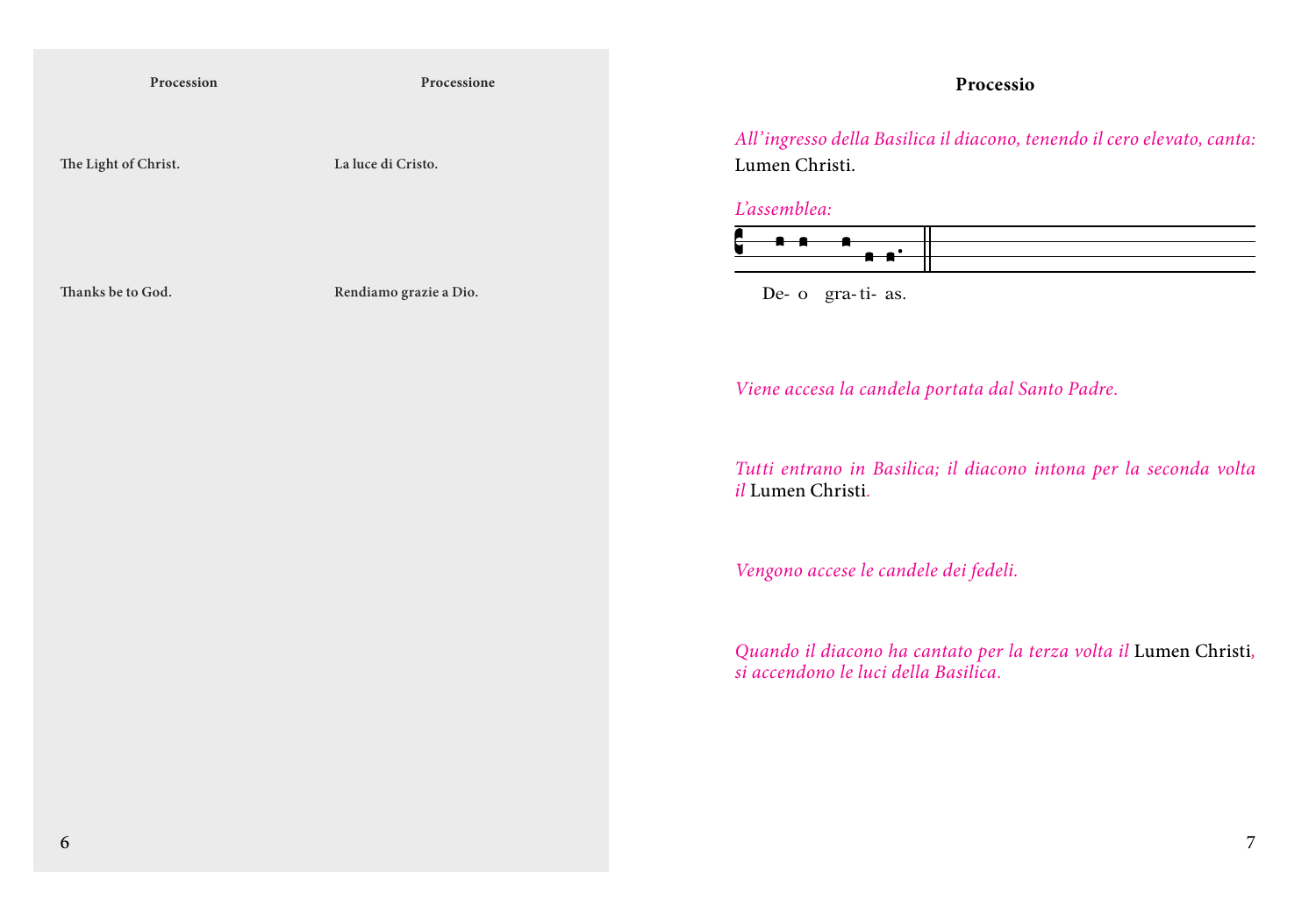### **Exult, let them exult, the hosts of heaven, exult, let Angel ministers of God exult, let the trumpet of salvation sound aloud our mighty King's triumph! Be glad, let earth be glad, as glory floods her, ablaze with light from her eternal King, let all corners of the earth be glad, knowing an end to gloom and darkness. Rejoice, let Mother Church also rejoice, arrayed with the lightning of his glory, let this holy building shake with joy, filled with the mighty voices of the peoples. Therefore, dearest friends, standing in the awesome glory of this holy light, invoke with me, I ask you, the mercy of God almighty, that he, who has been pleased to number me, though unworthy, among the Levites, may pour into me his light unshadowed, that I may sing this candle's perfect praises.**

**Esulti il coro degli angeli, esulti l'assemblea celeste: un inno di gloria saluti il trionfo del Signore risorto.**

**Gioisca la terra inondata da così grande splendore: la luce del Re eterno ha vinto le tenebre del mondo.**

**Gioisca la madre Chiesa, splendente della gloria del suo Signore, e questo tempio tutto risuoni per le acclamazioni del popolo in festa.**

**E voi, fratelli carissimi, qui radunati nella solare chiarezza di questa nuova luce, invocate con me la misericordia di Dio onnipotente. Egli che mi ha chiamato, senza alcun merito, nel numero dei suoi ministri, irradi il suo mirabile fulgore, perché sia piena e perfetta la lode di questo cero.** 

## **Præconium paschale**

*Il diacono, ricevuta la benedizione dal Santo Padre, incensa il libro e il cero e canta il preconio pasquale, che i fedeli ascoltano stando in piedi, con la candela accesa.*

## *Il diacono:*

Exsultet iam angelica turba cælorum: exsultent divina mysteria: et pro tanti Regis victoria tuba insonet salutaris. Gaudeat et tellus tantis irradiata fulgoribus: et, æterni Regis splendore illustrata, totius orbis se sentiat amisisse caliginem. Lætetur et mater Ecclesia, tanti luminis adornata fulgoribus: et magnis populorum vocibus hæc aula resultet. Quapropter astantes vos, fratres carissimi, ad tam miram huius sancti luminis claritatem, una mecum, quæso, Dei omnipotentis misericordiam invocate. Ut, qui me non meis meritis intra Levitarum numerum dignatus est aggregare, luminis sui claritatem infundens, cerei huius laudem implere perficiat.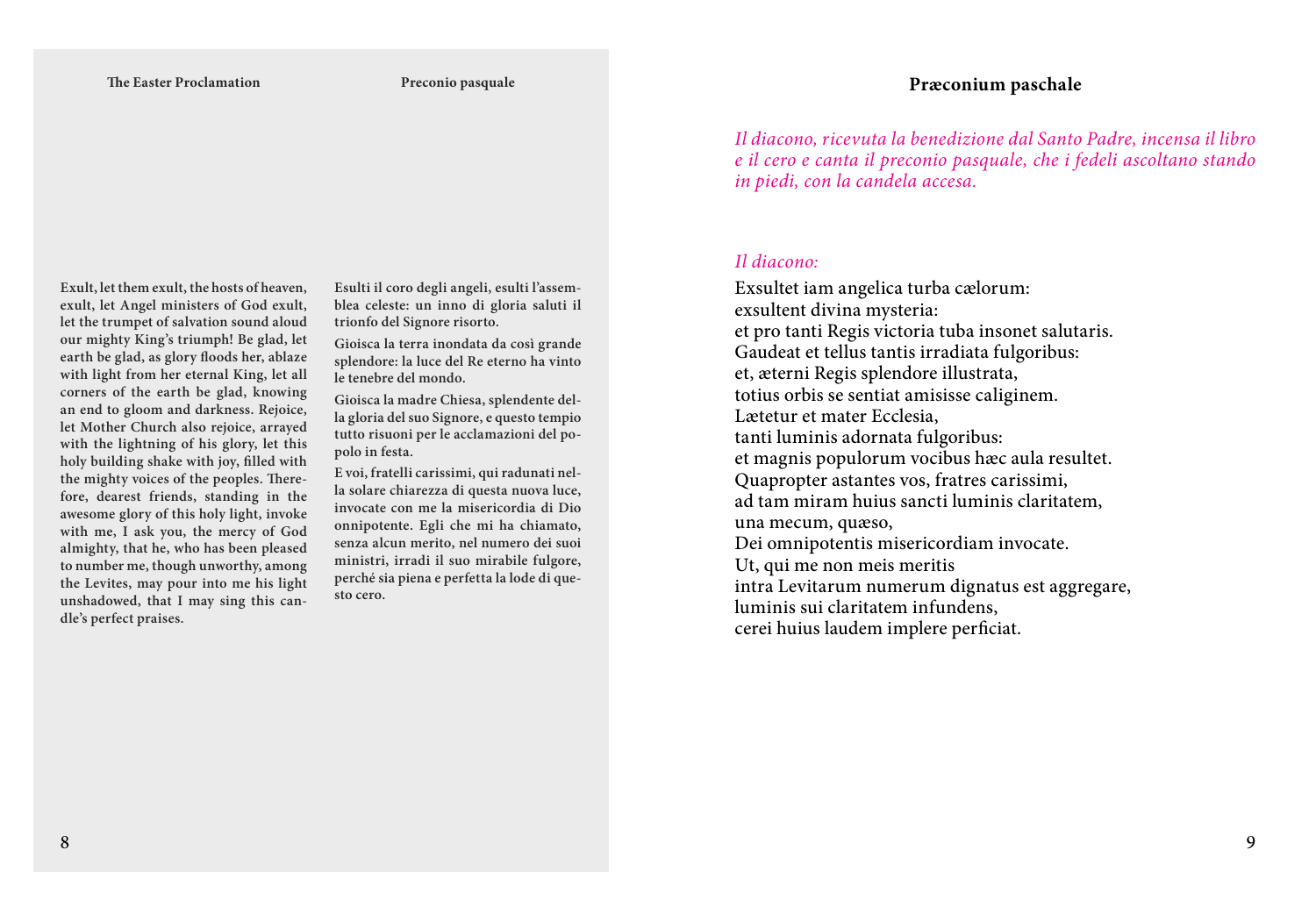| The Lord be with you.                                                                                                                                                                                                             | Il Signore sia con voi.                                                                                                                                                                                 | V. Dominus vobiscum.                                                                                                                                                                                |
|-----------------------------------------------------------------------------------------------------------------------------------------------------------------------------------------------------------------------------------|---------------------------------------------------------------------------------------------------------------------------------------------------------------------------------------------------------|-----------------------------------------------------------------------------------------------------------------------------------------------------------------------------------------------------|
|                                                                                                                                                                                                                                   |                                                                                                                                                                                                         |                                                                                                                                                                                                     |
| And with your spirit.                                                                                                                                                                                                             | E con il tuo spirito.                                                                                                                                                                                   | $\hat{\mathbf{R}}$ . Et cum spi- ri- tu<br>tu- o.                                                                                                                                                   |
| Lift up your hearts.                                                                                                                                                                                                              | In alto i nostri cuori.                                                                                                                                                                                 | Sursum corda.<br>V.                                                                                                                                                                                 |
|                                                                                                                                                                                                                                   |                                                                                                                                                                                                         |                                                                                                                                                                                                     |
| We lift them up to the Lord.                                                                                                                                                                                                      | Sono rivolti al Signore.                                                                                                                                                                                | R. Ha-bemus<br>ad Domi-num.                                                                                                                                                                         |
| Let us give thanks to the Lord our God.                                                                                                                                                                                           | Rendiamo grazie al Signore, nostro Dio.                                                                                                                                                                 | V. Gratias agamus Domino Deo nostro.                                                                                                                                                                |
|                                                                                                                                                                                                                                   |                                                                                                                                                                                                         | n.                                                                                                                                                                                                  |
| It is right and just.                                                                                                                                                                                                             | È cosa buona e giusta.                                                                                                                                                                                  | R. Dignum et iustum est.                                                                                                                                                                            |
| It is truly right and just, with ardent<br>love of mind and heart and with devoted<br>service of our voice, to acclaim our God<br>invisible, the almighty Father, and Je-<br>sus Christ, our Lord, his Son, his Only<br>Begotten. | È veramente cosa buona e giusta espri-<br>mere con il canto l'esultanza dello spiri-<br>to, e inneggiare al Dio invisibile, Padre<br>onnipotente, e al suo unico Figlio, Gesù<br>Cristo nostro Signore. | Vere dignum et iustum est,<br>invisibilem Deum Patrem omnipotentem<br>Filiumque eius Unigenitum,<br>Dominum nostrum Iesum Christum,<br>toto cordis ac mentis affectu et vocis ministerio personare. |
| Who for our sake paid Adam's debt to<br>the eternal Father, and, pouring out his<br>own dear Blood, wiped clean the record<br>of our ancient sinfulness.                                                                          | Egli ha pagato per noi all'eterno Padre il<br>debito di Adamo, e con il sangue spar-<br>so per la nostra salvezza ha cancellato la<br>condanna della colpa antica.                                      | Qui pro nobis æterno Patri Adæ debitum solvit,<br>et veteris piaculi cautionem pio cruore detersit.                                                                                                 |
| These then are the feasts of Passover, in<br>which is slain the Lamb, the one true<br>Lamb, whose Blood anoints the door-<br>posts of believers.                                                                                  | Questa è la vera Pasqua, in cui è ucciso il<br>vero Agnello, che con il suo sangue con-<br>sacra le case dei fedeli.                                                                                    | Hæc sunt enim festa paschalia,<br>in quibus verus ille Agnus occiditur,<br>cuius sanguine postes fidelium consecrantur.                                                                             |
| 10                                                                                                                                                                                                                                |                                                                                                                                                                                                         | 11                                                                                                                                                                                                  |



- R. Et cum spi- ri- tu tu- o.
- V. Sursum corda.



- $\hat{\mathbf{R}}$ . Ha-bemus ad Domi-num.
- y. Gratias agamus Domino Deo nostro.

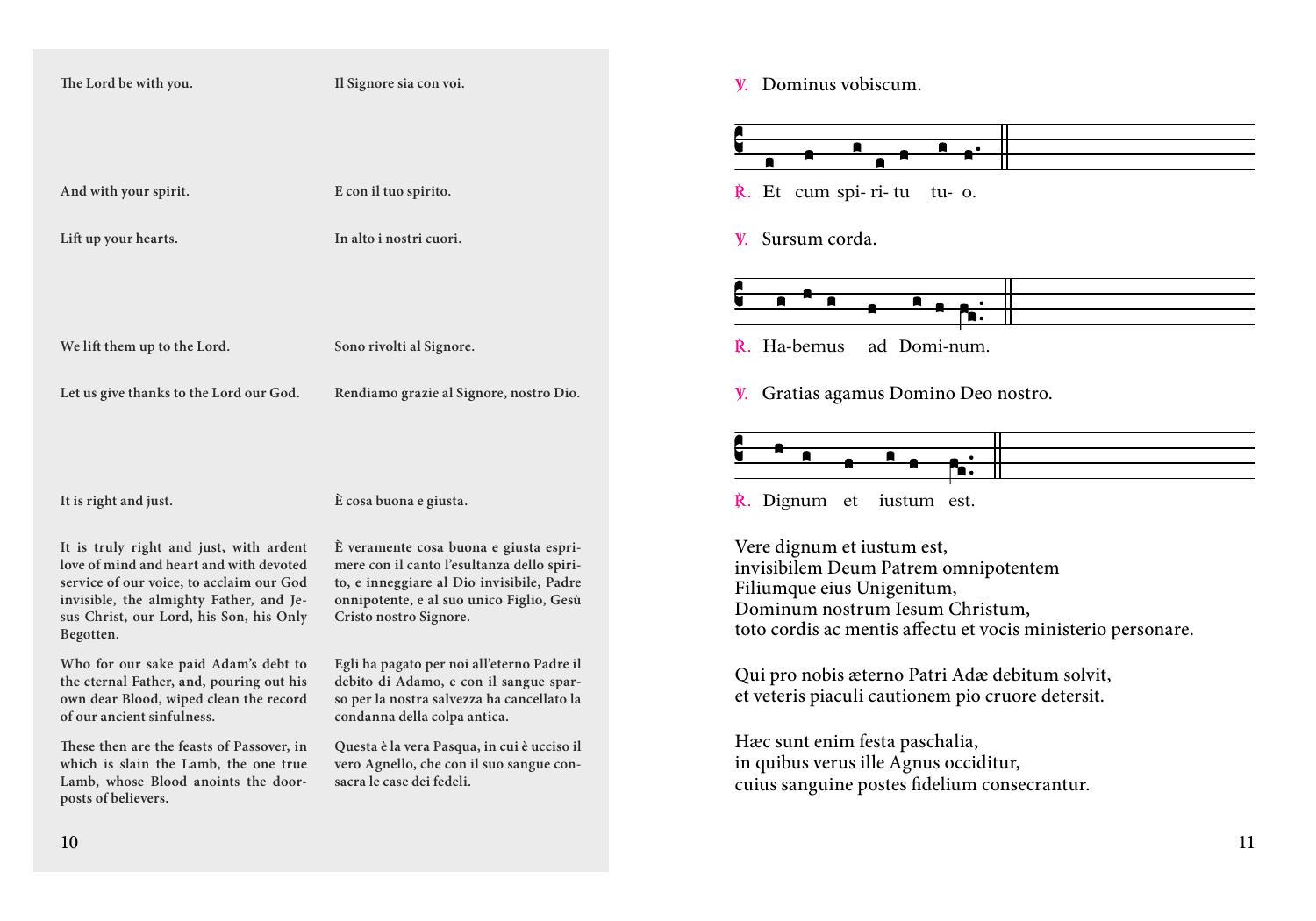**This is the night, when once you led our forebears, Israel's children, from slavery in Egypt and made them pass dry-shod through the Red Sea.**

**This is the night that with a pillar of fire banished the darkness of sin.**

**This is the night that even now, throughout the world, sets Christian believers apart from worldly vices and from the gloom of sin, leading them to grace and joining them to his holy ones.**

**This is the night, when Christ broke the prison-bars of death and rose victorious from the underworld.**

**Our birth would have been no gain, had we not been redeemed. O wonder of your humble care for us! O love, O charity beyond all telling, to ransom a slave you gave away your Son!**

**O truly necessary sin of Adam, destroyed completely by the Death of Christ!**

**O happy fault that earned so great, so glorious a Redeemer!**

**O truly blessed night, worthy alone to know the time and hour when Christ rose from the underworld!**

**This is the night of which it is written: The night shall be as bright as day, dazzling is the night for me, and full of gladness.**

**The sanctifying power of this night dispels wickedness, washes faults away, restores innocence to the fallen, and joy to mourners, drives out hatred, fosters concord, and brings down the mighty.**

**Questa è la notte in cui hai liberato i figli d'Israele, nostri padri, dalla schiavitù dell'Egitto, e li hai fatti passare illesi attraverso il Mar Rosso.**

**Questa è la notte in cui hai vinto le tenebre del peccato con lo splendore della colonna di fuoco.**

**Questa è la notte che salva su tutta la terra i credenti nel Cristo dall'oscurità del peccato e dalla corruzione del mondo, li consacra all'amore del Padre e li unisce nella comunione dei santi.**

**Questa è la notte in cui Cristo, spezzando i vincoli della morte, risorge vincitore dal sepolcro.**

**Nessun vantaggio per noi essere nati, se lui non ci avesse redenti. O immensità del tuo amore per noi! O inestimabile segno di bontà: per riscattare lo schiavo, hai sacrificato il tuo Figlio!**

**Davvero era necessario il peccato di Adamo, che è stato distrutto con la morte del Cristo.** 

**Felice colpa, che meritò di avere un così grande redentore!**

**O notte beata, tu sola hai meritato di conoscere il tempo e l'ora in cui Cristo è risorto dagli inferi.** 

**Di questa notte è stato scritto: la notte splenderà come il giorno, e sarà fonte di luce per la mia delizia.**

**Il santo mistero di questa notte sconfigge il male, lava le colpe, restituisce l'innocenza ai peccatori, la gioia agli afflitti. Dissipa l'odio, piega la durezza dei potenti, promuove la concordia e la pace.**

Hæc nox est, in qua primum patres nostros, filios Israel eductos de Ægypto, Mare Rubrum sicco vestigio transire fecisti.

Hæc igitur nox est, quæ peccatorum tenebras columnæ illuminatione purgavit.

## Hæc nox est,

quæ hodie per universum mundum in Christo credentes, a vitiis sæculi et caligine peccatorum segregatos, reddit gratiæ, sociat sanctitati.

Hæc nox est, in qua, destructis vinculis mortis, Christus ab inferis victor ascendit.

Nihil enim nobis nasci profuit, nisi redimi profuisset. O mira circa nos tuæ pietatis dignatio! O inæstimabilis dilectio caritatis: ut servum redimeres, Filium tradidisti!

O certe necessarium Adæ peccatum, quod Christi morte deletum est!

O felix culpa, quæ talem ac tantum meruit habere Redemptorem!

O vere beata nox, quæ sola meruit scire tempus et horam, in qua Christus ab inferis resurrexit!

Hæc nox est, de qua scriptum est: Et nox sicut dies illuminabitur: et nox illuminatio mea in deliciis meis.

Huius igitur sanctificatio noctis fugat scelera, culpas lavat: et reddit innocentiam lapsis et mæstis lætitiam. Fugat odia, concordiam parat et curvat imperia.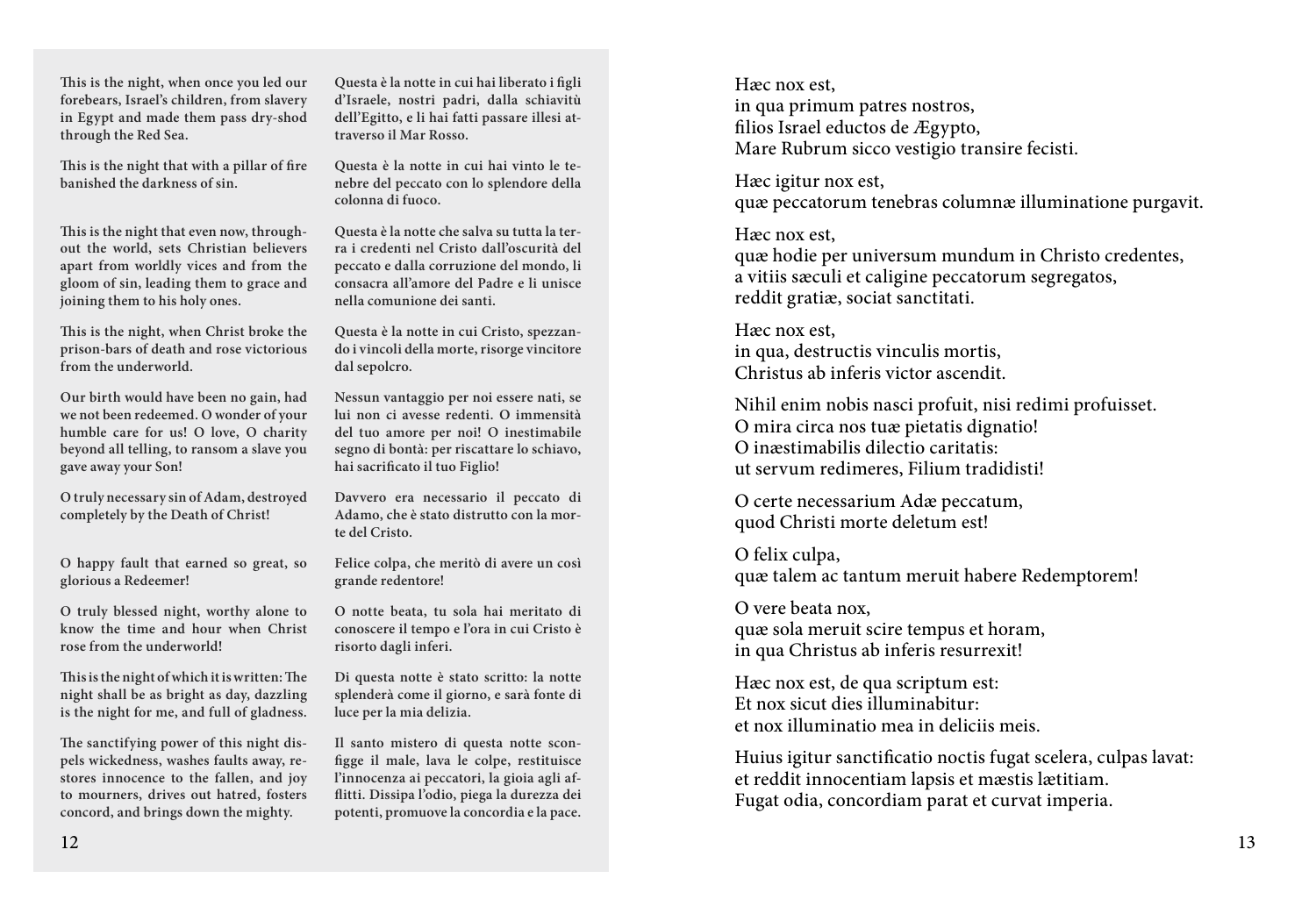**On this, your night of grace, O holy Father, accept this candle, a solemn offering, the work of bees and of your servants' hands, an evening sacrifice of praise, this gift from your most holy Church.**

**But now we know the praises of this pillar, which glowing fire ignites for God's honor, a fire into many flames divided, yet never dimmed by sharing of its light, for it is fed by melting wax, drawn out by mother bees to build a torch so precious.**

**O truly blessed night, when things of heaven are wed to those of earth, and divine to the human.**

**Therefore, O Lord, we pray you that this candle, hallowed to the honor of your name, may persevere undimmed, to overcome the darkness of this night. Receive it as a pleasing fragrance, and let it mingle with the lights of heaven. May this flame be found still burning by the Morning Star: the one Morning Star who never sets, Christ your Son, who, coming back from death's domain, has shed his peaceful light on humanity, and lives and reigns for ever and ever.**

**O notte veramente gloriosa, che ricongiunge la terra al cielo e l'uomo al suo creatore!** 

**In questa notte di grazia accogli, Padre santo, il sacrificio di lode, che la Chiesa ti offre per mano dei suoi ministri nella solenne liturgia del cero, frutto del lavoro delle api, simbolo della nuova luce.**

**Riconosciamo nella colonna dell'Esodo gli antichi presagi di questo lume pasquale, che un fuoco ardente ha acceso in onore di Dio. Pur diviso in tante fiammelle non estingue il suo vivo splendore, ma si accresce nel consumarsi della cera che l'ape madre ha prodotto per alimentare questa preziosa lampada.**

**Ti preghiamo, dunque, o Signore, che questo cero, offerto in onore del tuo nome per illuminare l'oscurità di questa notte, risplenda di luce che mai si spegne.** 

**Salga a te come profumo soave, si confonda con le stelle del cielo. Lo trovi acceso la stella del mattino, quella stella che non conosce tramonto: Cristo, tuo Figlio, che risuscitato dai morti fa risplendere sugli uomini la sua luce serena e vive e regna nei secoli dei secoli.** 

In huius igitur noctis gratia, suscipe, sancte Pater, laudis huius sacrificium vespertinum, quod tibi in hac cerei oblatione sollemni, per ministrorum manus de operibus apum, sacrosancta reddit Ecclesia.

Sed iam columnæ huius præconia novimus, quam in honorem Dei rutilans ignis accendit.

Qui, licet sit divisus in partes, mutuati tamen luminis detrimenta non novit. Alitur enim liquantibus ceris, quas in substantiam pretiosæ huius lampadis apis mater eduxit.

O vere beata nox, in qua terrenis cælestia, humanis divina iunguntur!

Oramus ergo te, Domine, ut cereus iste in honorem tui nominis consecratus, ad noctis huius caliginem destruendam, indeficiens perseveret. Et in odorem suavitatis acceptus, supernis luminaribus misceatur. Flammas eius lucifer matutinus inveniat: Ille, inquam, lucifer, qui nescit occasum: Christus Filius tuus, qui, regressus ab inferis, humano generi serenus illuxit, et vivit et regnat in sæcula sæculorum.

## *L'assemblea:*

A-men.

## *Si spengono le candele.*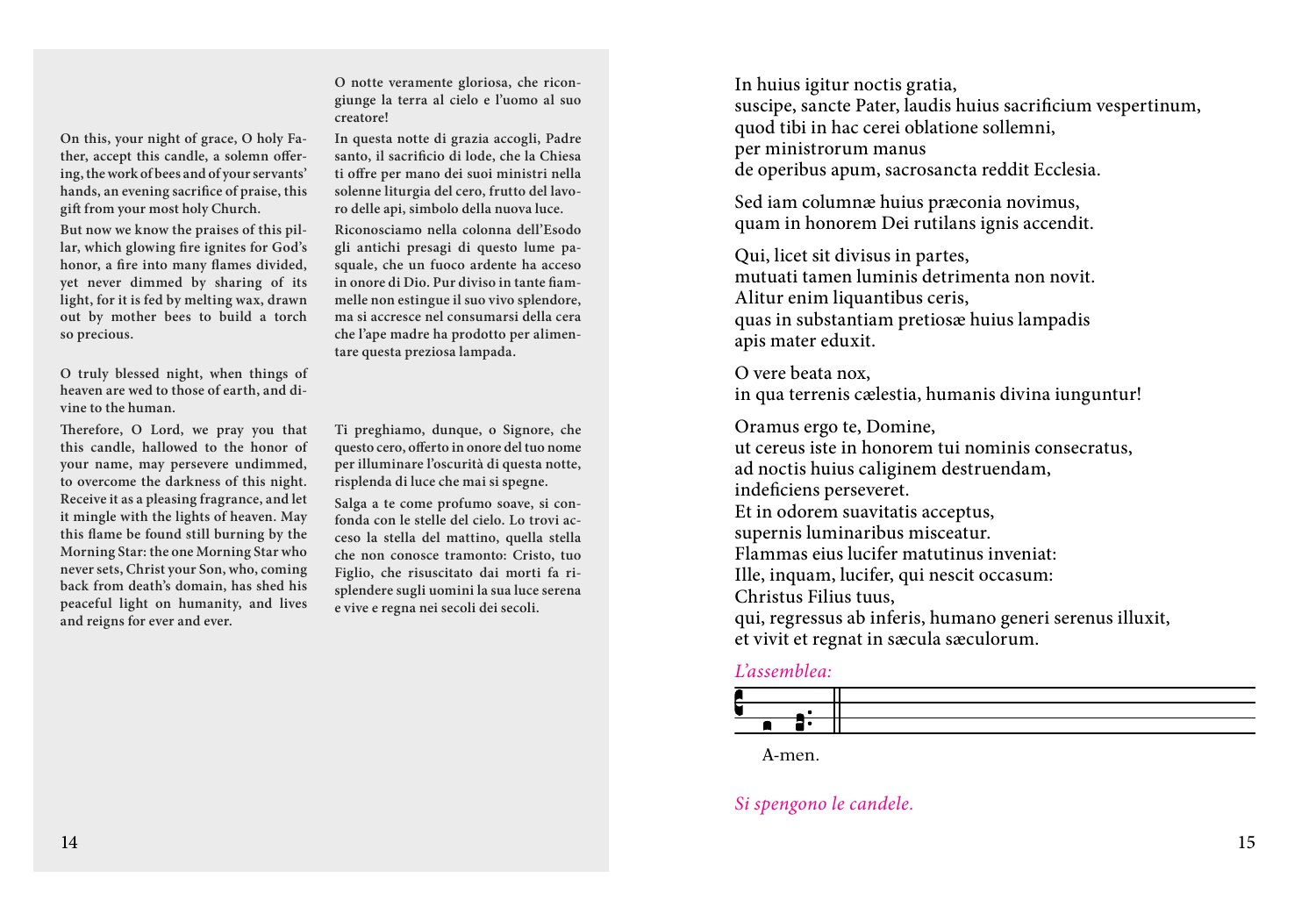#### **Second part: THE LITURGY OF THE WORD**

**Seconda parte: LITURGIA DELLA PAROLA**

**Dear brethren, now that we have begun our solemn Vigil, let us listen with quiet hearts to the Word of God.**

**Let us meditate on how God in times past saved his people and in these, the last days, has sent us his Son as our Redeemer.**

**Let us pray that our God may complete this paschal work of salvation by the fullness of redemption.**

#### **First reading**  Prima lettura

*God saw all he had made, and indeed it was very good.*

**A reading from the book of Genesis Dal libro della Genesi**

**In the beginning God created the heavens and the earth.**

**God said, 'Let us make man in our own image, in the likeness of ourselves, and let them be masters of the fish of the sea, the birds of heaven, the cattle, all the wild beasts and all the reptiles that crawl upon the earth.'**

**'God created man in the image of himself, in the image of God he created him, male and female he created them.'**

**God blessed them, saying to them, 'Be fruitful, multiply, fill the earth and conquer it. Be masters of the fish of the sea, the birds of heaven and all living animals on the earth.' God said,** 

*Dio vide quanto aveva fatto, ed ecco, era cosa molto buona.*

**In principio Dio creò il cielo e la terra. Dio disse: «Facciamo l'uomo a nostra immagine, secondo la nostra somiglianza: domini sui pesci del mare e sugli uccelli del cielo, sul bestiame, su tutti gli animali selvatici e su tutti i rettili che strisciano sulla terra».**

**E Dio creò l'uomo a sua immagine; a immagine di Dio lo creò: maschio e femmina li creò. Dio li benedisse e Dio disse loro: «Siate fecondi e moltiplicatevi, riempite la terra e soggiogatela, dominate sui pesci del mare e sugli uccelli del cielo e su ogni essere vivente che striscia sulla terra».**

## Pars secunda: Liturgia verbi

### *Il Santo Padre:*

Fratelli e sorelle, dopo il solenne inizio della Veglia, ascoltiamo con cuore sereno la parola di Dio. Meditiamo come nell'antica alleanza Dio ha salvato il suo popolo e nella pienezza dei tempi ha mandato a noi il suo Figlio come redentore. Preghiamo perché Dio, nostro Padre, porti a compimento quest'opera di salvezza realizzata nella Pasqua.

## **Lectio prima**

*Vidit Deus cuncta quæ fecit, et erant valde bona.*

Lecture du livre de la Genèse 1, 1. 26-31

Au commencement, Dieu créa le ciel et la terre.

Dieu dit : « Faisons l'homme à notre image, selon notre ressemblance. Qu'il soit le maître des poissons de la mer, des oiseaux du ciel, des bestiaux, de toutes les bêtes sauvages, et de toutes les bestioles qui vont et viennent sur la terre. »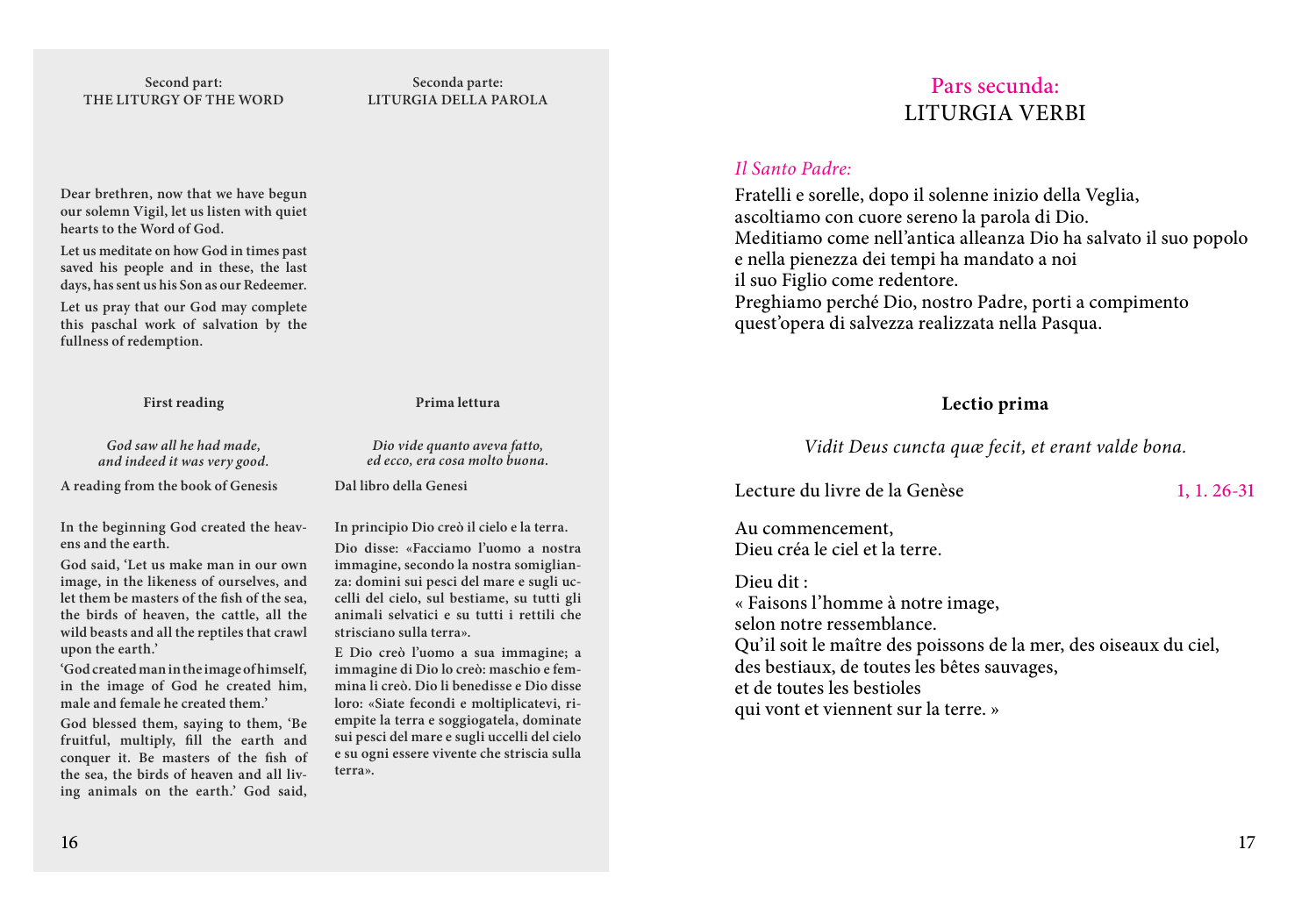**'See, I give you all the seed-bearing plants that are upon the whole earth, and all the trees with seed-bearing fruit; this shall be your food. To all wild beasts, all birds of heaven and all living reptiles on the earth I give all the foliage of plants for food.' And so it was. God saw all he had made, and indeed it was very good.**

**Dio disse: «Ecco, io vi do ogni erba che produce seme e che è su tutta la terra, e ogni albero fruttifero che produce seme: saranno il vostro cibo. A tutti gli animali selvatici, a tutti gli uccelli del cielo e a tutti gli esseri che strisciano sulla terra e nei quali è alito di vita, io do in cibo ogni erba verde». E così avvenne. Dio vide quanto aveva fatto, ed ecco, era cosa molto buona.**

**The Word of the Lord. Thanks be to God.**

**Parola di Dio. Rendiamo grazie a Dio.** Dieu créa l'homme à son image, à l'image de Dieu il le créa, il les créa homme et femme. Dieu les bénit et leur dit : « Soyez féconds et multipliez-vous, remplissez la terre et soumettez-la. Soyez les maîtres des poissons de la mer, des oiseaux du ciel, et de tous les animaux qui vont et viennent sur la terre. » Dieu dit encore : « Je vous donne toute plante qui porte sa semence sur toute la surface de la terre, et tout arbre dont le fruit porte sa semence : telle sera votre nourriture. À tous les animaux de la terre, à tous les oiseaux du ciel, à tout ce qui va et vient sur la terre et qui a souffle de vie, je donne comme nourriture toute herbe verte. » Et ce fut ainsi. Et Dieu vit tout ce qu'il avait fait ; et voici : cela était très bon.



Verbum Domi-ni. R. De- o gra-ti- as.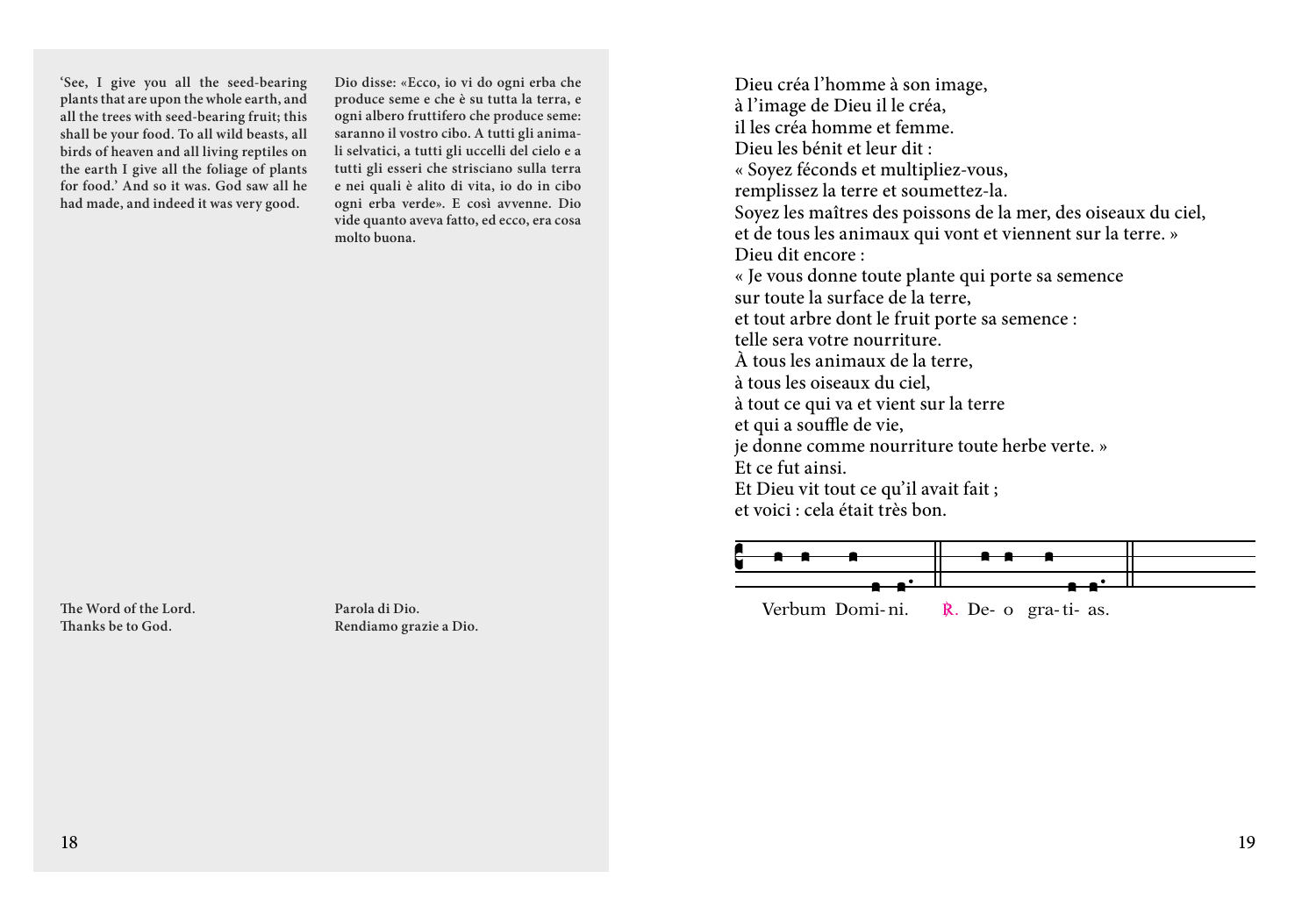#### **Responsorial Psalm Salmo responsoriale**

**Psalmus responsorius**

**Send forth your spirit, O Lord, and renew the face of the earth.**

**Manda il tuo Spirito, Signore, a rinnovare la terra.**

**Bless the Lord, my soul! Lord God, how great you are, clothed in majesty and glory, wrapped in light as in a robe!**

**grande, Signore, mio Dio! Sei rivestito di maestà e di splendore, avvolto di luce come di un manto.**

**Benedici il Signore, anima mia! Sei tanto** 

**You founded the earth on its base, to stand firm from age to age. You wrapped it with the ocean like a cloak: the waters stood higher than the mountains.**

**Egli fondò la terra sulle sue basi: non potrà mai vacillare. Tu l'hai coperta con l'oceano come una veste; al di sopra dei monti stavano le acque.**

**You make springs gush forth in the valleys; they flow in between the hills. On their banks dwell the birds of heaven; from the branches they sing their song.**

**Tu mandi nelle valli acque sorgive perché scorrano tra i monti. In alto abitano gli uccelli del cielo e cantano tra le fronde.**



## *L'assemblea ripete:*

Emitte Spiritum tuum, Domine, et renova faciem terræ.

1. Benedic, anima mea, Domino. Domine Deus meus, magnificatus es vehementer! Maiestatem et decorem induisti, amictus lumine sicut vestimento.  $\hat{\mathbf{R}}$ .

2. Qui fundasti terram super stabilitatem suam, non inclinabitur in sæculum sæculi. Abyssus sicut vestimentum operuit eam, super montes stabant aquæ.  $\hat{\mathbf{R}}$ .

3. Qui emittis fontes in torrentes; inter medium montium pertransibunt. Super ea volucres cæli habitabunt de medio ramorum dabunt voces. R.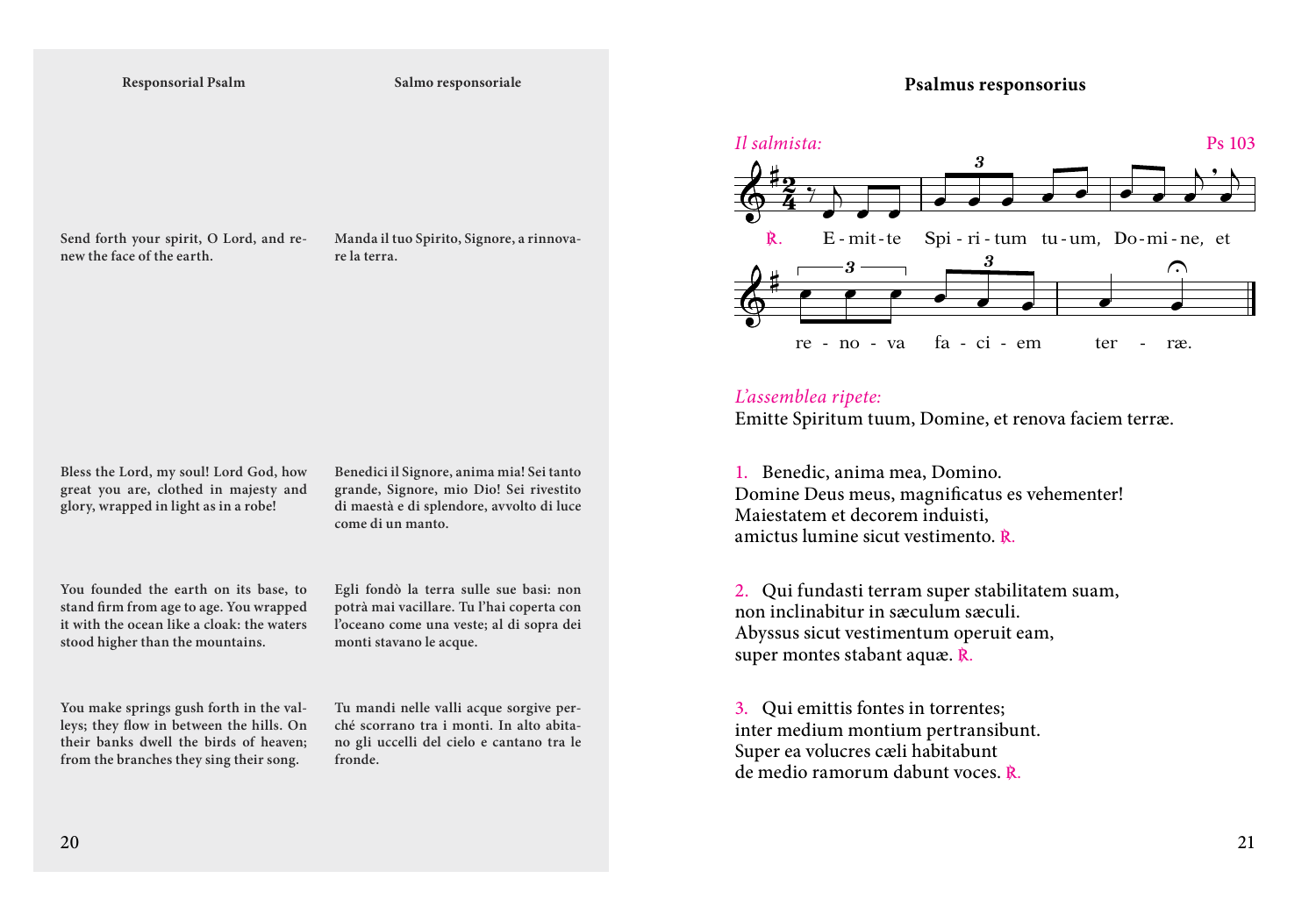**Prayer Orazione**

#### **Let us pray. Preghiamo.**

**O God, who wonderfully created human nature and still more wonderfully redeemed it, grant us, we pray, to set our minds against the enticements of sin, that we may merit to attain eternal joys.**

**Through Christ our Lord.**

**O Dio, che in modo mirabile ci hai creati a tua immagine e in modo più mirabile ci hai rinnovati e redenti, fa' che resistiamo con la forza dello Spirito alle seduzioni del peccato, per giungere alla gioia eterna.**

**Per Cristo nostro Signore.**

## **Oratio**

## *Il Santo Padre:*

### Oremus.

Deus, qui mirabiliter creasti hominem et mirabilius redemisti, da nobis, quæsumus, contra oblectamenta peccati mentis ratione persistere, ut mereamur ad æterna gaudia pervenire. Per Christum Dominum nostrum.

R. Amen.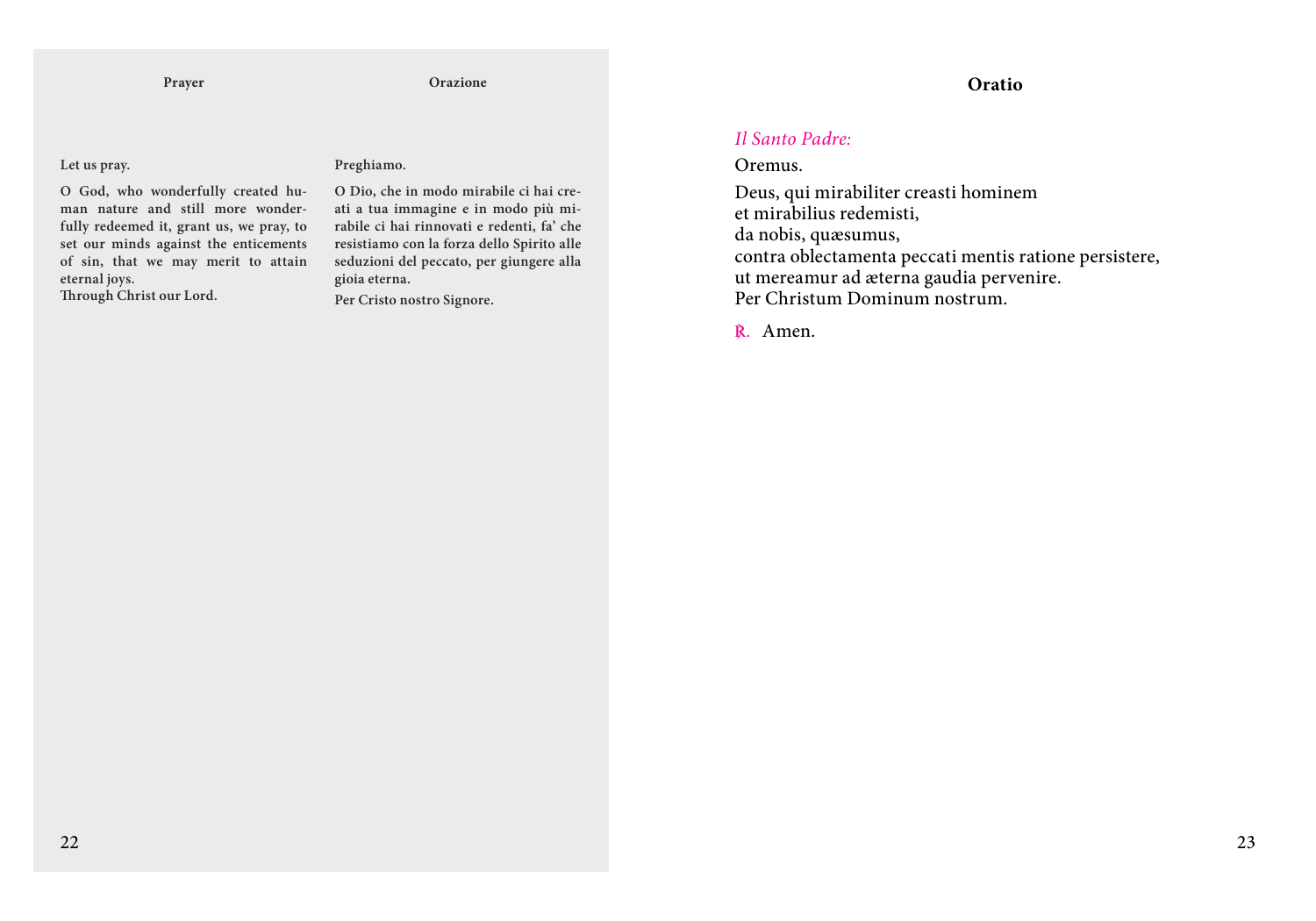#### **Second reading Seconda lettura**

*Gli Israeliti camminarono all'asciutto in mezzo al mare.*

*The sons of Israel went on dry ground right into the sea.*

**A reading from the book of Exodus Dal libro dell'Esodo**

**The Lord said to Moses, 'Why do you cry to me so? Tell the sons of Israel to march on. For yourself, raise your staff and stretch out your hand over the sea and part it for the sons of Israel to walk through the sea on dry ground. I for my part will make the heart of the Egyptians so stubborn that they will follow them. So shall I win myself glory at the expense of Pharaoh, of all his army, his chariots, his horsemen. And when I have won glory for myself, at the expense of Pharaoh and his chariots and his army, the Egyptians will learn that I am the Lord.'**

**Then the angel of God, who marched at the front of the army of Israel, changed station and moved to their rear. The pillar of cloud changed station from the front to the rear of them, and remained there. It came between the camp of the Egyptians and the camp of Israel. The cloud was dark, and the night passed without the armies drawing any closer the whole night long.**

**Moses stretched out his hand over the sea. The Lord drove back the sea with a strong easterly wind all night, and he made dry land of the sea. The waters parted and the sons of Israel went on dry ground right into the sea, walls of water to right and to left of them. The Egyptians gave chase: after them they went, right into the sea, all Pharaoh's horses, his chariots, and his horsemen.**

**In quei giorni, il Signore disse a Mosè: «Perché gridi verso di me? Ordina agli Israeliti di riprendere il cammino. Tu intanto alza il bastone, stendi la mano sul mare e dividilo, perché gli Israeliti entrino nel mare all'asciutto. Ecco, io rendo ostinato il cuore degli Egiziani, così che entrino dietro di loro e io dimostri la mia gloria sul faraone e tutto il suo esercito, sui suoi carri e sui suoi cavalieri. Gli Egiziani sapranno che io sono il Signore, quando dimostrerò la mia gloria contro il faraone, i suoi carri e i suoi cavalieri».**

**L'angelo di Dio, che precedeva l'accampamento d'Israele, cambiò posto e passò indietro. Anche la colonna di nube si mosse e dal davanti passò dietro. Andò a porsi tra l'accampamento degli Egiziani e quello d'Israele. La nube era tenebrosa per gli uni, mentre per gli altri illuminava la notte; così gli uni non poterono avvicinarsi agli altri durante tutta la notte.**

**Allora Mosè stese la mano sul mare. E il Signore durante tutta la notte risospinse il mare con un forte vento d'oriente, rendendolo asciutto; le acque si divisero. Gli Israeliti entrarono nel mare sull'asciutto, mentre le acque erano per loro un muro a destra e a sinistra. Gli Egiziani li inseguirono, e tutti i cavalli del faraone, i suoi carri e i suoi cavalieri entrarono dietro di loro in mezzo al mare.**

## **Lectio secunda**

## *Ingressi sunt Filii Israel per medium maris sicci.*

Lectura del libro del Éxodo 14, 15 – 15, 1

En aquellos días, el Señor dijo a Moisés:

«¿Por qué sigues clamando a mí? Di a los hijos de Israel que se pongan en marcha. Y tú, alza tu cayado, extiende tu mano sobre el mar y divídelo, para que los hijos de Israel pasen por medio del mar, por lo seco. Yo haré que los egipcios se obstinen y entren detrás de vosotros, y me cubriré de gloria a costa del faraón y de todo su ejército, de sus carros y de sus jinetes. Así sabrán los egipcios que yo soy el Señor, cuando me haya cubierto de gloria a costa del faraón, de sus carros y de sus jinetes».

Se puso en marcha el ángel del Señor, que iba al frente del ejército de Israel, y pasó a retaguardia. También la columna de nube, que iba delante de ellos, se desplazó y se colocó detrás, poniéndose entre el campamento de los egipcios y el campamento de Israel. La nube era tenebrosa y transcurrió toda la noche sin que los ejércitos pudieran aproximarse el uno al otro. Moisés extendió su mano sobre el mar y el Señor hizo retirarse el mar con un fuerte viento del este que sopló toda la noche; el mar se secó y se dividieron las aguas. Los hijos de Israel entraron en medio del mar, en lo seco, y las aguas les hacían de muralla a derecha e izquierda. Los egipcios los persiguieron y entraron tras ellos, en medio del mar: todos los caballos del faraón, sus carros y sus jinetes.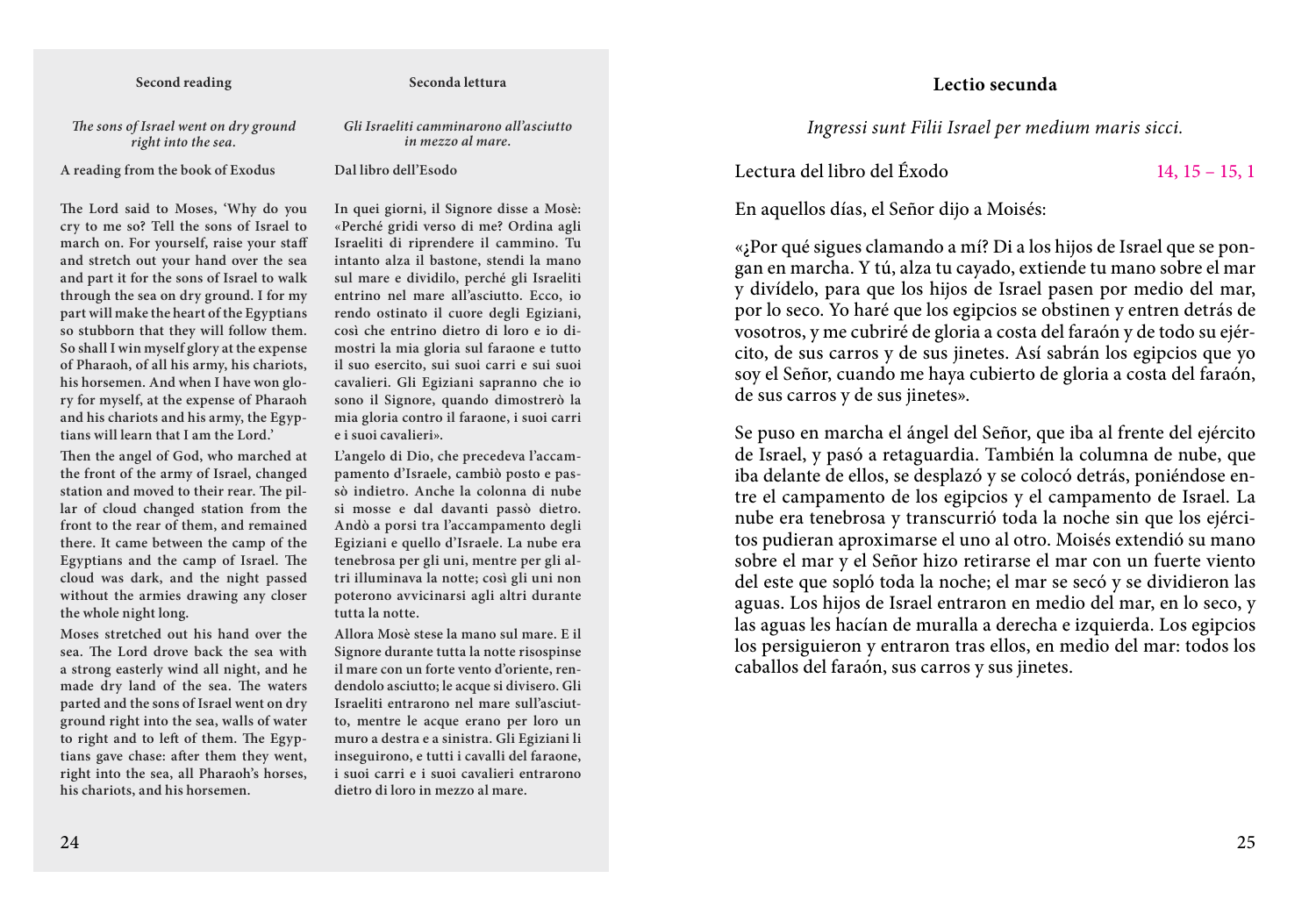**In the morning watch, the Lord looked down on the army of the Egyptians from the pillar of fire and of cloud, and threw the army into confusion. He so clogged their chariot wheels that they could scarcely make headway. 'Let us flee from the Israelites,' the Egyptians cried. 'The Lord is fighting for them against the Egyptians!'**

**'Stretch out your hand over the sea,' the Lord said to Moses, 'that the waters may flow back on the Egyptians and their chariots and their horsemen.'**

**Moses stretched out his hand over the sea and, as day broke, the sea returned to its bed. The fleeing Egyptians marched right into it, and the Lord overthrew the Egyptians in the very middle of the sea. The returning waters overwhelmed the chariots and the horsemen of Pharaoh's whole army, which had followed the Israelites into the sea; not a single one of them was left. But the sons of Israel had marched through the sea on dry ground, walls of water to right and to left of them. That day, the Lord rescued Israel from the Egyptians, and Israel saw the Egyptians lying dead on the shore. Israel witnessed the great act that the Lord had performed against the Egyptians, and the people venerated the Lord; they put their faith in the Lord and in Moses, his servant.**

**It was then that Moses and the sons of Israel sang this song in honour of the Lord:** **Ma alla veglia del mattino il Signore, dalla colonna di fuoco e di nube, gettò uno sguardo sul campo degli Egiziani e lo mise in rotta. Frenò le ruote dei loro carri, così che a stento riuscivano a spingerle. Allora gli Egiziani dissero: «Fuggiamo di fronte a Israele, perché il Signore combatte per loro contro gli Egiziani!».**

**Il Signore disse a Mosè: «Stendi la mano sul mare: le acque si riversino sugli Egiziani, sui loro carri e i loro cavalieri». Mosè stese la mano sul mare e il mare, sul far del mattino, tornò al suo livello consueto, mentre gli Egiziani, fuggendo, gli si dirigevano contro. Il Signore li travolse così in mezzo al mare. Le acque ritornarono e sommersero i carri e i cavalieri di tutto l'esercito del faraone, che erano entrati nel mare dietro a Israele: non ne scampò neppure uno. Invece gli Israeliti avevano camminato sull'asciutto in mezzo al mare, mentre le acque erano per loro un muro a destra e a sinistra.**

**In quel giorno il Signore salvò Israele dalla mano degli Egiziani, e Israele vide gli Egiziani morti sulla riva del mare; Israele vide la mano potente con la quale il Signore aveva agito contro l'Egitto, e il popolo temette il Signore e credette in lui e in Mosè suo servo.**

**Allora Mosè e gli Israeliti cantarono questo canto al Signore e dissero:**

Era ya la vigilia matutina cuando el Señor miró desde la columna de fuego y humo hacia el ejército de los egipcios y sembró el pánico en el ejército egipcio. Trabó las ruedas de sus carros, haciéndolos avanzar pesadamente.

Los egipcios dijeron:

«Huyamos ante Israel, porque el Señor lucha por él contra Egipto».

Luego dijo el Señor a Moisés:

«Extiende tu mano sobre el mar, y vuelvan las aguas sobre los egipcios, sus carros y sus jinetes».

Moisés extendió su mano sobre el mar; y al despuntar el día el mar recobró su estado natural, de modo que los egipcios, en su huida, toparon con las aguas. Así precipitó el Señor a los egipcios en medio del mar.

Las aguas volvieron y cubrieron los carros, los jinetes y todo el ejército del faraón, que había entrado en el mar. Ni uno solo se salvó.

Mas los hijos de Israel pasaron en seco por medio del mar, mientras las aguas hacían de muralla a derecha e izquierda.

Aquel día salvó el Señor a Israel del poder de Egipto, e Israel vio a los egipcios muertos, en la orilla del mar. Vio, pues, Israel la mano potente que el Señor había desplegado contra los egipcios, y temió el pueblo al Señor, y creyó en el Señor y en Moisés, su siervo.

Entonces Moisés y los hijos de Israel entonaron este canto al Señor: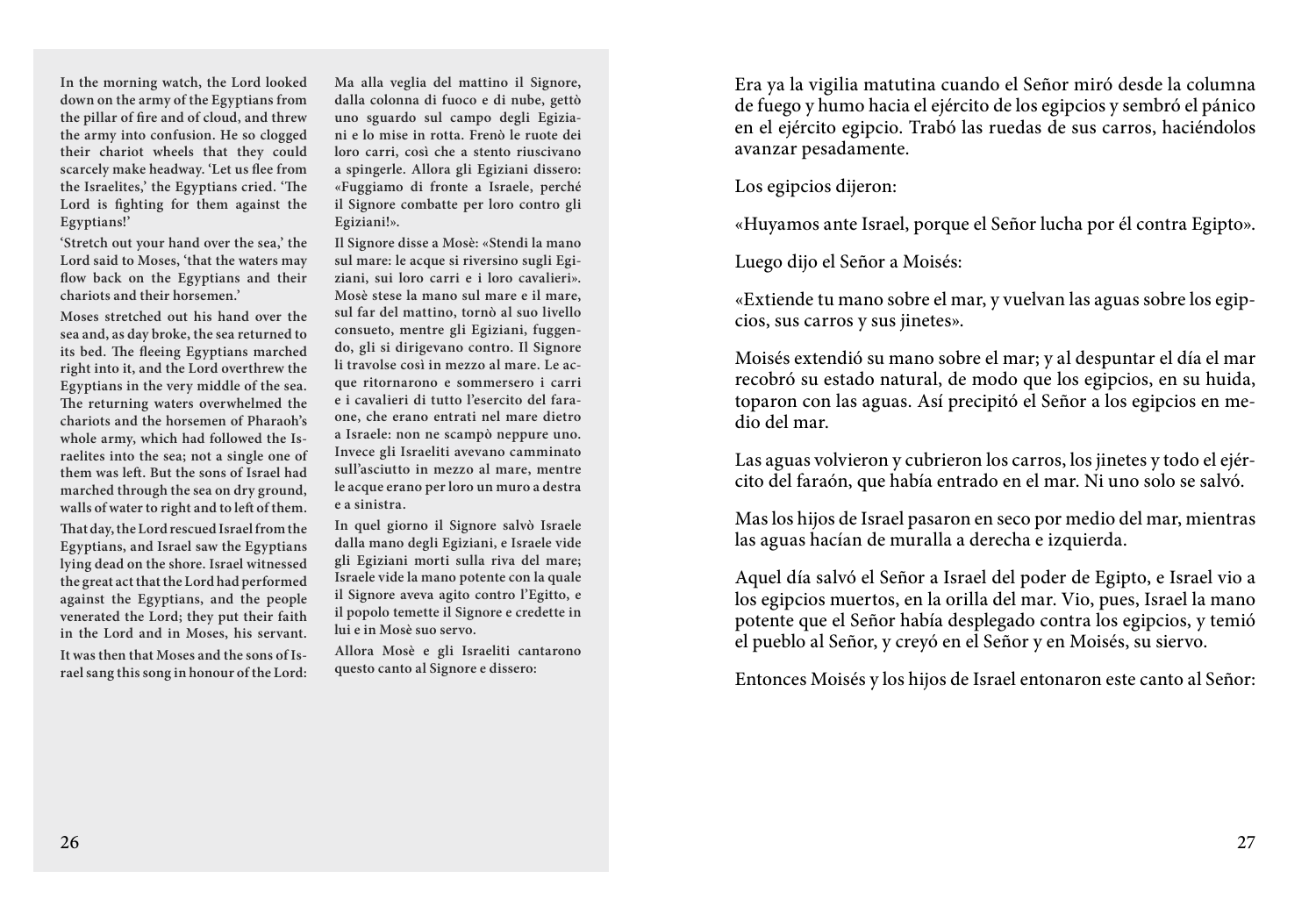#### **Responsorial Psalm Salmo responsoriale**

**Psalmus responsorius**

**I will sing to the Lord, glorious his triumph!**

**Cantiamo al Signore: stupenda è la sua vittoria.**

**I will sing to the Lord, glorious his triumph! Horse and rider he has thrown into the sea! The Lord is my strength, my song, my salvation. This is my God and I extol him, my father's God and I give him praise.**

**«Voglio cantare al Signore, perché ha mirabilmente trionfato: cavallo e cavaliere ha gettato nel mare. Mia forza e mio canto è il Signore, egli è stato la mia salvezza. È il mio Dio: lo voglio lodare, il Dio di mio padre: lo voglio esaltare!**

**The Lord is a warrior! 'The Lord' is his name. The chariots of Pharaoh he hurled into the sea, the flower of his army is drowned in the sea.** 

**Il Signore è un guerriero, Signore è il suo nome. I carri del faraone e il suo esercito li ha scagliati nel mare; i suoi combattenti scelti furono sommersi nel Mar Rosso.**



1. «Cantemus Domino, gloriose enim magnificatus est: equum et ascensorem eius deiecit in mare! Fortitudo mea et robur meum Dominus, et factus est mihi in salutem. Iste Deus meus, et glorificabo eum; Deus patris mei, et exaltabo eum!  $\hat{\mathbf{R}}$ .

2. Dominus quasi vir pugnator; Dominus nomen eius! Currus pharaonis et exercitum eius proiecit in mare; electi bellatores eius submersi sunt in mari Rubro.  $\hat{\mathbf{R}}$ .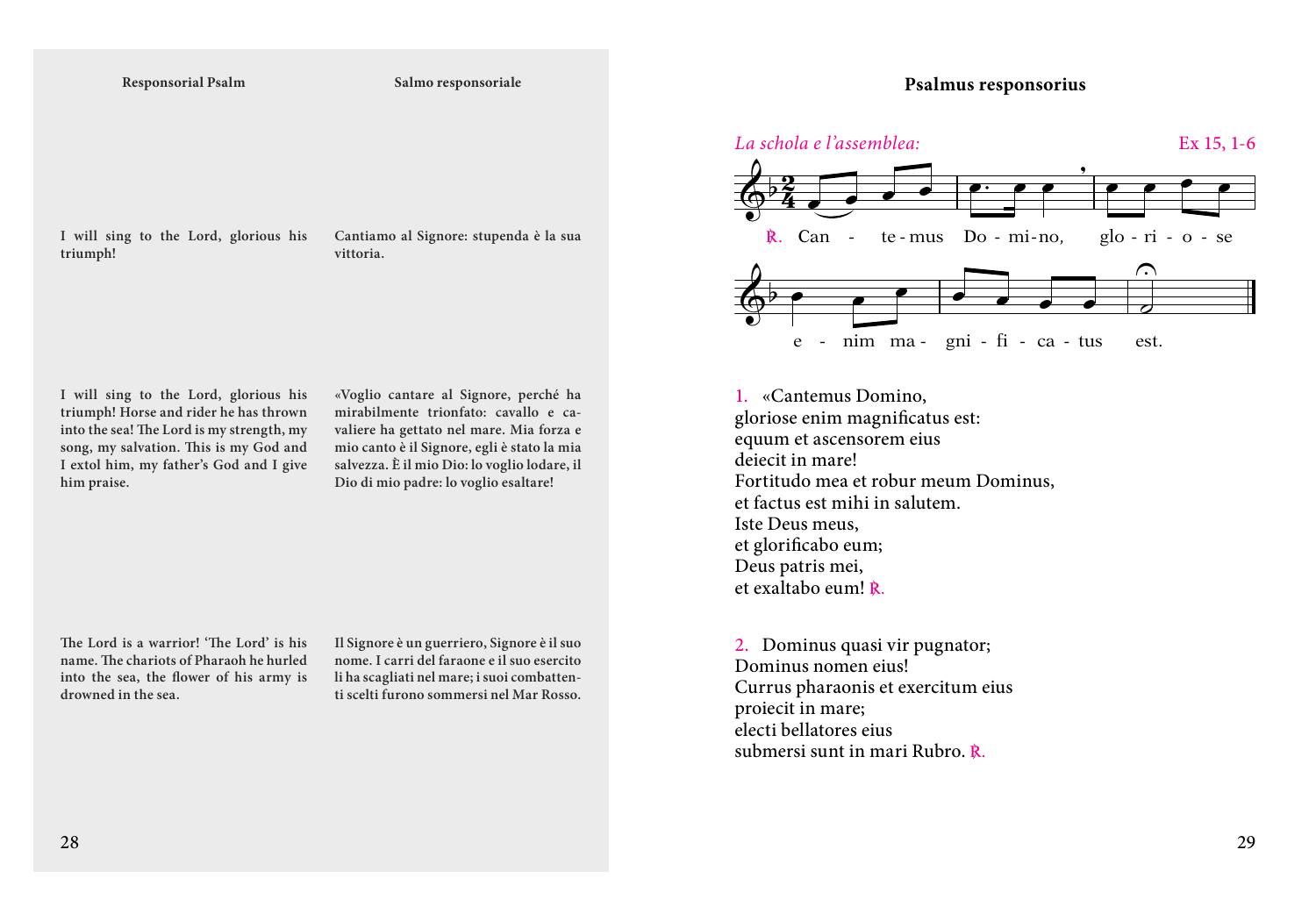**The deeps hide them; they sank like a stone. Your right hand, Lord, glorious in its power, your right hand, Lord, has shattered the enemy. In the greatness of your glory you crushed the foe.**

**Gli abissi li ricoprirono, sprofondarono come pietra. La tua destra, Signore, è gloriosa per la potenza, la tua destra, Signore, annienta il nemico.**

**Prayer Orazione**

#### **Let us pray. Preghiamo.**

**O God, who by the light of the New Testament have unlocked the meaning of wonders worked in former times, so that the Red Sea prefigures the sacred font and the nation delivered from slavery foreshadows the Christian people, grant, we pray, that all nations, obtaining the privilege of Israel by merit of faith, may be reborn by partaking of your Spirit. Through Christ our Lord.**

**O Dio, che hai rivelato nella luce della nuova alleanza il significato degli antichi prodigi così che il Mar Rosso fosse l'immagine del fonte battesimale e il popolo liberato dalla schiavitù prefigurasse il popolo cristiano, concedi che tutti gli uomini, mediante la fede, siano resi partecipi del privilegio dei figli d'Israele e siano rigenerati dal dono del tuo Spirito. Per Cristo nostro Signore.**

3. Abyssi operuerunt eos, descenderunt in profundum quasi lapis. Dextera tua, Domine, magnifice in fortitudine, dextera tua, Domine, percussit inimicum. R.

**Oratio**

### *Il Santo Padre:*

#### Oremus.

Deus, qui primis temporibus impleta miracula novi testamenti luce reserasti, ut et Mare Rubrum forma sacri fontis exsisteret, et plebs a servitute liberata christiani populi sacramenta præferret, da, ut omnes gentes, Israelis privilegium merito fidei consecutæ, Spiritus tui participatione regenerentur. Per Christum Dominum nostrum.

R. Amen.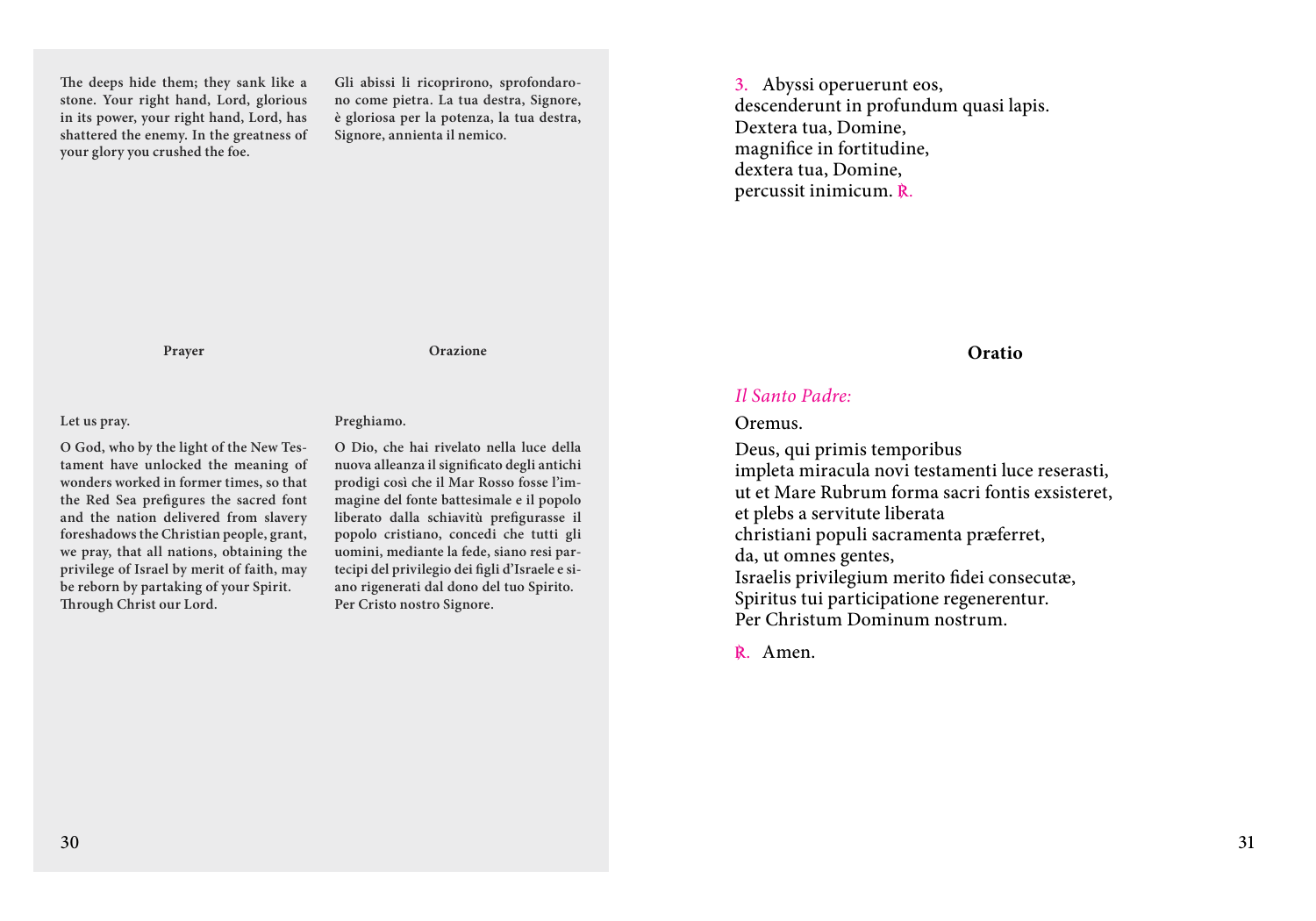*In the radiance of the Lord make your way to light.*

**Third reading Terza lettura**

*Cammina allo splendore della luce del Signore.*

**Dal libro del profeta Baruc**

**Ascolta, Israele, i comandamenti della vita, porgi l'orecchio per conoscere la prudenza. Perché, Israele? Perché ti trovi in terra nemica e sei diventato vecchio in terra straniera? Perché ti sei contaminato con i morti e sei nel numero di quelli che scendono negli inferi? Tu hai abbandonato la fonte della sapienza! Se tu avessi camminato nella via di Dio, avresti abitato per sempre nella pace.**

**Impara dov'è la prudenza, dov'è la forza, dov'è l'intelligenza, per comprendere anche dov'è la longevità e la vita, dov'è la luce degli occhi e la pace. Ma chi ha scoperto la sua dimora, chi è penetrato nei suoi tesori?**

**Ma colui che sa tutto, la conosce e l'ha scrutata con la sua intelligenza, colui che ha formato la terra per sempre e l'ha riempita di quadrupedi, colui che manda la luce ed essa corre, l'ha chiamata, ed essa gli ha obbedito con tremore. Le stelle hanno brillato nei loro posti di guardia e hanno gioito; egli le ha chiamate ed hanno risposto: «Eccoci!», e hanno brillato di gioia per colui che le ha create.**

## **Lectio tertia**

## *Perambula ad splendorem Domini.*

A reading from the prophet Baruch  $3, 9-15.32 - 4, 4$ 

Listen, Israel, to commands that bring life; hear, and learn what knowledge means. Why, Israel, why are you in the country of your enemies, growing older and older in an alien land, sharing defilement with the dead, reckoned with those who go to Sheol? Because you have forsaken the fountain of wisdom. Had you walked in the way of God, you would have lived in peace for ever. Learn where knowledge is, where strength, where understanding, and so learn where length of days is, where life, where the light of the eyes and where peace. But who has found out where she lives, who has entered her treasure house?

But the One who knows all knows her, he has grasped her with his own intellect, he has set the earth firm for ever and filled it with four-footed beasts, he sends the light – and it goes, he recalls it – and trembling it obeys; the stars shine joyfully at their set times: when he calls them, they answer, 'Here we are'; they gladly shine for their creator.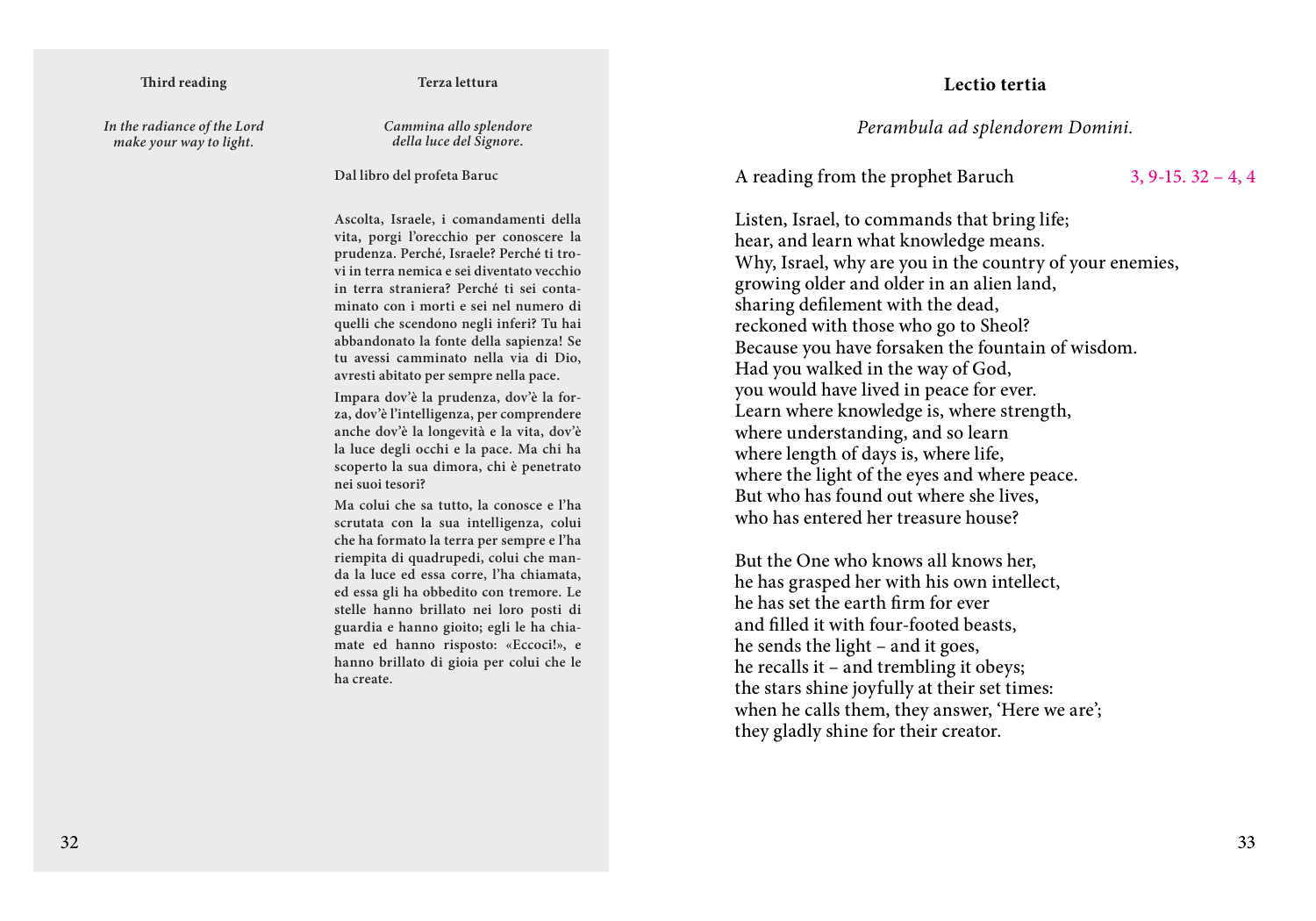**Egli è il nostro Dio, e nessun altro può essere confrontato con lui. Egli ha scoperto ogni via della sapienza e l'ha data a Giacobbe, suo servo, a Israele, suo amato. Per questo è apparsa sulla terra e ha vissuto fra gli uomini. Essa è il libro dei decreti di Dio e la legge che sussiste in eterno; tutti coloro che si attengono ad essa avranno la vita, quanti l'abbandonano moriranno.**

**Ritorna, Giacobbe, e accoglila, cammina allo splendore della sua luce. Non dare a un altro la tua gloria né i tuoi privilegi a una nazione straniera.**

**Beati siamo noi, o Israele, perché ciò che piace a Dio è da noi conosciuto.**

It is he who is our God, no other can compare with him. He has grasped the whole way of knowledge, and confided it to his servant Jacob, to Israel his well-beloved; so causing her to appear on earth and move among men.

This is the book of the commandments of God, the Law that stands for ever; those who keep her live, those who desert her die. Turn back, Jacob, seize her, in her radiance make your way to light: do not yield your glory to another, your privilege to a people not your own. Israel, blessed are we: what pleases God has been revealed to us.



Verbum Domi-ni. R. De- o gra-ti- as.

**The Word of the Lord. Thanks be to God.**

**Parola di Dio. Rendiamo grazie a Dio.**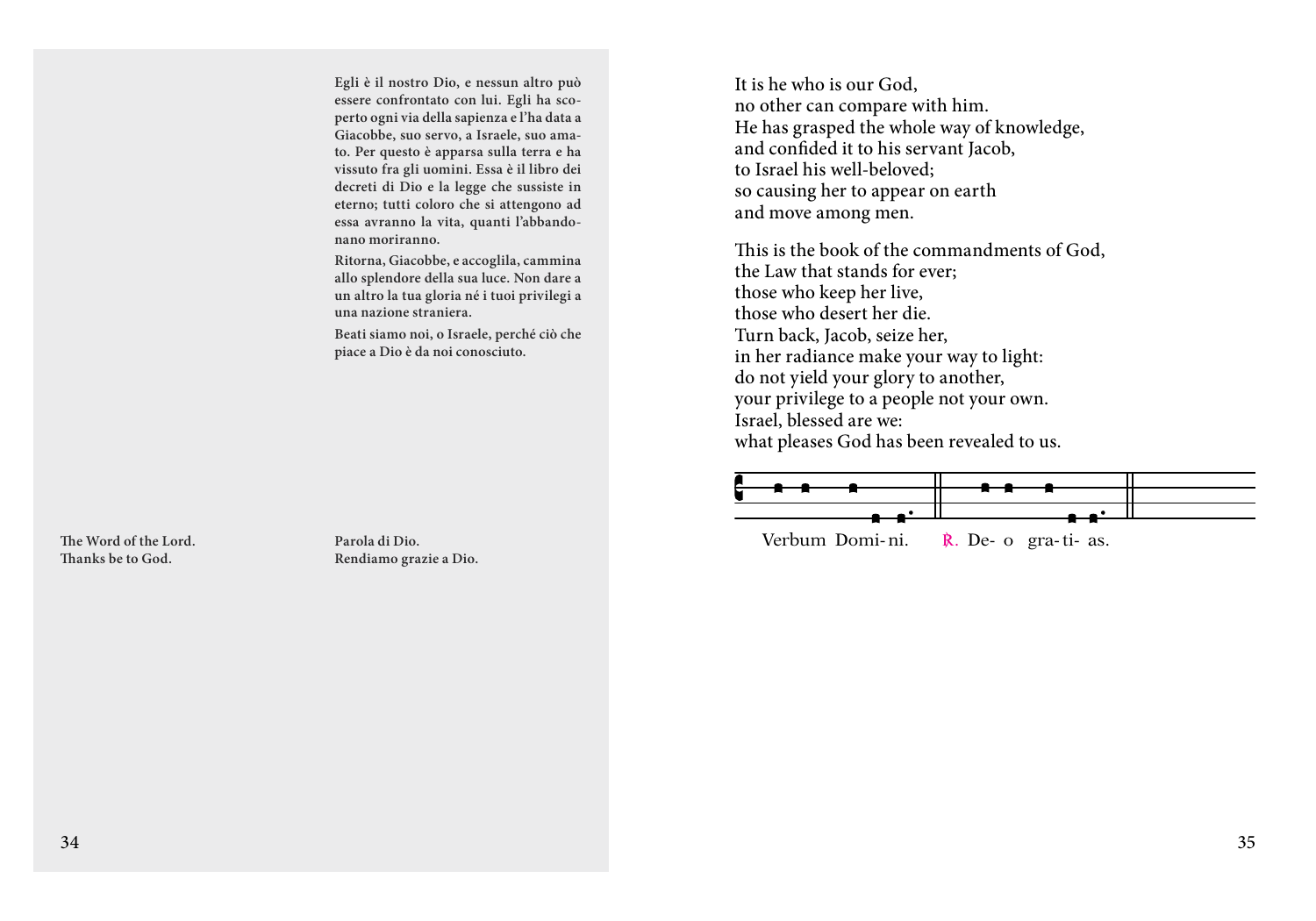**Responsorial Psalm Salmo responsoriale**

**You have the message of eternal life, O Lord.**

**Signore, tu hai parole di vita eterna.**

**The law of the Lord is perfect, it revives the soul. The rule of the Lord is to be trusted, it gives wisdom to the simple.** 

**The precepts of the Lord are right, they gladden the heart. The command of the Lord is clear, it gives light to the eyes.** 

**The fear of the Lord is holy, abiding for ever. The decrees of the Lord are truth and all of them just.** 

**La legge del Signore è perfetta, rinfranca l'anima; la testimonianza del Signore è stabile, rende saggio il semplice.**

**I precetti del Signore sono retti, fanno gioire il cuore; il comando del Signore è limpido, illumina gli occhi.**

**Il timore del Signore è puro, rimane per sempre; i giudizi del Signore sono fedeli, sono tutti giusti.** 

**Prayer Orazione**

#### **Let us pray. Preghiamo.**

**O God, who constantly increase your Church by your call to the nations, graciously grant to those you wash clean in the waters of Baptism the assurance of your unfailing protection. Through Christ our Lord.**

**O Dio, che accresci sempre la tua Chiesa chiamando nuovi figli da tutte le genti, custodisci nella tua protezione coloro che fai rinascere dall'acqua del Battesimo. Per Cristo nostro Signore.**





*L'assemblea ripete:* Domine, verba vitæ æternæ habes.

1. Lex Domini immaculata, reficiens animam, testimonium Domini fidele, sapientiam præstans parvulis.  $\hat{\mathbf{k}}$ .

2. Iustitiæ Domini rectæ, lætificantes corda, præceptum Domini lucidum, illuminans oculos. R.

3. Timor Domini mundus, permanens in sæculum sæculi; iudicia Domini vera, iusta omnia simul.  $\hat{\mathbf{R}}$ .

### **Oratio**

## *Il Santo Padre:*

### Oremus.

Deus, qui Ecclesiam tuam semper gentium vocatione multiplicas, concede propitius, ut, quos aqua baptismatis abluis, continua protectione tuearis. Per Christum Dominum nostrum.

 $R$  Amen.

### **Psalmus responsorius**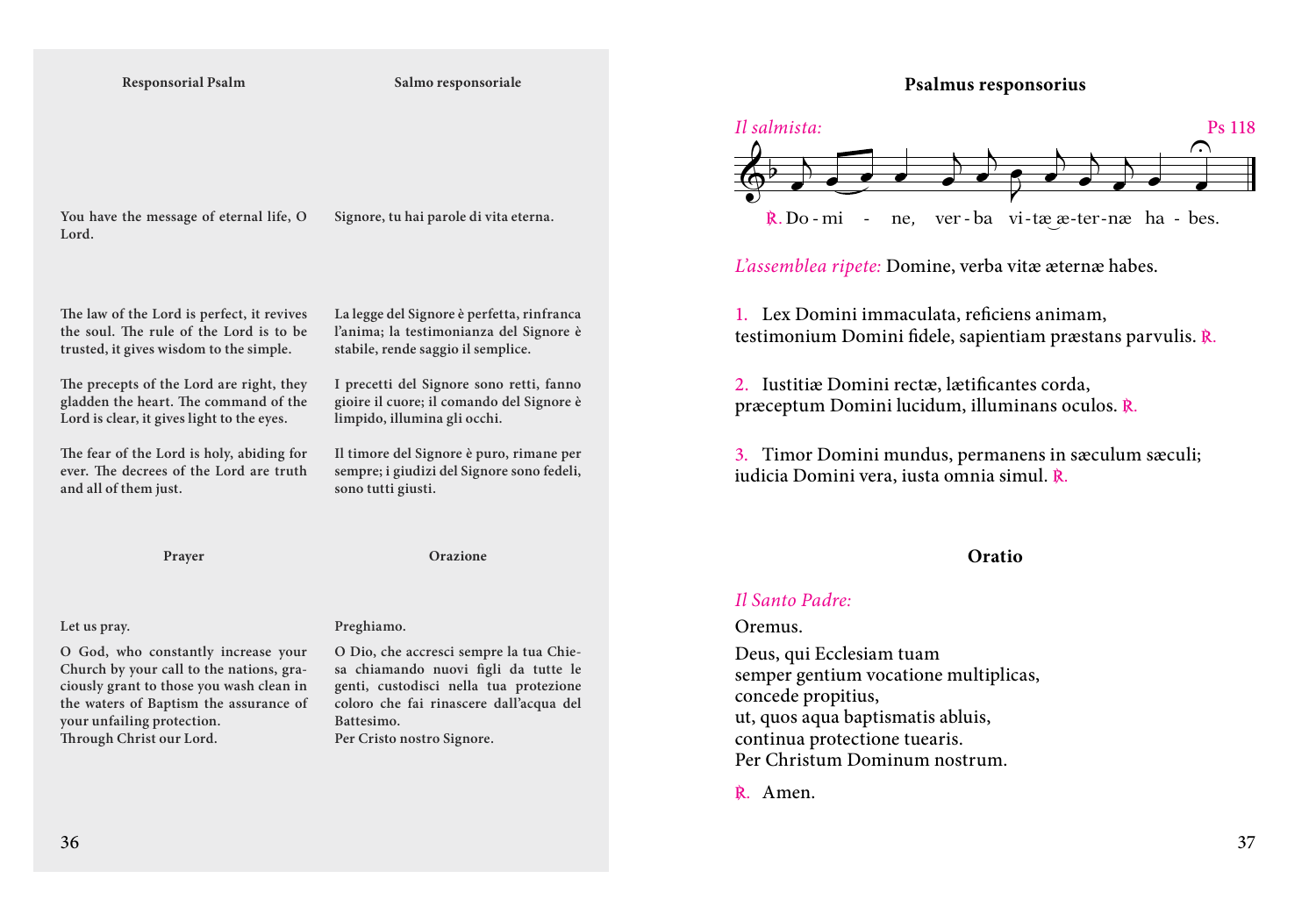## **Gloria** *(Lux et origo)*



propter magnam glo- ri- am tu- am, Domi-ne De- us,



ad dex- te-ram Pa-tris, mi-se-re-re no- bis. Quoni- am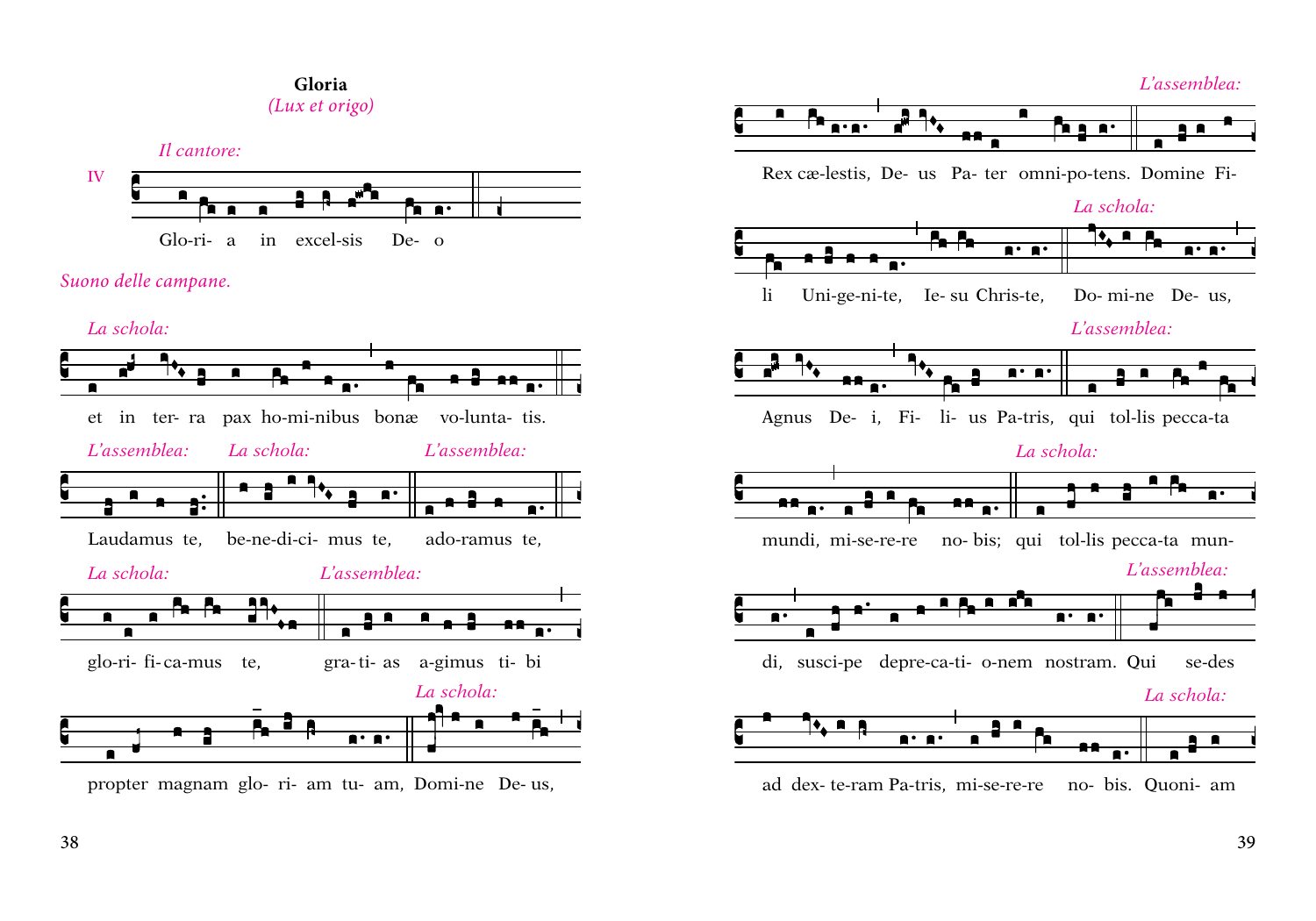

in glo- ri- a De- i Pa- tris. A- men.

**Collect Colletta**

**O God, who make this most sacred night radiant with the glory of the Lord's Resurrection, stir up in your Church a spirit of adoption, so that, renewed in body and mind, we may render you undivided service.**

**Through our Lord Jesus Christ, your Son, who lives and reigns with you in the unity of the Holy Spirit, one God, for ever and ever.**

#### **Let us pray. Preghiamo.**

**O Dio, che illumini questa santissima notte con la gloria della risurrezione del Signore, ravviva nella tua Chiesa lo spirito di adozione filiale, perché, rinnovati nel corpo e nell'anima, siamo sempre fedeli al tuo servizio.**

**Per il nostro Signore Gesù Cristo, tuo Figlio, che è Dio, e vive e regna con te, nell'unità dello Spirito Santo, per tutti i secoli dei secoli.**

## **Collecta**

## *Il Santo Padre:*

## Oremus.

Deus, qui hanc sacratissimam noctem gloria dominicæ resurrectionis illustras, excita in Ecclesia tua adoptionis spiritum, ut, corpore et mente renovati, puram tibi exhibeamus servitutem. Per Dominum nostrum Iesum Christum Filium tuum, qui tecum vivit et regnat in unitate Spiritus Sancti, Deus, per omnia sæcula sæculorum.

 $R$ . Amen.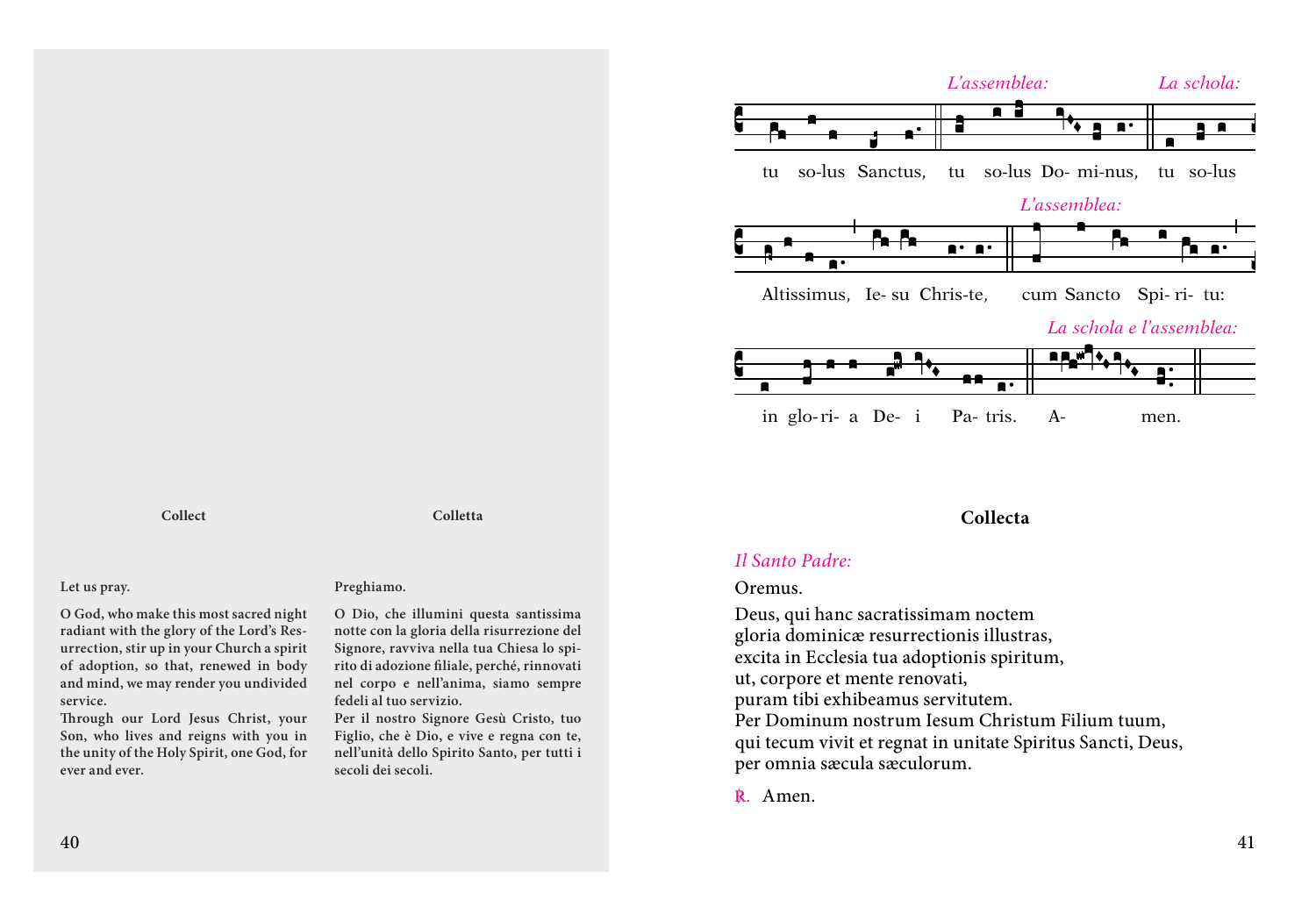*Christ, having been raised from the dead, will never die again.*

**A reading from the letter of Saint Paul to the Romans**

**When we were baptised in Christ Jesus we were baptised in his death; in other words, when we were baptised we went into the tomb with him and joined him in death, so that as Christ was raised from the dead by the Father's glory, we too might live a new life.**

**If in union with Christ we have imitated his death, we shall also imitate him in his resurrection. We must realise that our former selves have been crucified with him to destroy this sinful body and to free us from the slavery of sin. When a Christian dies, of course, he has finished with sin.**

**But we believe that having died with Christ we shall return to life with him: Christ, as we know, having been raised from the dead will never die again. Death has no power over him any more. When he died, he died, once for all, to sin, so his life now is life with God; and in that way, you too must consider yourselves to be dead to sin but alive for God in Christ Jesus.**

**The Word of the Lord. Thanks be to God.**

**Parola di Dio. Rendiamo grazie a Dio.**

**Most Holy Father, I bring you tidings of a great joy, which is alleluia.**

**Beatissimo Padre, vi annunzio una grande gioia: Alleluia.**

### **Epistle Epistola**

*Cristo risorto dai morti non muore più.*

## **Epistola**

*Christus suscitatus ex mortuis iam non moritur.*

Dalla lettera di san Paolo apostolo ai Romani 6, 3-11

Fratelli, non sapete che quanti siamo stati battezzati in Cristo Gesù, siamo stati battezzati nella sua morte?

Per mezzo del battesimo dunque siamo stati sepolti insieme a lui nella morte affinché, come Cristo fu risuscitato dai morti per mezzo della gloria del Padre, così anche noi possiamo camminare in una vita nuova. Se infatti siamo stati intimamente uniti a lui a somiglianza della sua morte, lo saremo anche a somiglianza della sua risurrezione.

Lo sappiamo: l'uomo vecchio che è in noi è stato crocifisso con lui, affinché fosse reso inefficace questo corpo di peccato, e noi non fossimo più schiavi del peccato. Infatti chi è morto, è liberato dal peccato.

Ma se siamo morti con Cristo, crediamo che anche vivremo con lui, sapendo che Cristo, risorto dai morti, non muore più; la morte non ha più potere su di lui. Infatti egli morì, e morì per il peccato una volta per tutte; ora invece vive, e vive per Dio. Così anche voi consideratevi morti al peccato, ma viventi per Dio, in Cristo Gesù.



Verbum Domi-ni. R. De- o gra-ti- as.

*Il diacono si avvicina al Santo Padre e gli annunzia:*

Beatissime Pater, annuntio vobis gaudium magnum, quod est Alleluia.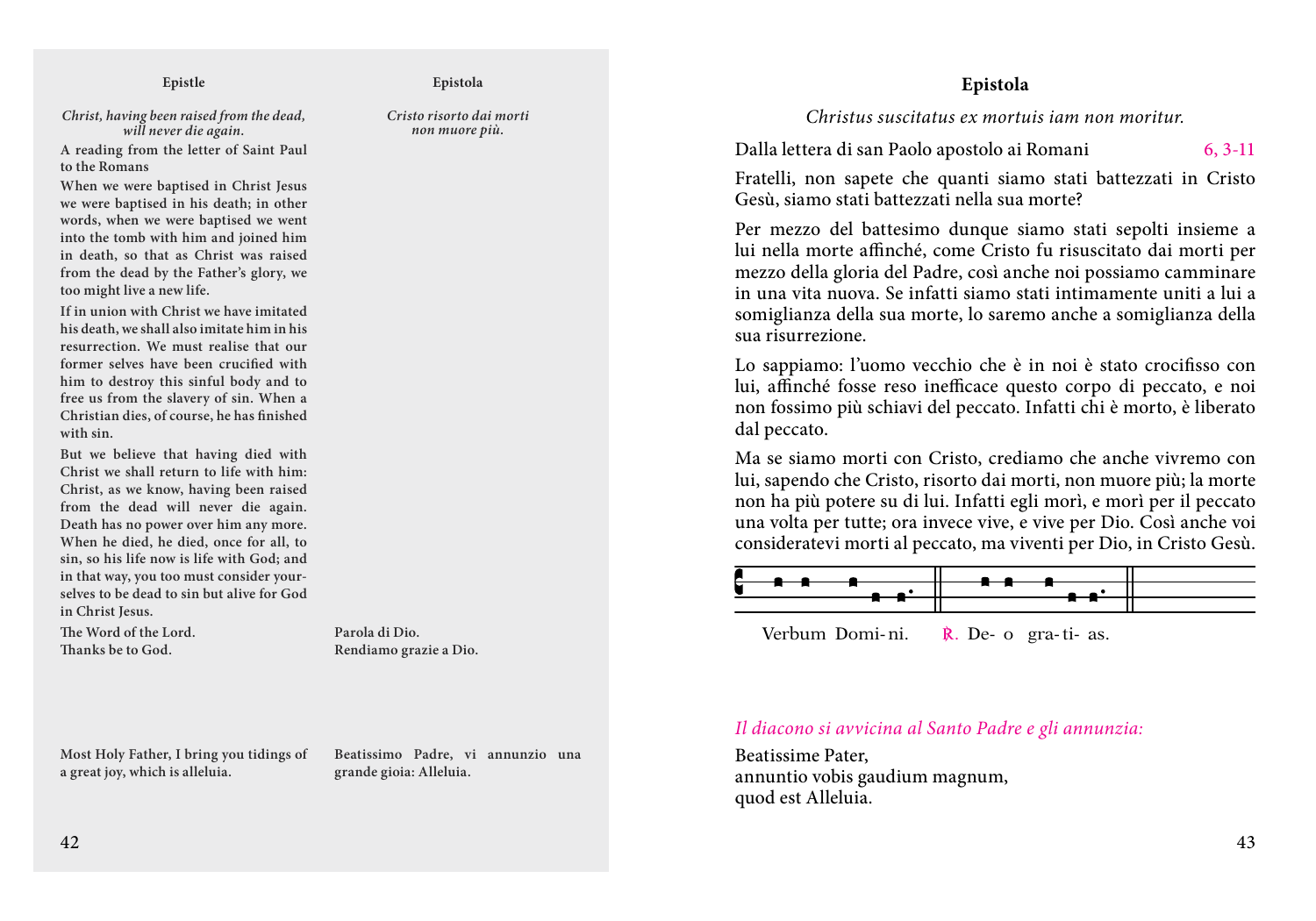*L'assemblea ogni volta ripete il canto.* **Responsorial Psalm Salmo responsoriale Psalmus responsorius** *La schola:* Ps 117 **Give thanks to the Lord for he is good, Rendete grazie al Signore perché è buo-**1. Confitemini Domino, quoniam bonus, **for his love has no end. Let the sons of no, perché il suo amore è per sempre.**  quoniam in sæculum misericordia eius. **Israel say: 'His love has no end.' Dica Israele: «Il suo amore è per sempre».** *L'assemblea:* VIII  $\overline{\mathbf{a}}$ fan An  $\overline{\mathbf{11}}$ T **Alleluia! Alleluia. R.** Alle- lu- ia. 2. Dextera Domini fecit virtutem, **The Lord's right hand has triumphed; his La destra del Signore si è innalzata, la right hand raised me up. destra del Signore ha fatto prodezze.** dextera Domini exaltata est.  $\dot{\mathbf{k}}$ 

**Questo è stato fatto dal Signore: una me-**

**raviglia ai nostri occhi.**

3. A Domino factum est istud, et est mirabile in oculis nostris.  $\hat{\mathbf{R}}$ .

*Tutti si alzano. La schola intona l'*Alleluia *tre volte, elevando il* 

Alle- lu- ia.

 $\frac{1}{2}$ 

*tono della voce:*

 $\overline{\bullet}$ 

VIII

**our eyes.**

**This is the work of the Lord, a marvel in**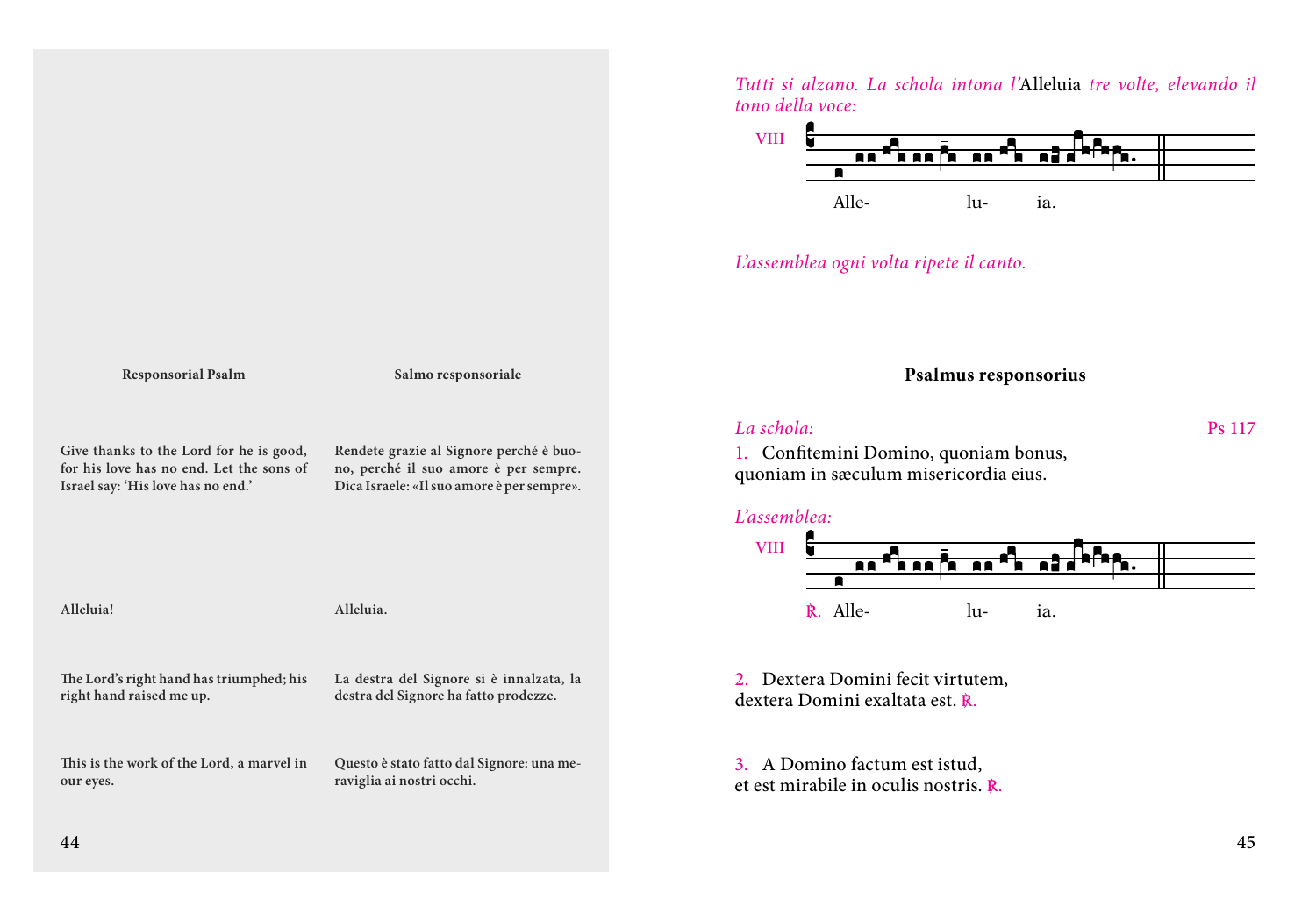| Gospel                                                                                                                                                                                                                                                                                                                                                                                                                                                                             | Vangelo                                         |                                                                                                                                                                                                                         |
|------------------------------------------------------------------------------------------------------------------------------------------------------------------------------------------------------------------------------------------------------------------------------------------------------------------------------------------------------------------------------------------------------------------------------------------------------------------------------------|-------------------------------------------------|-------------------------------------------------------------------------------------------------------------------------------------------------------------------------------------------------------------------------|
| Why look among the dead<br>for someone who is alive?                                                                                                                                                                                                                                                                                                                                                                                                                               | Perché cercate tra i morti<br>colui che è vivo? | Quid que<br>Il diacono:                                                                                                                                                                                                 |
| The Lord be with you.                                                                                                                                                                                                                                                                                                                                                                                                                                                              | Il Signore sia con voi.                         | Dominus vobiscum.                                                                                                                                                                                                       |
| And with your spirit.                                                                                                                                                                                                                                                                                                                                                                                                                                                              | E con il tuo spirito.                           | R. Et<br>cum spi-ri-tu                                                                                                                                                                                                  |
| A reading from the holy Gospel accord-<br>ing to Luke.                                                                                                                                                                                                                                                                                                                                                                                                                             | Dal Vangelo secondo Luca.                       | H Lectio sancti Evange                                                                                                                                                                                                  |
| Glory to you, O Lord.                                                                                                                                                                                                                                                                                                                                                                                                                                                              | Gloria a te, o Signore.                         | R. Glo-ri-a<br>ti-bi,                                                                                                                                                                                                   |
| On the first day of the week, at the first<br>sign of dawn, the women went to the<br>tomb with the spices they had prepared.<br>They found that the stone had been<br>rolled away from the tomb, but on enter-<br>ing discovered that the body of the Lord<br>Jesus was not there. As they stood there<br>not knowing what to think, two men in<br>brilliant clothes suddenly appeared at<br>their side. Terrified, the women lowered<br>their eyes. But the two men said to them, |                                                 | Il primo giorno della se<br>carono al sepolcro, port<br>to. Trovarono che la pie<br>non trovarono il corpo<br>Mentre si domandavar<br>uomini presentarsi a lo<br>te, tenevano il volto chi<br>cercate tra i morti colui |
| 'Why look among the dead for someone<br>who is alive? He is not here; he has risen.<br>Remember what he told you when he was<br>still in Galilee: that the Son of Man had<br>to be handed over into the power of sin-<br>ful men and be crucified, and rise again<br>on the third day?' And they remembered                                                                                                                                                                        |                                                 | come vi parlò quando e<br>il Figlio dell'uomo sia<br>fisso e risorga il terzo g                                                                                                                                         |

## **Evangelium**

*Quid quæritis viventem cum mortuis?*

tu- o.

elii secundum Lucam 24, 1-12



Domi-ne.

ettimana, al mattino presto [le donne] si retando con sé gli aromi che avevano preparaetra era stata rimossa dal sepolcro e, entrate, del Signore Gesù.

no che senso avesse tutto questo, ecco due ro in abito sfolgorante. Le donne, impauriinato a terra, ma quelli dissero loro: «Perché che è vivo? Non è qui, è risorto. Ricordatevi era ancora in Galilea e diceva: "Bisogna che consegnato in mano ai peccatori, sia croci- $\sum_{n=1}^{\infty}$ 

**his words.**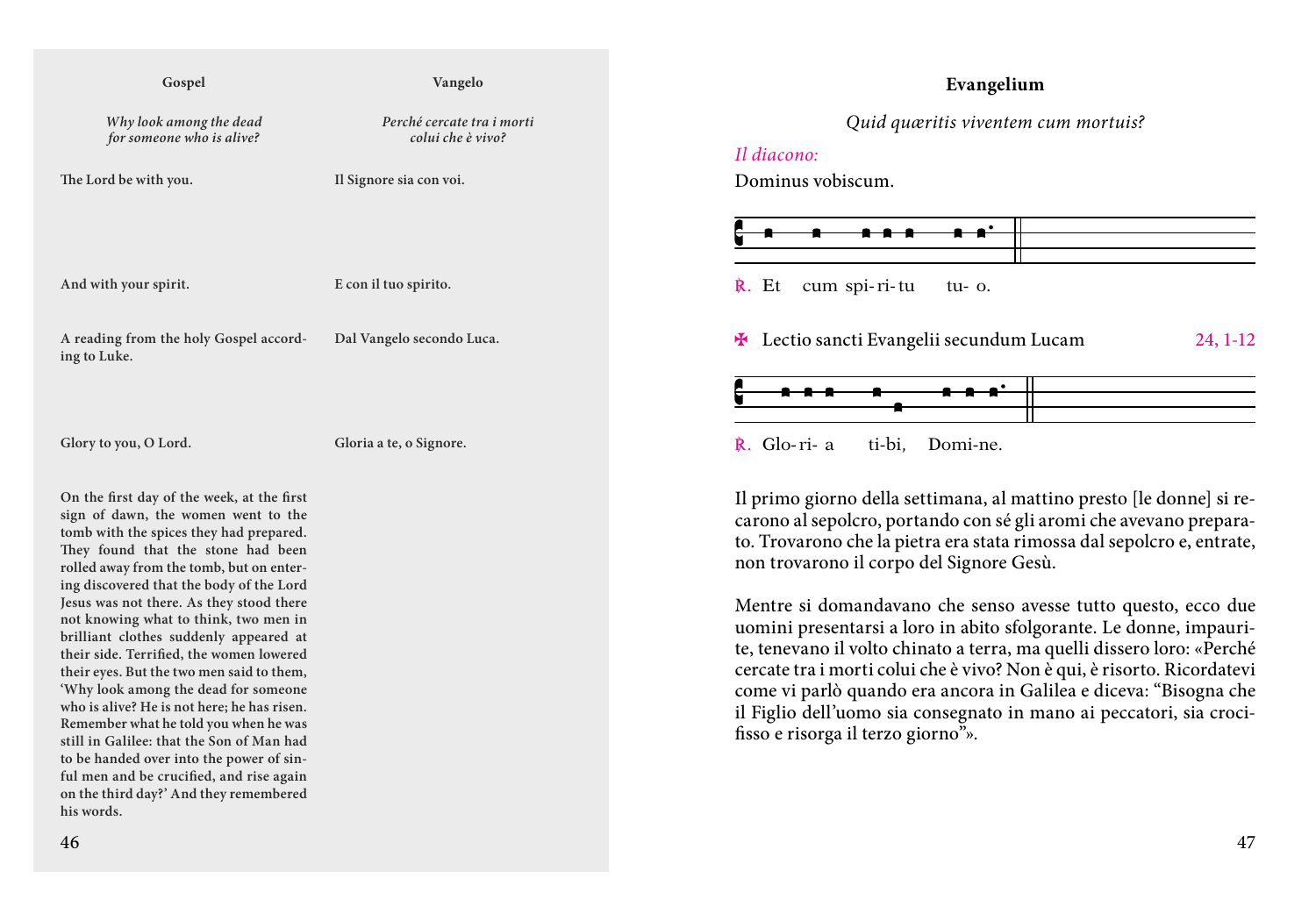**When the women returned from the tomb they told all this to the Eleven and to all the others. The women were Mary of Magdala, Joanna and Mary the mother of James. The other women with them also told the apostles, but this story of theirs seemed pure nonsense, and they did not believe them.**

**Peter, however, went running to the tomb. He bent down and saw the binding cloths, but nothing else; he then went back home, amazed at what had happened.**

**The Gospel of the Lord. Praise to you, Lord Jesus Christ.**

**Parola del Signore. Lode a te, o Cristo.** Ed esse si ricordarono delle sue parole e, tornate dal sepolcro, annunciarono tutto questo agli Undici e a tutti gli altri. Erano Maria Maddalena, Giovanna e Maria madre di Giacomo. Anche le altre, che erano con loro, raccontavano queste cose agli apostoli.

Quelle parole parvero a loro come un vaneggiamento e non credevano ad esse. Pietro tuttavia si alzò, corse al sepolcro e, chinatosi, vide soltanto i teli. E tornò indietro, pieno di stupore per l'accaduto.



Verbum Domi-ni. R. Laus ti-bi, Christe.

*Il Santo Padre bacia il Libro dei Vangeli e benedice con esso l'assemblea.*

*L'assemblea ripete:* Alleluia, alleluia, alleluia.

**Homilia**

*Silenzio per la riflessione personale.*

**Homily Omelia**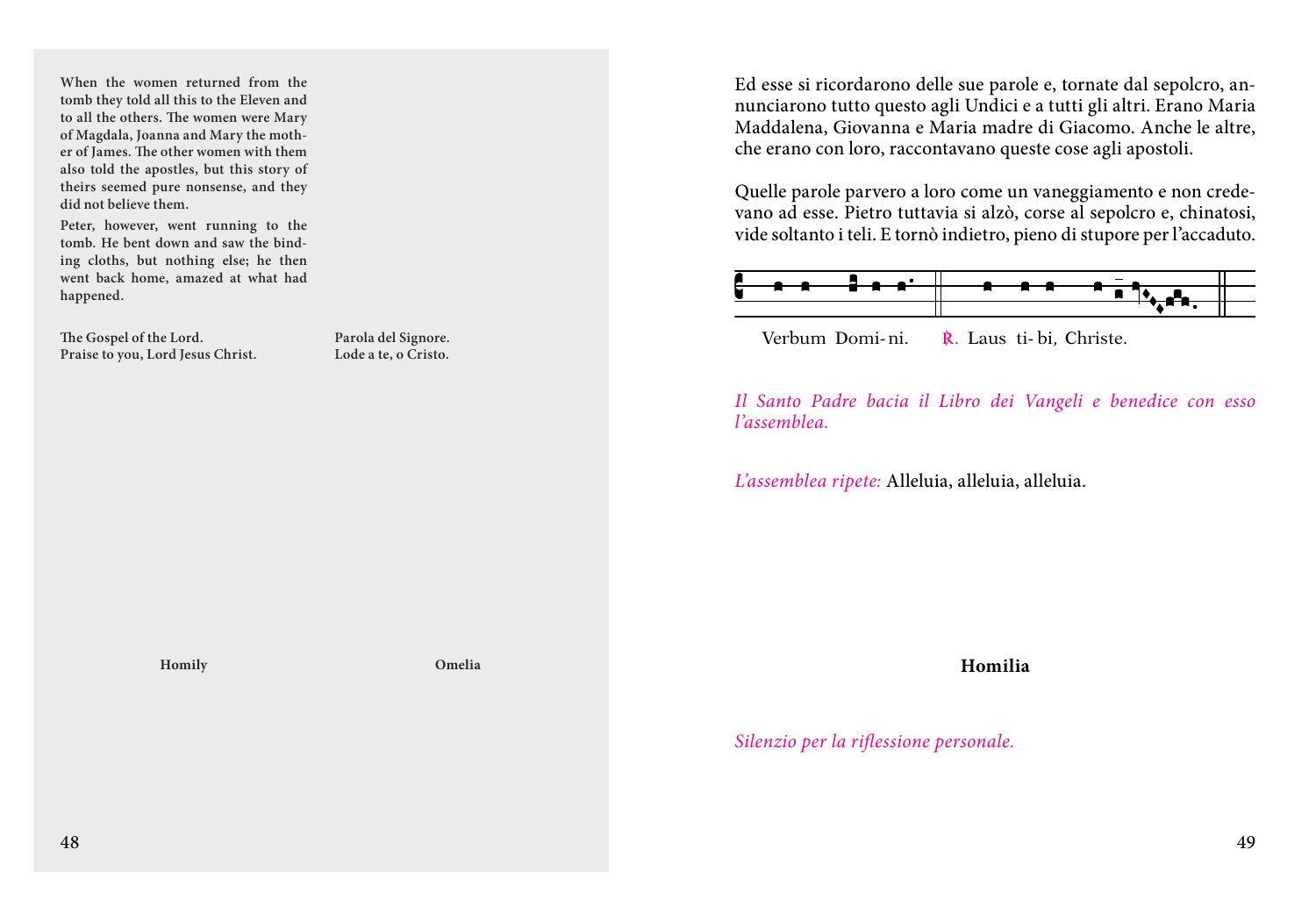#### **Third part: BAPTISMAL LITURGY**

### **Terza parte: LITURGIA BATTESIMALE**

### **Dearly beloved,**

**with one heart and one soul, let us by our prayers come to the aid of these our brothers and sisters in their blessed hope, so that, as they approach the font of rebirth, the almighty Father may bestow on them all his merciful help.**

**Lord, have mercy.** C. **Lord, have mercy.** **Signore, pietà.** C. **Signore, pietà.**

**Christ, have mercy.** C. **Christ, have mercy.**

**Lord, have mercy.**  $R.$  Lord, have mercy.

**Signore, pietà.** C. **Signore, pietà.**

**Cristo, pietà.** C. **Cristo, pietà.**

**Holy Mary, Mother of God** R. pray for us.

**Santa Maria, Madre di Dio** C. **prega per noi.**

**Saint Michael… San Michele…**

**Holy Angels of God… Santi angeli di Dio…**

## Pars tertia: Liturgia baptismalis

## *Il Santo Padre:*

Fratelli e sorelle, accompagniamo con preghiera unanime la gioiosa speranza dei nostri catecumeni, perché Dio Padre onnipotente nella sua grande misericordia li guidi al fonte della rigenerazione.

## *La schola e successivamente l'assemblea:*

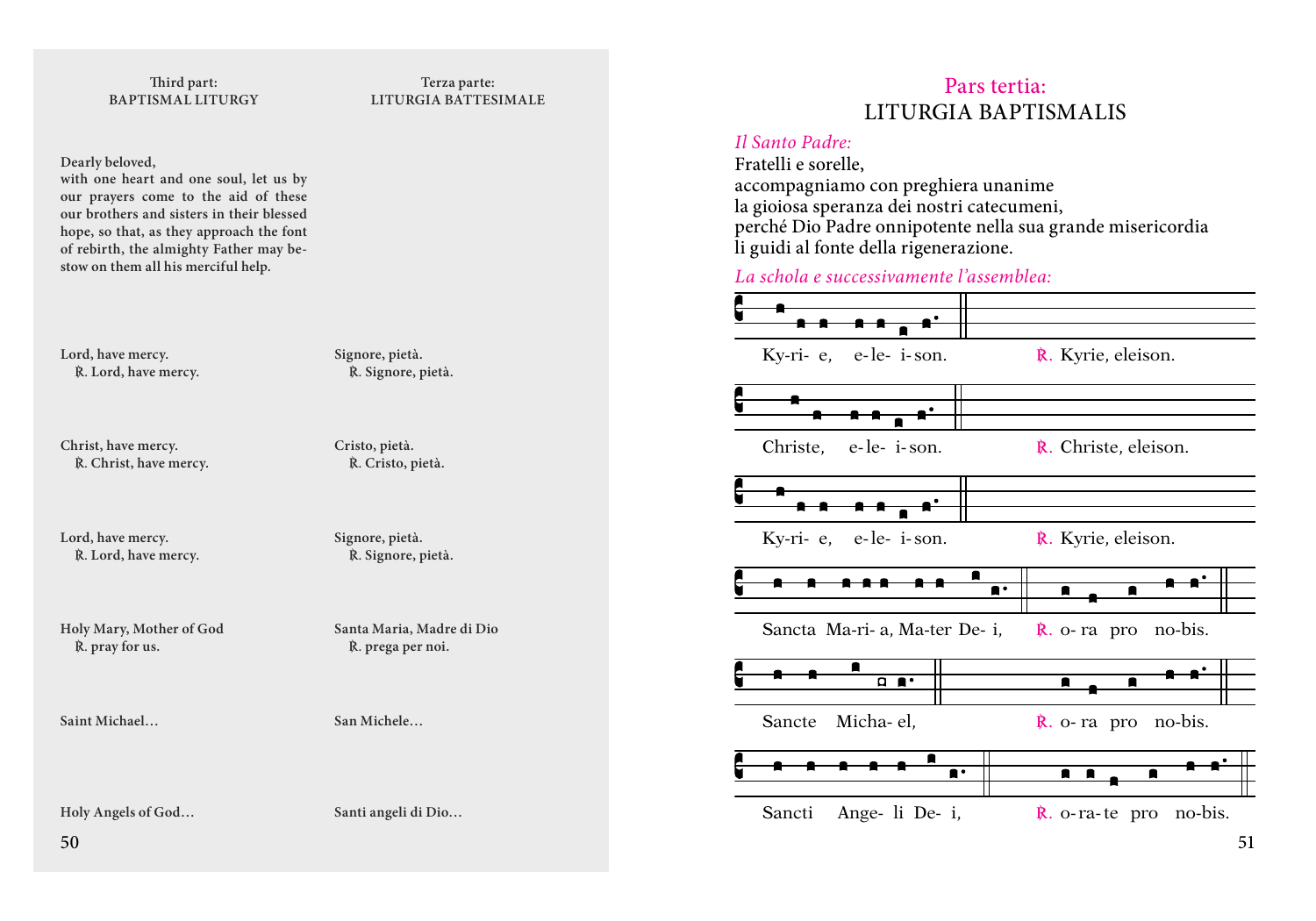| Saint John                                          | San Giovanni                                   |
|-----------------------------------------------------|------------------------------------------------|
| Saint Mary Magdalene                                | San Maria Maddalena                            |
| Saint Stephen                                       | Santo Stefano                                  |
| Sanit Ignatius of Antioch                           | Sant'Ignazio d'Antiochia                       |
| Saint Lawrence                                      | San Lorenzo                                    |
| Saint Perpetua and Saint Felicity                   | Sante Perpetua e Felicita                      |
| Saint Agnes                                         | Sant'Agnese                                    |
| Saint Gregory                                       | San Gregorio                                   |
| Saint Augustine                                     | Sant'Agostino                                  |
| Saint Athanasius                                    | Sant'Atanasio                                  |
| Saint Basil                                         | San Basilio                                    |
| Saint Martin                                        | San Martino                                    |
| Saint Benedict                                      | San Benedetto                                  |
| Saint Francis and Saint Dominic                     | Santi Francesco e Domenico                     |
| Saint Francis Xavier                                | San Francesco Saverio                          |
| Saint John Vianney                                  | San Giovanni Maria Vianney                     |
| Saint Catherine of Siena                            | Santa Caterina da Siena                        |
| Saint Teresa of Jesus                               | Santa Teresa di Gesù                           |
| All holy men and women, Saints of God               | Santi e sante di Dio                           |
|                                                     |                                                |
|                                                     |                                                |
| Lord, be merciful.<br>R. Lord, deliver us, we pray. | Nella tua misericordia<br>R. salvaci, Signore. |

**From all evil…** From every sin... From everlasting death... **By your Incarnation… By your Death and Resurrection… Per la tua morte e risurrezione… By the outpouring of the Holy Spirit… Per il dono dello Spirito Santo…**

**Saint John the Baptist… San Giovanni Battista… Saint Joseph… San Giuseppe… Saint Peter and Saint Paul… Santi Pietro e Paolo… Saint Andrew… Sant'Andrea…**

> $San Giovanni...$ **Saint Mary Magdalene… San Maria Maddalena…**  $S$ anto Stefano...

| Nella tua misericordia<br>R. salvaci, Signore. |
|------------------------------------------------|
| Da ogni male                                   |
| Da ogni peccato                                |
| Dalla morte eterna                             |
| Per la tua incarnazione                        |
| Per la tua morte e risurrezion                 |
|                                                |

| ora pro nobis.   |
|------------------|
| ora pro nobis.   |
| orate pro nobis. |
| ora pro nobis.   |
| ora pro nobis.   |
| ora pro nobis.   |
| ora pro nobis.   |
| ora pro nobis.   |
| ora pro nobis.   |
| orate pro nobis. |
| ora pro nobis.   |
| ora pro nobis.   |
| ora pro nobis.   |
| ora pro nobis.   |
| ora pro nobis.   |
| ora pro nobis.   |
| ora pro nobis.   |
| orate pro nobis. |
| ora pro nobis.   |
| ora pro nobis.   |
| ora pro nobis.   |
| ora pro nobis.   |
| orate pro nobis. |
|                  |



Ab omni malo, Ab omni peccato, A morte perpetua, Per incarnationem tuam, Per mortem et resurrectionem tuam, Per effusionem Spiritus Sancti,

Pro-pi- ti- us es- to, <br>R. li-be-ra nos, Domi-ne.

libera nos, Domine. libera nos, Domine. libera nos, Domine. libera nos, Domine. libera nos, Domine. libera nos, Domine.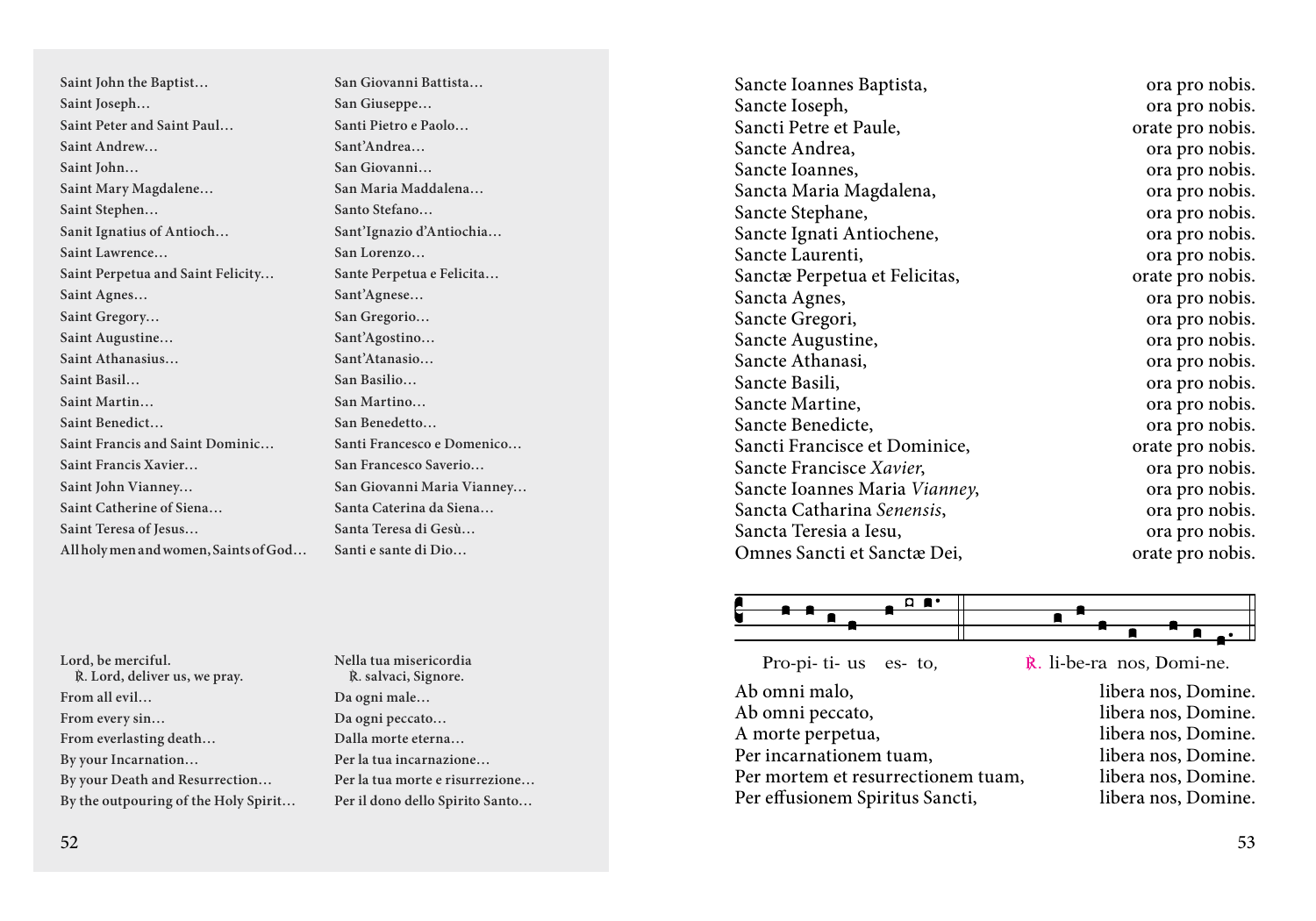**Be merciful to us sinners**

C. **Lord, we ask you, hear our prayer.**

**Bring these chosen ones to new birth through the grace of Baptism…** Jesus, Son of the living God... **Gesù, Figlio del Dio vivente...** 

**Noi peccatori ti preghiamo,** C. **ascoltaci, Signore.**

**Dona la grazia della vita nuova nel Battesimo a questi tuoi eletti…**

**Christ, hear us.** C. **Christ, hear us.** **Cristo, ascolta la nostra supplica.** C. **Cristo, ascolta la nostra supplica.**

**Christ, graciously hear us.** C. **Christ, graciously hear us.** **Cristo, esaudisci la nostra supplica.** C. **Cristo, esaudisci la nostra supplica.**

**Almighty ever-living God, be present by the mysteries of your great love and send forth the spirit of adoption to create the new peoples brought to birth for you in the font of Baptism, so that what is to be carried out by our humble service may be brought to fulfilment by your mighty power.**

**Through Christ our Lord.**



## *Il Santo Padre:*

Dio onnipotente ed eterno, manifesta la tua presenza nei sacramenti del tuo amore, manda lo spirito di adozione a suscitare un popolo nuovo dal fonte battesimale, perché l'azione del nostro umile ministero sia resa efficace dalla tua potenza. Per Cristo nostro Signore.

 $R$  Amen.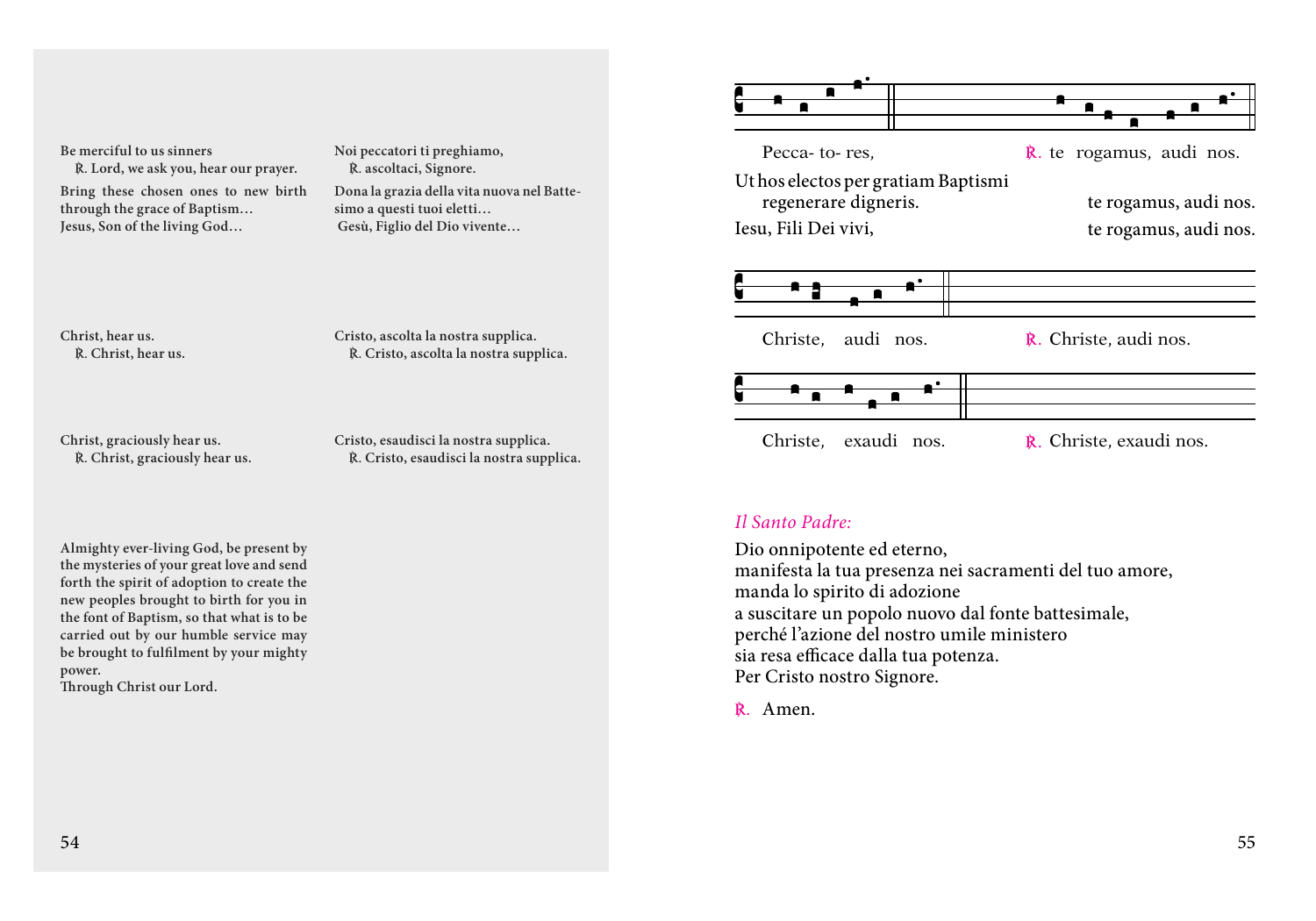**O God, who by invisible power accomplish a wondrous effect through sacramental signs and who in many ways have prepared water, your creation, to show forth the grace of Baptism;**

**O God, whose Spirit in the first moments of the world's creation hovered over the waters, so that the very substance of water would even then take to itself the power to sanctify;**

**O God, who by the outpouring of the flood foreshadowed regeneration, so that from the mystery of one and the same element of water would come an end to vice and a beginning of virtue;**

**O God, who caused the children of Abraham to pass dry-shod through the Red Sea, so that the chosen people, set free from slavery to Pharaoh, would prefigure the people of the baptized;**

**O God, whose Son, baptized by John in the waters of the Jordan, was anointed with the Holy Spirit, and, as he hung upon the Cross, gave forth water from his side along with blood, and after his Resurrection, commanded his disciples: 'Go forth, teach all nations, baptizing them in the name of the Father and of the Son and of the Holy Spirit', look now, we pray, upon the face of your Church and graciously unseal for her the fountain of Baptism.**

## **Benedictio aquæ baptismalis**

## *Il Santo Padre:*

### O Dio,

per mezzo dei segni sacramentali tu operi con invisibile potenza le meraviglie della salvezza, e in molti modi, attraverso i tempi, hai preparato l'acqua, tua creatura, a essere segno del Battesimo.

Fin dalle origini il tuo Spirito si librava sulle acque perché contenessero in germe la forza di santificare; e anche nel diluvio hai prefigurato il Battesimo, perché, oggi come allora, l'acqua segnasse la fine del peccato e l'inizio della vita nuova.

Tu hai liberato dalla schiavitù i figli di Abramo, facendoli passare illesi attraverso il Mar Rosso, perché fossero immagine del futuro popolo dei battezzati.

Infine, nella pienezza dei tempi, il tuo Figlio, battezzato da Giovanni nell'acqua del Giordano, fu consacrato dallo Spirito Santo; innalzato sulla croce, egli versò dal suo fianco sangue e acqua, e, dopo la sua risurrezione, comandò ai discepoli: «Andate, annunciate il Vangelo a tutti i popoli, e battezzateli nel nome del Padre e del Figlio e dello Spirito Santo».

Ora, Padre, guarda con amore la tua Chiesa e fa' scaturire per lei la sorgente del Battesimo.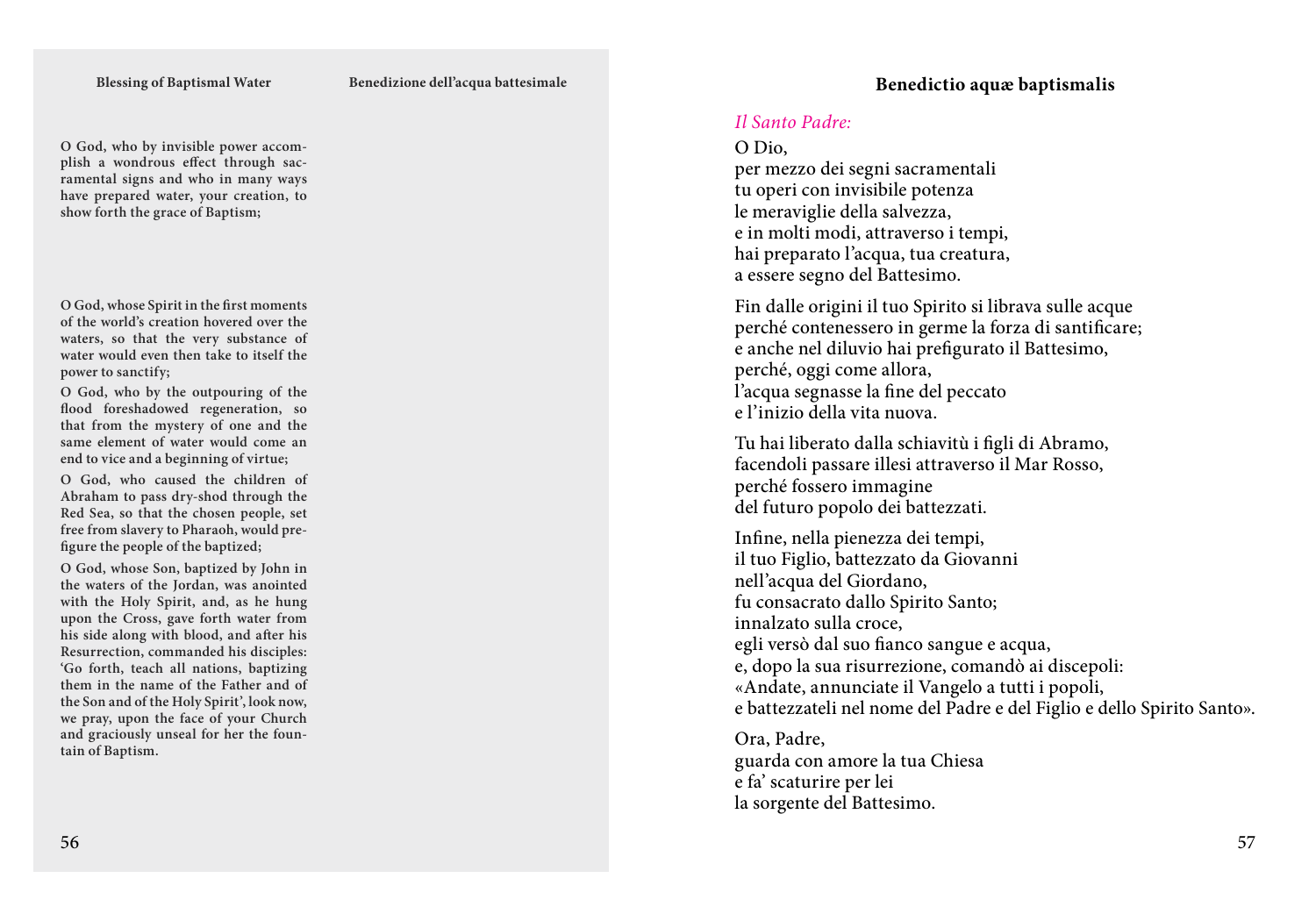**May this water receive by the Holy Spirit the grace of your Only Begotten Son, so that human nature, created in your image, and washed clean through the Sacrament of Baptism from all the squalor of the life of old, may be found worthy to rise to the life of newborn children through water and the Holy Spirit.**

**May the power of the Holy Spirit, O Lord, we pray, come down through your Son into the fullness of this font, so that all who have been buried with Christ by Baptism into death may rise again to life with him.**

**Who lives and reigns with you in the unity of the Holy Spirit, one God, for ever and ever.**

**Springs of water, bless the Lord; praise and exalt him above all for ever.**

**Sorgenti delle acque, benedite il Signore: lodatelo ed esaltatelo nei secoli.**

Infondi in quest'acqua, per opera dello Spirito Santo, la grazia del tuo unico Figlio, perché con il sacramento del Battesimo l'uomo, fatto a tua immagine, sia lavato dalla macchia del peccato, e dall'acqua e dallo Spirito Santo rinasca come nuova creatura.

## *Il diacono immerge il cero pasquale nell'acqua.*

## *Il Santo Padre:*

Discenda, Padre, in quest'acqua, per opera del tuo Figlio, la potenza dello Spirito Santo.

Tutti coloro che in essa riceveranno il Battesimo, sepolti insieme con Cristo nella morte, con lui risorgano alla vita immortale. Egli è Dio, e vive e regna con te, nell'unità dello Spirito Santo, per tutti i secoli dei secoli.

 $R$ . Amen.

## *La schola intona e l'assemblea ripete:*



Be-ne-di-ci-te, fontes, Domi-no, lauda-te et su-per-





## *Si riaccendono le candele.*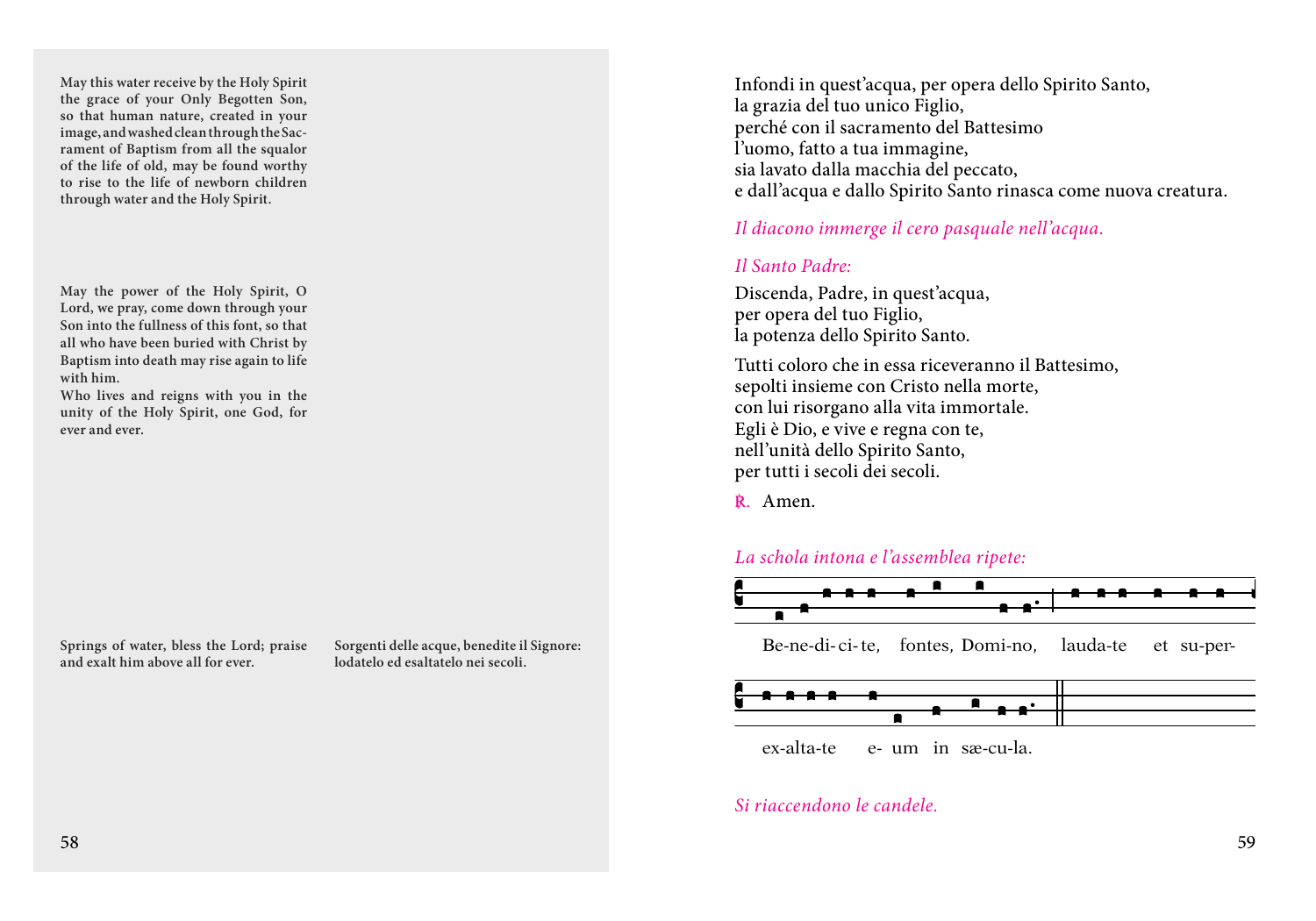### **The Renewal of Baptismal Promises**

**Rinnovo delle promesse battesimali**

#### **Dear brothers and sisters,**

**You have asked to be baptised and have dedicated much time to your preparation. I now invite you, before being baptised, to make your profession of faith with confidence before the Church, along with all those who are taking part in this Holy Vigil.** 

**Do you renounce sin, so as to live in the freedom of the children of God?**

**I do.**

**Do you renounce the lure of evil, so that sin may have no mastery over you?**

**I do.**

**Do you renounce Satan, the author and prince of sin?**

**I do.**

**Do you believe in God, the Father almighty, Creator of heaven and earth?**

### **I do.**

**Do you believe in Jesus Christ, his only Son, our Lord, who was born of the Virgin Mary, suffered death and was buried, rose again from the dead and is seated at the right hand of the Father?**

**I do.**

**Renovatio promissionum baptismalium**

## *Il Santo Padre:*

Carissimi, avete chiesto il Battesimo e avete impiegato un lungo tempo nella vostra preparazione. Ora con fiducia, davanti alla Chiesa e insieme a tutti coloro che partecipano a questa Santa Veglia, prima di essere battezzati, fate la vostra professione di fede.

Rinunciate al peccato, per vivere nella libertà dei figli di Dio?

 $R$ . Rinuncio.

Rinunciate alle seduzioni del male, per non lasciarvi dominare dal peccato?

R. Rinuncio.

Rinunciate a satana, origine e causa di ogni peccato?

 $R$ . Rinuncio.

Credete in Dio, Padre onnipotente, creatore del cielo e della terra?

R. Credo.

Credete in Gesù Cristo, suo unico Figlio, nostro Signore, che nacque da Maria Vergine, morì e fu sepolto, è risuscitato dai morti e siede alla destra del Padre?

R. Credo.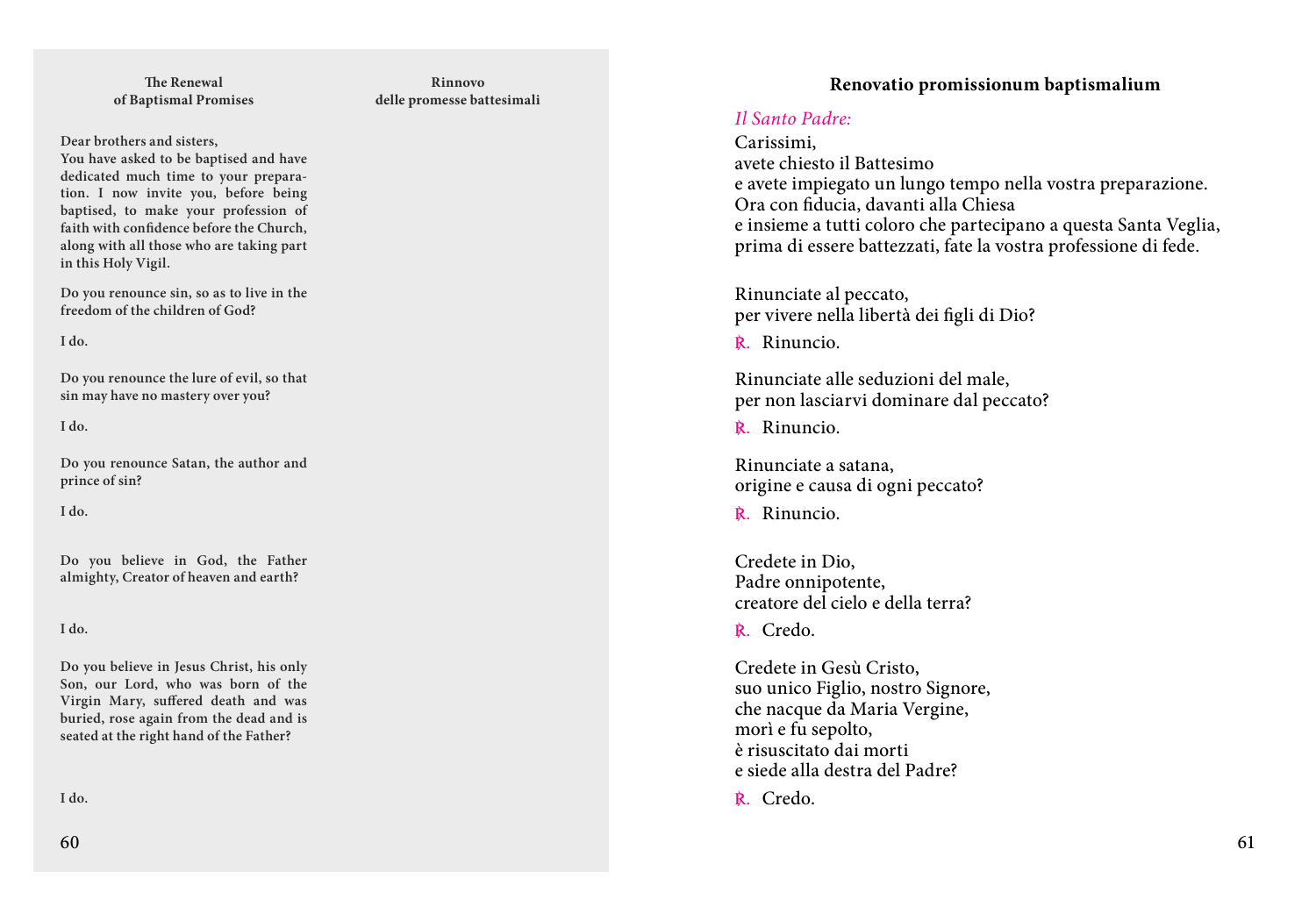**Do you believe in the Holy Spirit, the holy Catholic Church, the communion of saints, the forgiveness of sins, the resurrection of the body, and life everlasting?**

**I do.**

**Rite of Baptism Battesimo**

*N.***, I baptize you in the name of the Father, and of the Son, and of the Holy Spirit.**

**Clothing with the white garment Consegna della veste bianca**

**Dear brethren, you have become a new creation and have clothed yourselves in Christ. Receive this white garment and bring it unstained to the judgment seat of our Lord Jesus Christ so that you may have everlasting life.**

Credete nello Spirito Santo, la santa Chiesa cattolica, la comunione dei santi, la remissione dei peccati, la risurrezione della carne e la vita eterna?

R. Credo.

*Si spengono le candele.*

## **Baptismus**

## *Il Santo Padre:*

N., io ti battezzo nel nome del Padre e del Figlio e dello Spirito Santo.

**Impositio vestis candidæ**

### *Il Santo Padre:*

Fratelli carissimi, siete diventati nuova creatura e siete rivestiti di Cristo.

Ricevete perciò la veste bianca e portatela senza macchia fino al tribunale del nostro Signore Gesù Cristo, per avere la vita eterna.

R. Amen.

*I padrini o le madrine consegnano ai neofiti la veste bianca.*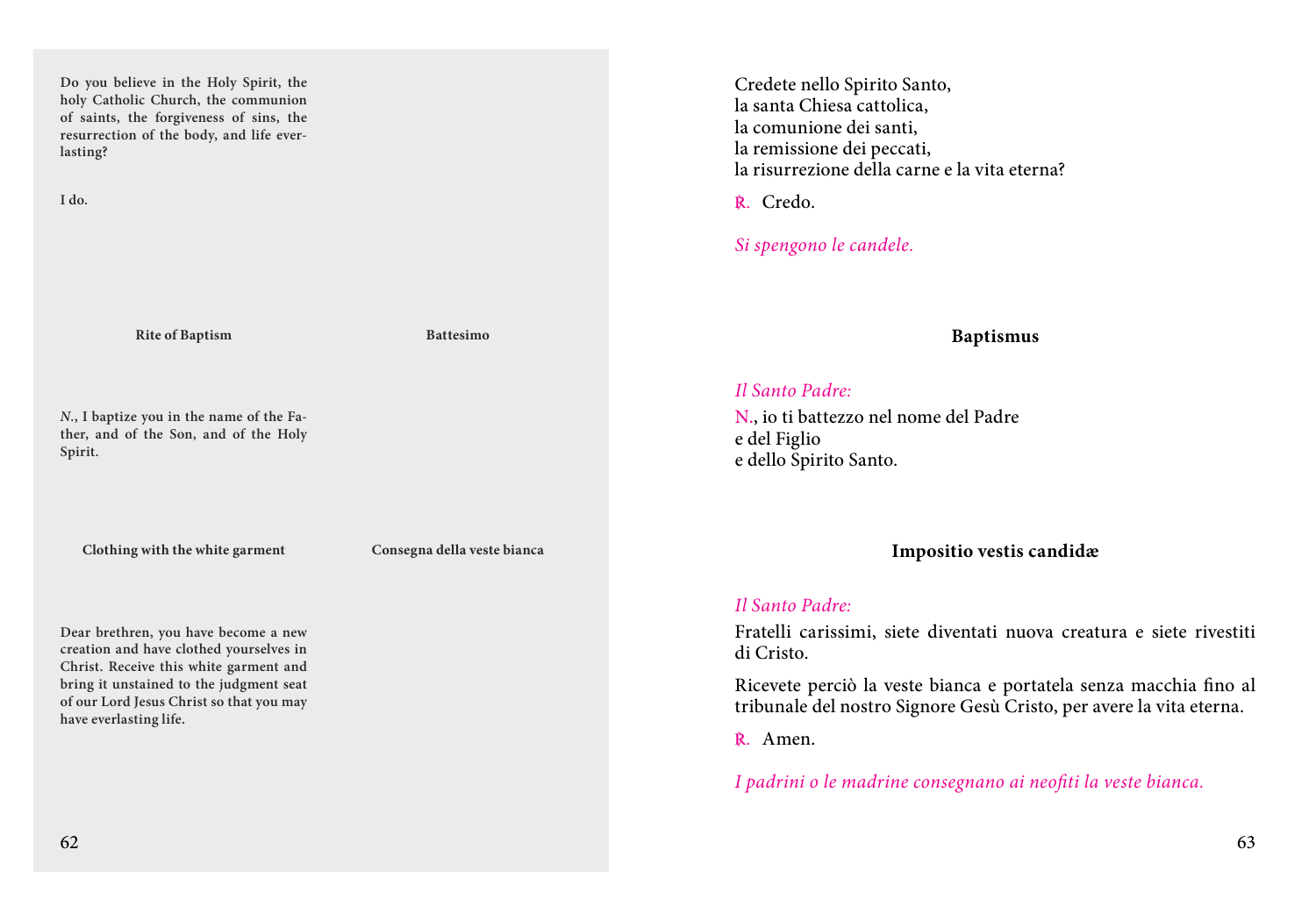**Godparents, please come forward to give to the newly baptized the light of Christ.**

**You have been enlightened by Christ. Walk always as children of the light and keep the flame of faith alive in your hearts. When the Lord comes, may you go out to meet him with all the saints in the heavenly kingdom.**

**Celebration on Confirmation Celebrazione della Confermazione**

**My dear newly baptized, born again in Christ by baptism, you have become members of Christ and of his priestly people. Now you are to share in the outpouring of the Holy Spirit among us, the Spirit sent by the Lord upon his apostles at Pentecost and given by them and their successors to the baptized.**

**The promised strength of the Holy Spirit, which you are to receive, will make you more like Christ and help you to be witnesses to his suffering, death, and resurrection. It will strengthen you to be active members of the Church and to build up the Body of Christ in faith and love.**

## **Traditio cerei accensi**

## *Il Santo Padre:*

Avvicinatevi, padrini e madrine, per consegnare ai neofiti il simbolo della luce.

*I padrini e le madrine accendono una candela al cero pasquale e la consegnano ai neofiti.*

## *Il Santo Padre:*

Siete diventati luce in Cristo. Camminate sempre come figli della luce perché perseverando nella fede, possiate andare incontro al Signore che viene, con tutti i Santi, nel regno dei cieli.

 $R$  Amen.

## **Celebratio Confirmationis**

## *Il Santo Padre:*

Carissimi neofiti, che nel Battesimo siete rinati alla vita di figli di Dio e siete diventati membra del Cristo e del suo popolo sacerdotale, vi resta ora di ricevere il dono dello Spirito Santo, che nel giorno di Pentecoste fu inviato dal Signore sopra gli Apostoli e che dagli Apostoli e dai loro successori è stato comunicato ai battezzati.

Anche voi, dunque, riceverete, secondo la promessa, la forza dello Spirito Santo perché, resi più perfettamente conformi a Cristo, possiate dare testimonianza della passione e della risurrezione del Signore e diventare membri attivi della Chiesa per l'edificazione del corpo di Cristo nella fede e nella carità.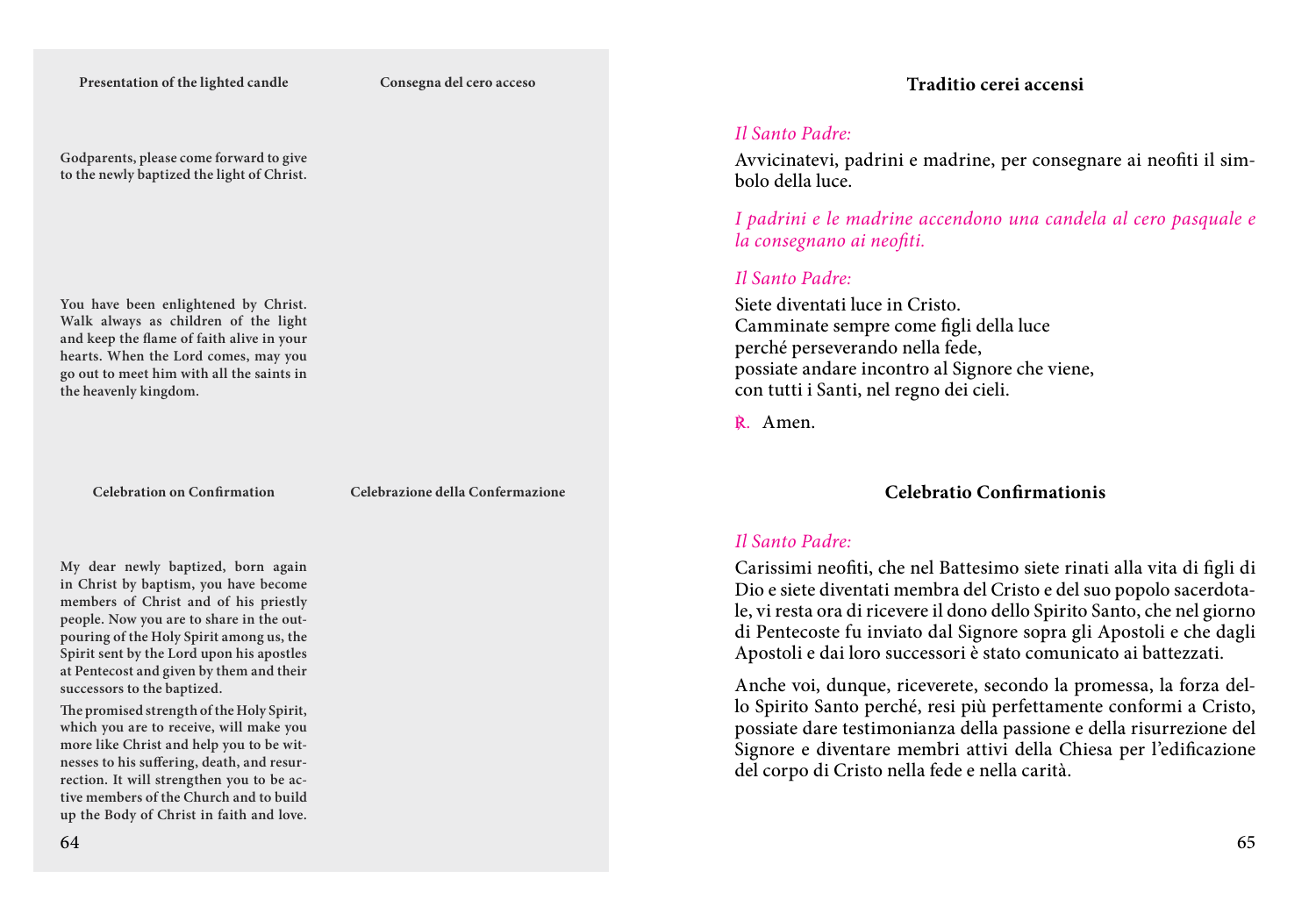**My dear friends, let us pray to God our Father, that he will pour out the Holy Spirit on these newly baptized to strengthen them with his gifts and anoint them to be more like Christ the Son of God.**

**All-powerful God, Father of our Lord Je sus Christ, by water and the Holy Spirit you freed your sons and daughters from sin and gave them new life. Send your Holy Spirit upon them to be their helper and guide. Give them the spirit of wis dom and understanding, the spirit of right judgment and courage, the spirit of knowledge and reverence. Fill them with the spirit of wonder and awe in your presence.**

**We ask this through Christ our Lord.**

*N.***, be sealed with the Gift of the Holy Spirit.**

**Peace be with you.**

**And also with you.**

Fratelli carissimi, preghiamo Dio onnipotente perché effonda su questi neofiti lo Spirito Santo, che li confermi con la ricchezza dei suoi doni, e con l'unzione crismale li renda pienamente conformi a Cristo, suo unico Figlio.

*Preghiera in silenzio.*

## *Il Santo Padre impone le mani sui cresimandi:*

Dio onnipotente, Padre del Signore nostro Gesù Cristo, che hai rigenerato questi tuoi figli dall'acqua e dallo Spirito Santo liberandoli dal peccato, infondi in loro il tuo Santo Spirito Paraclito: spirito di sapienza e di intelletto, spirito di consiglio e di fortezza, spirito di scienza e di pietà, e riempili dello spirito del tuo santo timore. Per Cristo nostro Signore.

R. Amen.

## *Il Santo Padre:*

N., ricevi il sigillo dello Spirito Santo che ti è dato in dono.

*Il confermato:*

Amen.

## *Il Santo Padre:*

La pace sia con te.

*Il confermato:* E con il tuo spirito.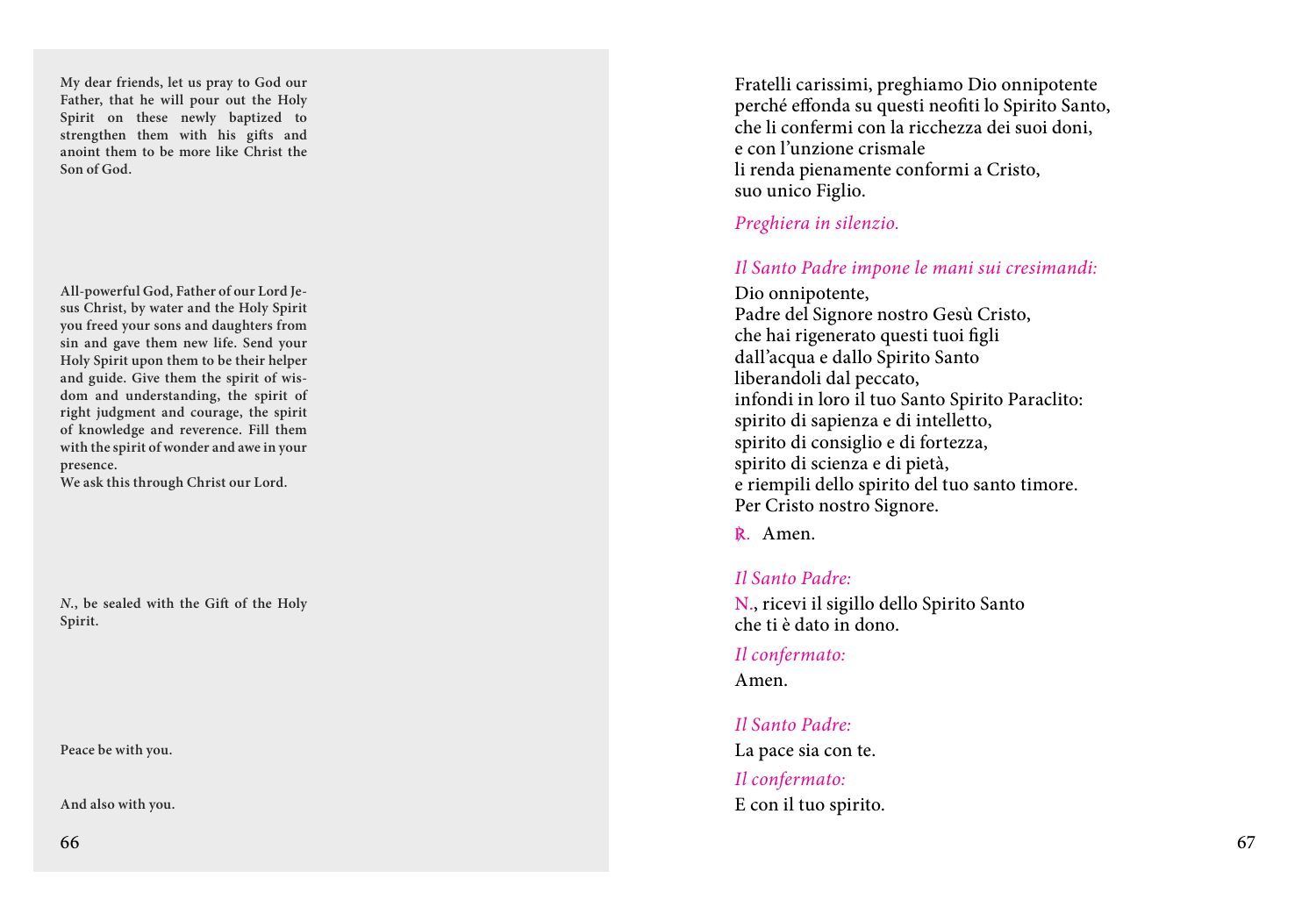**hear us.**

**Confirm the Church in her mission of testifying to the beauty of faith in the Risen Lord.**

**Lord, through Christ's glory, graciously** 

**Strengthen the Pope and the Bishops as they shepherd the flock of the baptized.**

**Raise up government leaders who will be artisans of dialogue and peace among peoples.**

**Increase in those initiated into the paschal mystery a constant desire for you.**

**o dei fedeli**

**Dear brothers and sisters, on this night when the light of the Risen Lord dispels the darkness of humanity, may we, who have been made God's children in the waters of baptism and been granted new life by the gift of the Spirit, raise our prayer with confidence to the heavenly Father.** 

**Universal Prayer** or **Prayer of the Faithful** **Preghiera universale**

**Per la gloria di Cristo esaudisci la nostra** 

**supplica, Signore.**

**Oratio universalis** seu **oratio fidelium**

## *Il Santo Padre:*

Fratelli carissimi, in questa notte in cui la luce del Risorto vince le tenebre dell'umanità, resi figli nelle acque del battesimo e rinvigoriti dal dono dello Spirito, rivolgiamo al Padre la nostra fiduciosa preghiera.



R. Per glo-ri- am Chris-ti exaudi nos, Domi-ne.

*L'assemblea ripete:* Per gloriam Christi exaudi nos, Domine.

## *Il diacono:*

- Rinvigorisci la missione della Chiesa nel testimoniare la bellezza della fede nel Risorto.  $\hat{\mathbf{R}}$ .
- Sostieni il Papa e i vescovi nella guida del popolo dei battezzati. R.
- Suscita governanti artigiani di dialogo e di pace tra i popoli.  $\hat{\mathbb{R}}$ .
- Fai crescere negli iniziati al Mistero pasquale il continuo desiderio di te $\dot{\mathbf{R}}$ .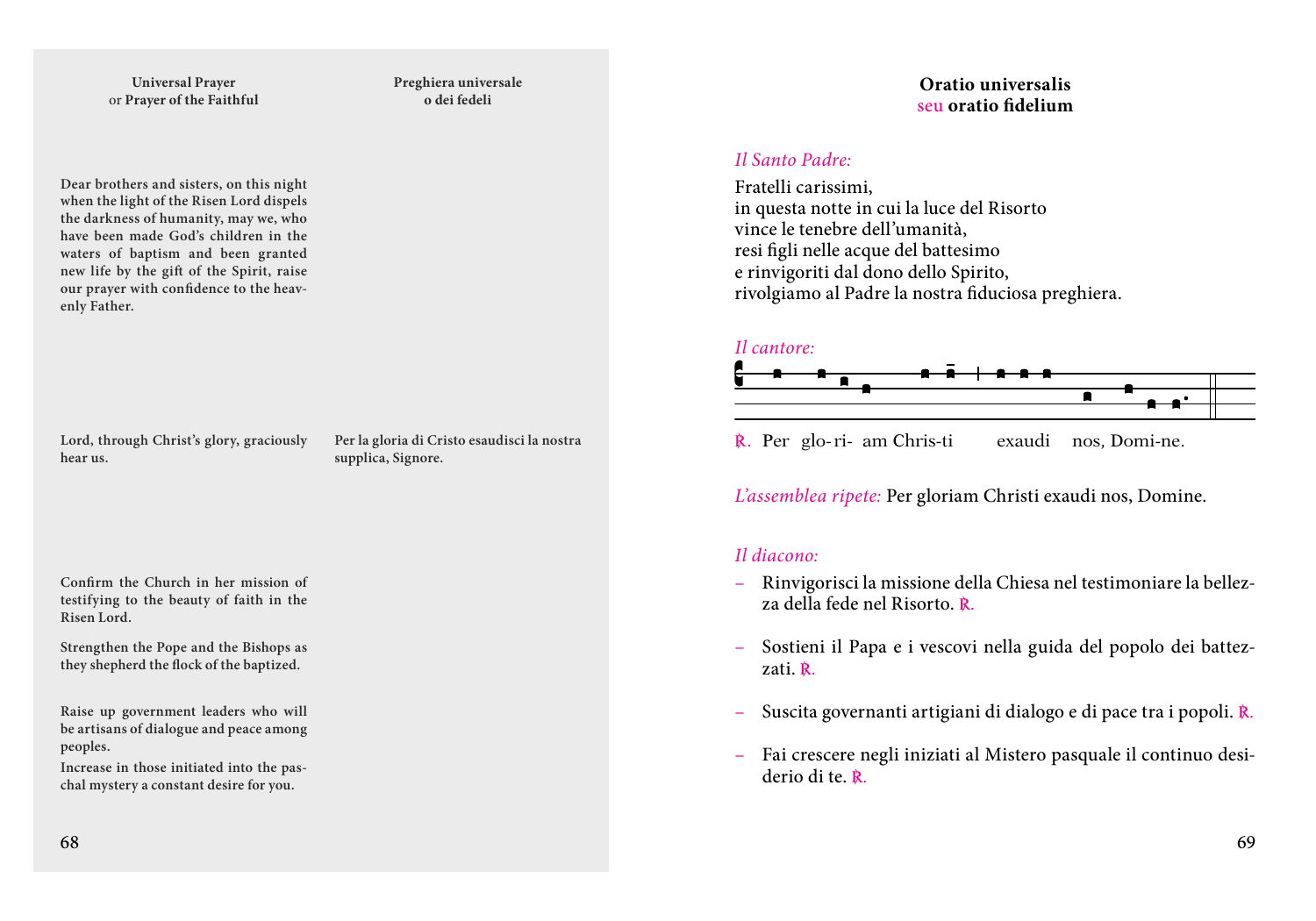**Grant hope and peace to peoples oppressed by war.**

**Free from the tomb all who experience situations of suffering and death.**

**May every family be a domestic church, hospitable and welcoming to the poor and the disheartened.**

**May the seeds of the Gospel grow and bear fruit in our young people.**

**Grant to our deceased brothers and sisters the inheritance of eternal life promised in baptism.**

**Father, conquer in us the seductions of sin and selfishness. Through the resurrection of your Son, grant that we may live as new men and women, the leaven of a new humanity. Through Christ our Lord.**

- Dona ai popoli oppressi dalla guerra la speranza e la pace.  $\hat{\mathbb{R}}$ .
- Solleva la pietra del sepolcro di chi vive situazioni di sofferenza e di morte.  $\mathbb{R}$
- Possa ogni famiglia essere Chiesa ospitale e accogliente verso i poveri e gli scoraggiati. R.
- Fai maturare nelle nuove generazioni i semi del Vangelo.  $\hat{\mathbb{R}}$ .
- Concedi ai fratelli defunti l'eredità della vita senza fine promessa nel battesimo.  $\hat{\mathbf{R}}$ .

## *Il Santo Padre:*

O Padre,

vinci per noi la seduzione del peccato e dell'egoismo, e per la risurrezione del tuo Figlio, donaci di vivere da uomini nuovi, lievito di una nuova umanità. Per Cristo nostro Signore.

R. Amen.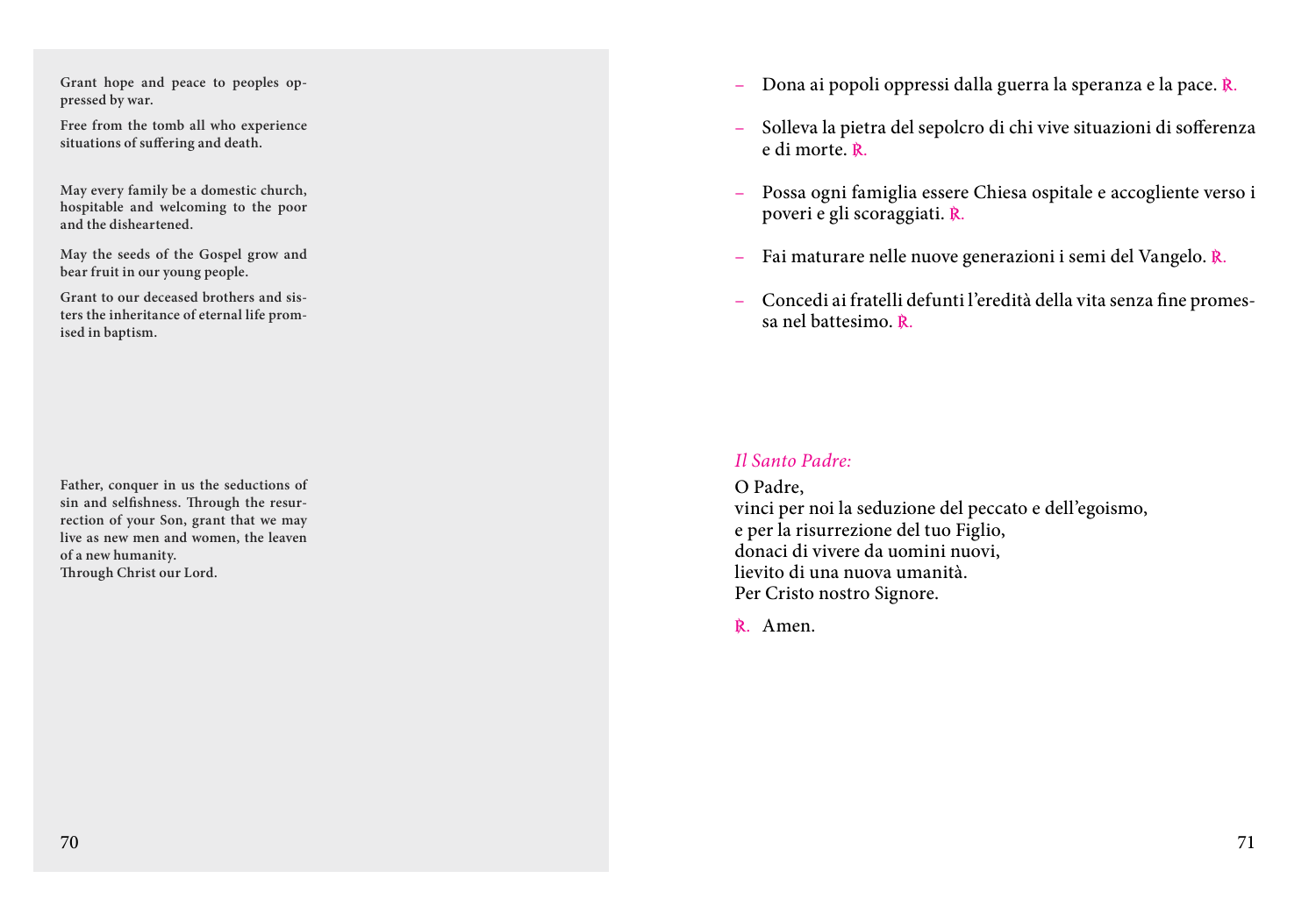### **Fourth part: THE LITURGY OF THE EUCHARIST**

**Quarta parte: LITURGIA EUCARISTICA**

**Offertory Chant Canto di offertorio**

**The Lord's right hand has triumphed; his right hand raised me up. I shall not die, I shall live and recount his deeds.**

**La destra del Signore si è innalzata, la destra del Signore ha fatto prodezze. Non morirò, ma resterò in vita e annuncerò le opere del Signore.**

**Pray, brethren, that my sacrifice and yours may be acceptable to God, the almighty Father.**

**May the Lord accept the sacrifice at your hands for the praise and glory of his name, for our good and the good of all his holy Church.**

**Pregate, fratelli e sorelle, perché il mio e vostro sacrificio sia gradito a Dio Padre onnipotente.**

**Il Signore riceva dalle tue mani questo sacrificio a lode e gloria del suo nome, per il bene nostro e di tutta la sua santa Chiesa.**

#### **Prayer over the Offerings Sulle offerte**

**Accept, we ask, O Lord, the prayers of your people with the sacrificial offerings, that what has begun in the paschal mysteries may, by the working of your power, bring us to the healing of eternity. Through Christ our Lord.**

**Con queste offerte accogli, o Signore, le preghiere del tuo popolo, perché i sacramenti, scaturiti dal mistero pasquale, per tua grazia ci ottengano la salvezza eterna.**

**Per Cristo nostro Signore.**

## Pars quarta: LITURGIA EUCHARISTICA

## **Cantus ad offertorium**

Dextera Domini

Dextera Domini fecit virtutem; dextera Domini exaltavit me: non moriar, sed vivam, et narrabo opera Domini.

## *Il Santo Padre:*

Orate, fratres: ut meum ac vestrum sacrificium acceptabile fiat apud Deum Patrem omnipotentem.

 $\mathbb{R}$ . Suscipiat Dominus sacrificium de manibus tuis ad laudem et gloriam nominis sui, ad utilitatem quoque nostram totiusque Ecclesiæ suæ sanctæ.

## **Super oblata**

## *Il Santo Padre:*

Suscipe, quæsumus, Domine, preces populi tui cum oblationibus hostiarum, ut, paschalibus initiata mysteriis, ad æternitatis nobis medelam, te operante, proficiant. Per Christum Dominum nostrum.

 $R$  Amen.

## *La schola:* Ps 117, 16-17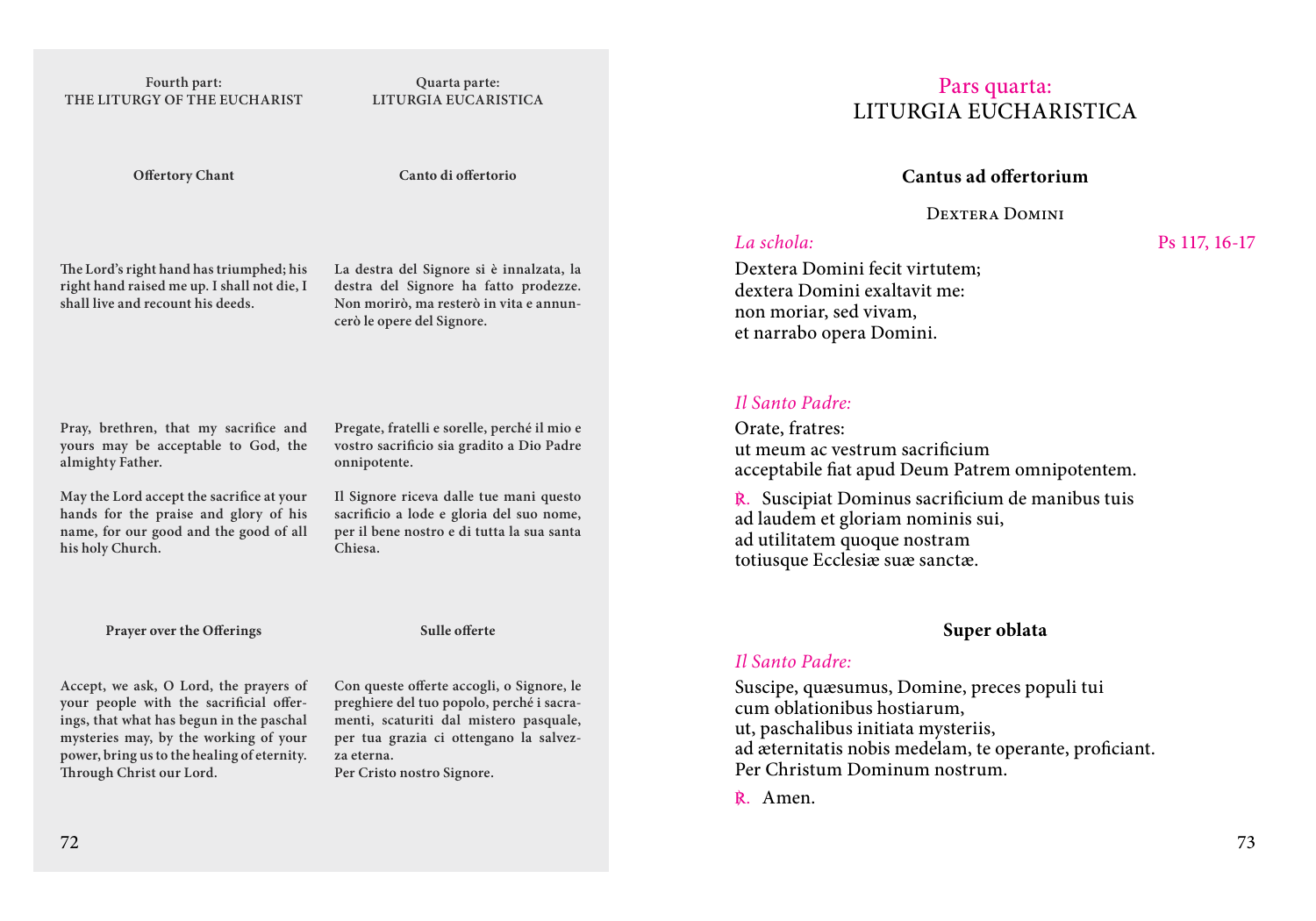| THE EUCHARISTIC PRAYER                                                                                                                                                                                                   | PREGHIERA EUCARISTICA                                                                                                                                                                                                   |  |
|--------------------------------------------------------------------------------------------------------------------------------------------------------------------------------------------------------------------------|-------------------------------------------------------------------------------------------------------------------------------------------------------------------------------------------------------------------------|--|
| Preface                                                                                                                                                                                                                  | Prefazio                                                                                                                                                                                                                |  |
| The Paschal Mystery                                                                                                                                                                                                      | Il mistero pasquale                                                                                                                                                                                                     |  |
|                                                                                                                                                                                                                          |                                                                                                                                                                                                                         |  |
| The Lord be with you.                                                                                                                                                                                                    | Il Signore sia con voi.                                                                                                                                                                                                 |  |
| And with your spirit.                                                                                                                                                                                                    | E con il tuo spirito.                                                                                                                                                                                                   |  |
| Lift up your hearts.                                                                                                                                                                                                     | In alto i nostri cuori.                                                                                                                                                                                                 |  |
| We lift them up to the Lord.                                                                                                                                                                                             | Sono rivolti al Signore.                                                                                                                                                                                                |  |
|                                                                                                                                                                                                                          |                                                                                                                                                                                                                         |  |
| Let us give thanks to the Lord our God.                                                                                                                                                                                  | Rendiamo grazie al Signore, nostro Dio.                                                                                                                                                                                 |  |
| It is right and just.                                                                                                                                                                                                    | È cosa buona e giusta.                                                                                                                                                                                                  |  |
| It is truly right and just, our duty and<br>our salvation, at all times to acclaim<br>you, O Lord, but on this night above all<br>to laud you yet more gloriously, when<br>Christ our Passover has been sacrificed.      | È veramente cosa buona e giusta, nostro<br>dovere e fonte di salvezza, proclamare<br>sempre la tua gloria, o Signore, e soprat-<br>tutto esaltarti in questa notte nella quale<br>Cristo, nostra Pasqua, si è immolato. |  |
| For he is the true Lamb who has taken<br>away the sins of the world; by dying he<br>has destroyed our death, and by rising,<br>restored our life.                                                                        | È lui il vero Agnello che ha tolto i peccati<br>del mondo, è lui che morendo ha distrut-<br>to la morte e risorgendo ha ridato a noi<br>la vita.                                                                        |  |
| Therefore, overcome with paschal joy,<br>every land, every people exults in your<br>praise and even the heavenly Powers, with<br>the angelic hosts, sing together the unend-<br>ing hymn of your glory, as they acclaim: | Per questo mistero, nella pienezza del-<br>la gioia pasquale, l'umanità esulta su<br>tutta la terra e le schiere degli angeli e<br>dei santi cantano senza fine l'inno della<br>tua gloria:                             |  |

| PREA EUCHARISTICA |  |
|-------------------|--|
|                   |  |
| Præfatio          |  |

PREX EUCHARISTICA

## De mysterio paschali

# *Il Santo Padre:* Dominus vobiscum. R. Et cum spiritu tuo. Sursum corda. R. Habemus ad Dominum. Gratias agamus Domino Deo nostro. R. Dignum et iustum est. Vere dignum et iustum est, æquum et salutare: Te quidem, Domine, omni tempore confiteri, sed in hac potissimum nocte gloriosius prædicare, cum Pascha nostrum immolatus est Christus. Ipse enim verus est Agnus qui abstulit peccata mundi. Qui mortem nostram moriendo destruxit, et vitam resurgendo reparavit. Quapropter, profusis paschalibus gaudiis,

totus in orbe terrarum mundus exsultat. Sed et supernæ virtutes atque angelicæ potestates hymnum gloriæ tuæ concinunt, sine fine dicentes: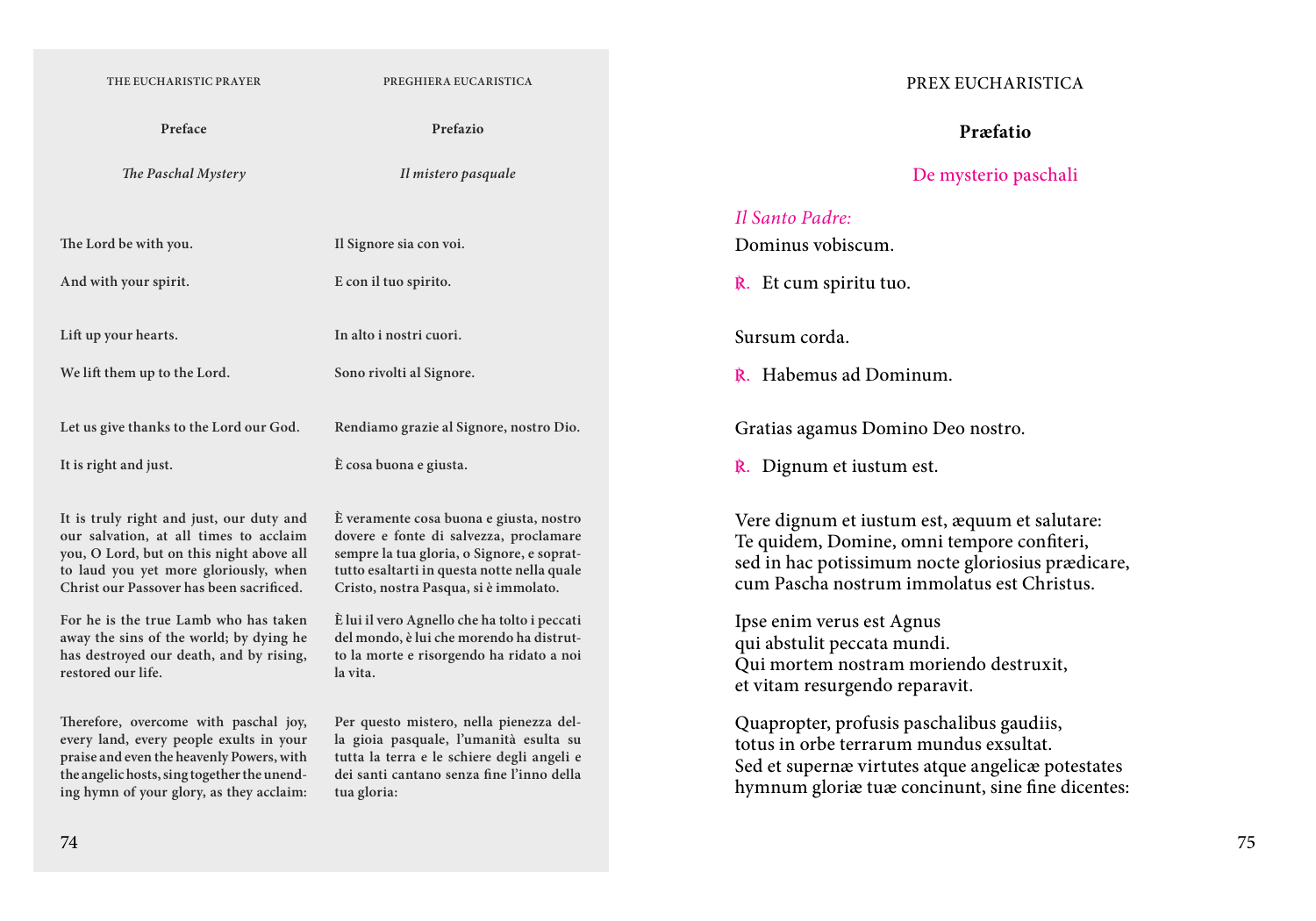## **Sanctus** *(Lux et origo)*



in ex-cel- sis.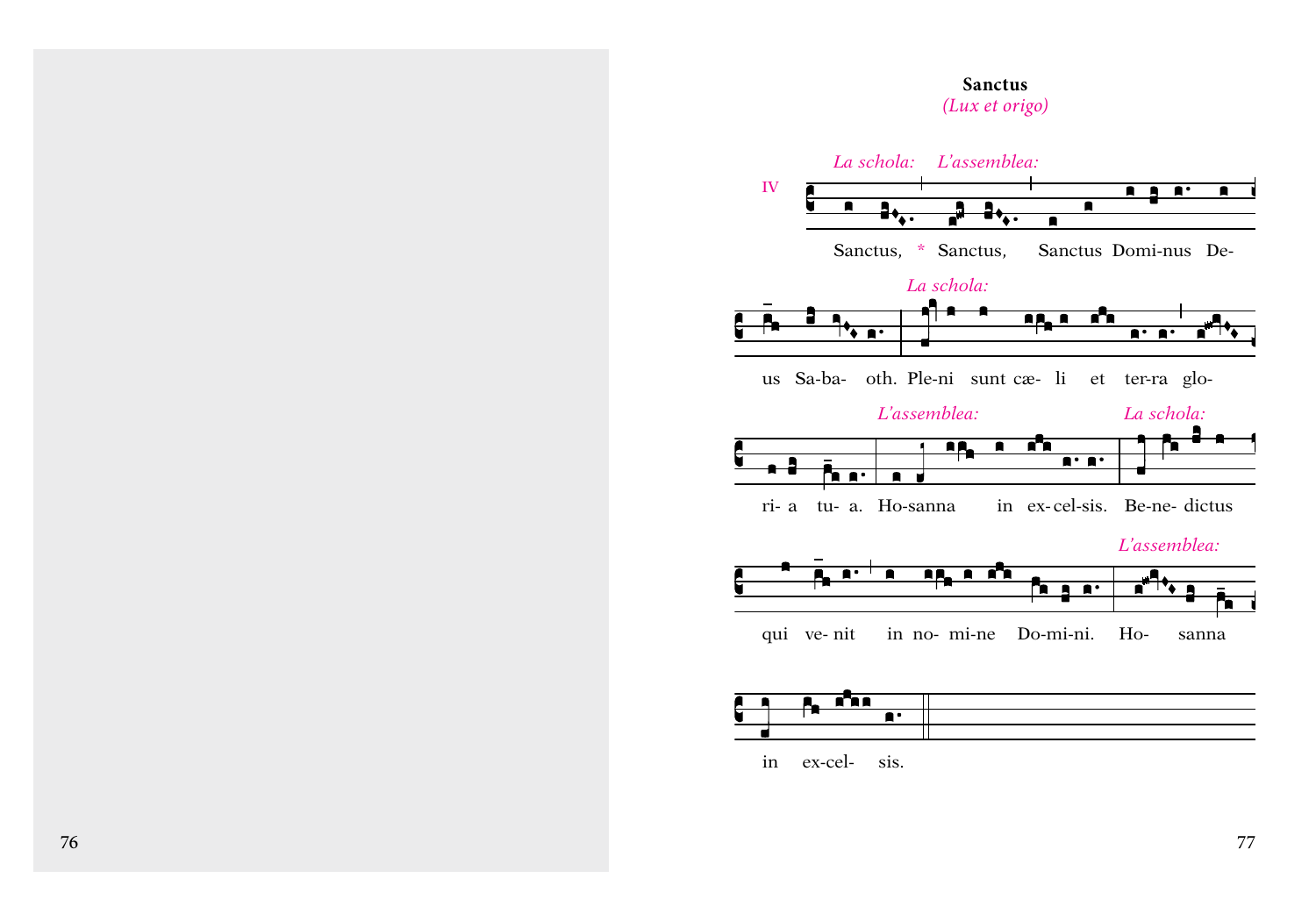**You are indeed Holy, O Lord, and all you have created rightly gives you praise, for through your Son our Lord Jesus Christ, by the power and working of the Holy Spirit, you give life to all things and make them holy, and you never cease to gather a people to yourself, so that from the rising of the sun to its setting a pure sacrifice may be offered to your name.**

**Veramente santo sei tu, o Padre, ed è giusto che ogni creatura ti lodi. Per mezzo del tuo Figlio, il Signore nostro Gesù Cristo, nella potenza dello Spirito Santo fai vivere e santifichi l'universo, e continui a radunare intorno a te un popolo che, dall'oriente all'occidente, offra al tuo nome il sacrificio perfetto.**

**Therefore, O Lord, we humbly implore you: by the same Spirit graciously make holy these gifts we have brought to you for consecration, that they may become the Body and Blood of your Son our Lord Jesus Christ, at whose command we celebrate these mysteries.**

**For on the night he was betrayed he himself took bread, and giving you thanks, he said the blessing, broke the bread and gave it to his disciples, saying:**

Take this, all of you, and eat of it, for this is my Body, which will be given up for you.

**Ti preghiamo umilmente: santifica e consacra con il tuo Spirito i doni che ti abbiamo presentato perché diventino il Corpo e il Sangue del tuo Figlio, il Signore nostro Gesù Cristo, che ci ha comandato di celebrare questi misteri.**

**Egli, nella notte in cui veniva tradito, prese il pane, ti rese grazie con la preghiera di benedizione, lo spezzò, lo diede ai suoi discepoli e disse:**

Prendete, e mangiatene tutti: questo è il mio Corpo offerto in sacrificio per voi.

## **Prex Eucharistica III**

## *Il Santo Padre:*

Vere Sanctus es, Domine, et merito te laudat omnis a te condita creatura, quia per Filium tuum, Dominum nostrum Iesum Christum, Spiritus Sancti operante virtute, vivificas et sanctificas universa, et populum tibi congregare non desinis, ut a solis ortu usque ad occasum oblatio munda offeratur nomini tuo.

## *Il Santo Padre e i concelebranti:*

Supplices ergo te, Domine, deprecamur, ut hæc munera, quæ tibi sacranda detulimus, eodem Spiritu sanctificare digneris, ut Corpus et X Sanguis fiant Filii tui Domini nostri Iesu Christi, cuius mandato hæc mysteria celebramus.

Ipse enim in qua nocte tradebatur accepit panem et tibi gratias agens benedixit, fregit, deditque discipulis suis, dicens:

Accipite et manducate ex hoc omnes: hoc est enim Corpus meum, quod pro vobis tradetur.

*Il Santo Padre presenta al popolo l'ostia consacrata e genuflette in adorazione.*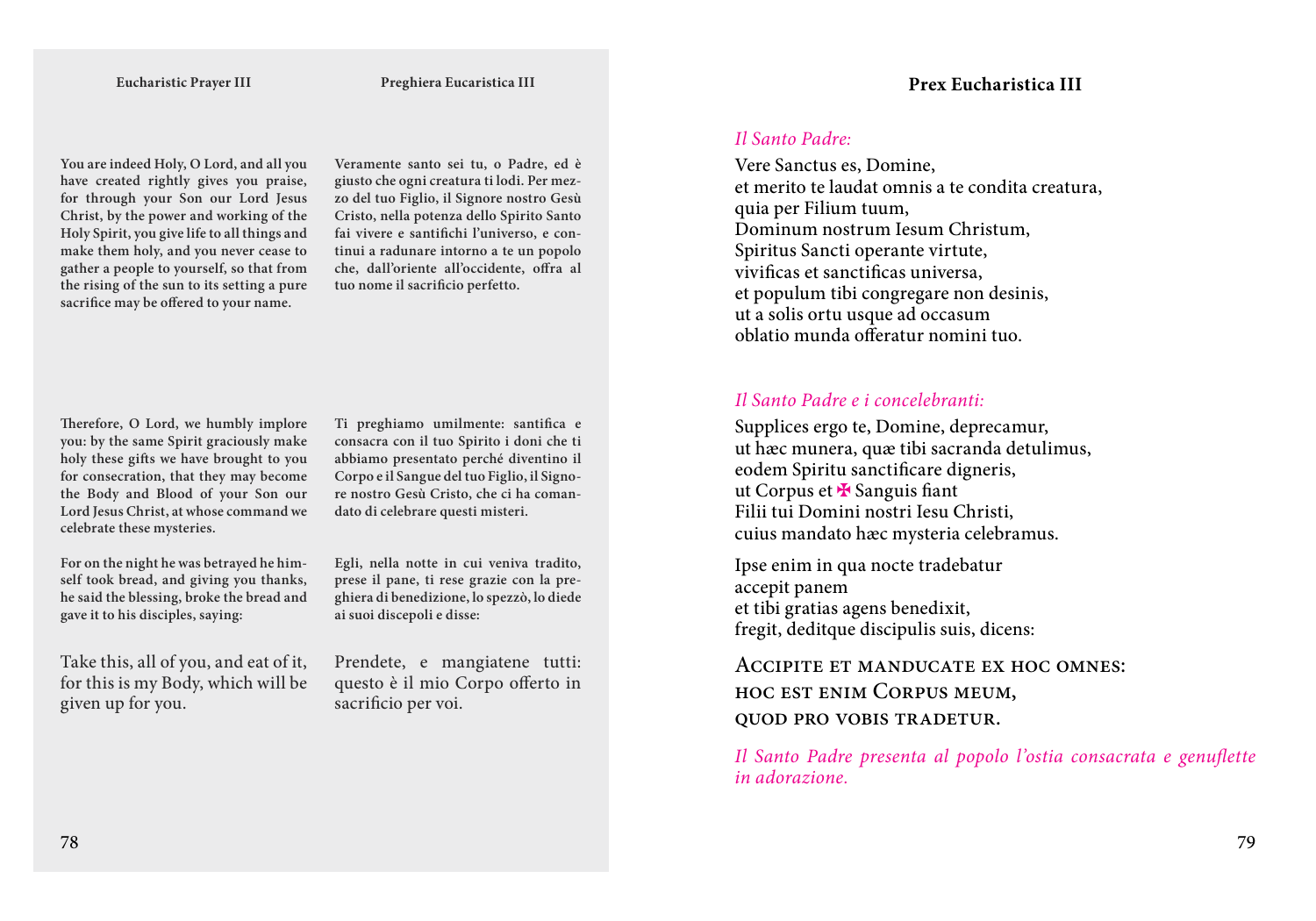**In a similar way, when supper was ended, he took the chalice, and giving you thanks, he said the blessing, and gave the chalice to his disciples, saying:**

**Allo stesso modo, dopo aver cenato, prese il calice, ti rese grazie con la preghiera di benedizione, lo diede ai suoi discepoli e disse:**

Take this, all of you, and drink from it, for this is the chalice of my Blood, the Blood of the new and eternal covenant, which will be poured out for you and for many for the forgiveness of sins.

Prendete, e bevetene tutti: questo è il calice del mio Sangue per la nuova ed eterna alleanza, versato per voi e per tutti in remissione dei peccati.

Do this in memory of me. Fate questo in memoria di me.

**The mystery of faith. Mistero della fede.**

**We proclaim your Death, O Lord, and profess your Resurrection until you come again.**

**Annunciamo la tua morte, Signore, proclamiamo la tua risurrezione, nell'attesa della tua venuta.** 

Simili modo, postquam cenatum est, accipiens calicem, et tibi gratias agens benedixit, deditque discipulis suis, dicens:

Accipite et bibite ex eo omnes: hic est enim calix Sanguinis mei novi et æterni testamenti, qui pro vobis et pro multis effundetur in remissionem peccatorum.

## Hoc facite in meam commemorationem.

*Il Santo Padre presenta al popolo il calice e genuflette in adorazione.*

## *Il Santo Padre:*

Mysterium fidei.

## *L'assemblea:*

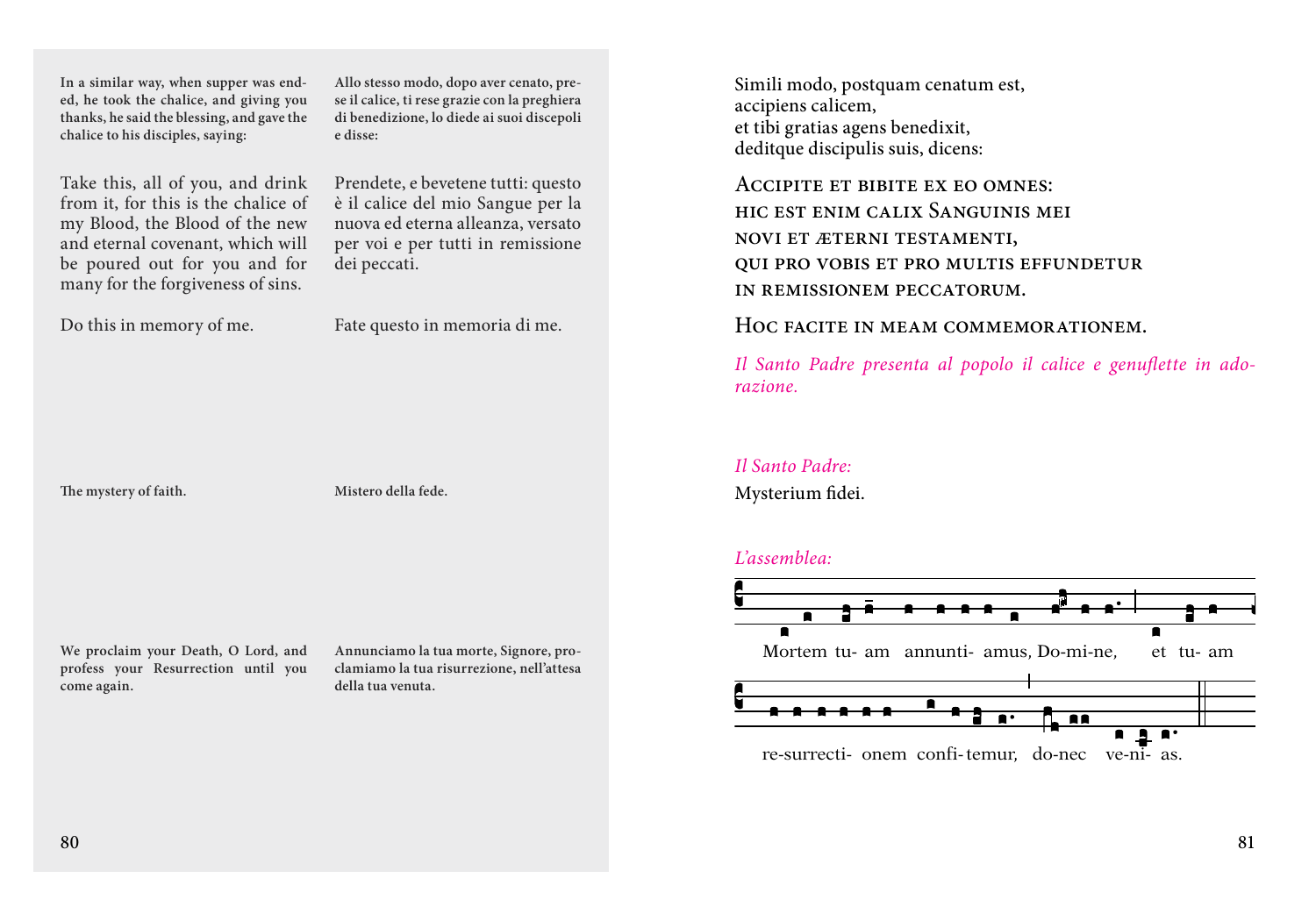**Therefore, O Lord, as we celebrate the memorial of the saving Passion of your Son, his wondrous Resurrection and Ascension into heaven, and as we look forward to his second coming, we offer you in thanksgiving this holy and living sacrifice.**

**Celebrando il memoriale della passione redentrice del tuo Figlio, della sua mirabile risurrezione e ascensione al cielo, nell'attesa della sua venuta nella gloria, ti offriamo, o Padre, in rendimento di grazie, questo sacrificio vivo e santo.**

**Look, we pray, upon the oblation of your Church and, recognizing the sacrificial Victim by whose death you willed to reconcile us to yourself, grant that we, who are nourished by the Body and Blood of your Son and filled with his Holy Spirit, may become one body, one spirit in Christ.**

**Guarda con amore e riconosci nell'offerta della tua Chiesa la vittima immolata per la nostra redenzione, e a noi, che ci nutriamo del Corpo e del Sangue del tuo Figlio, dona la pienezza dello Spirito Santo, perché diventiamo in Cristo un solo corpo e un solo spirito.**

**May he make of us an eternal offering to you, so that we may obtain an inheritance with your elect, especially with the most Blessed Virgin Mary, Mother of God, with blessed Joseph, her Spouse, with your blessed Apostles and glorious Martyrs, and with all the Saints, on whose constant intercession in your presence we rely for unfailing help.**

**Lo Spirito Santo faccia di noi un'offerta perenne a te gradita, perché possiamo ottenere il regno promesso con i tuoi eletti: con la beata Maria, Vergine e Madre di Dio, san Giuseppe, suo sposo, i tuoi santi apostoli, i gloriosi martiri, e tutti i santi, nostri intercessori presso di te.**

## *Il Santo Padre e i concelebranti:*

Memores igitur, Domine, eiusdem Filii tui salutiferæ passionis necnon mirabilis resurrectionis et ascensionis in cælum, sed et præstolantes alterum eius adventum, offerimus tibi, gratias referentes, hoc sacrificium vivum et sanctum.

Respice, quæsumus, in oblationem Ecclesiæ tuæ et, agnoscens Hostiam, cuius voluisti immolatione placari, concede, ut qui Corpore et Sanguine Filii tui reficimur, Spiritu eius Sancto repleti, unum corpus et unus spiritus inveniamur in Christo.

## *Un concelebrante:*

Ipse nos tibi perficiat munus æternum, ut cum electis tuis hereditatem consequi valeamus, in primis cum beatissima Virgine, Dei Genetrice, Maria, cum beato Ioseph, eius Sponso, cum beatis Apostolis tuis et gloriosis Martyribus et omnibus Sanctis, quorum intercessione perpetuo apud te confidimus adiuvari.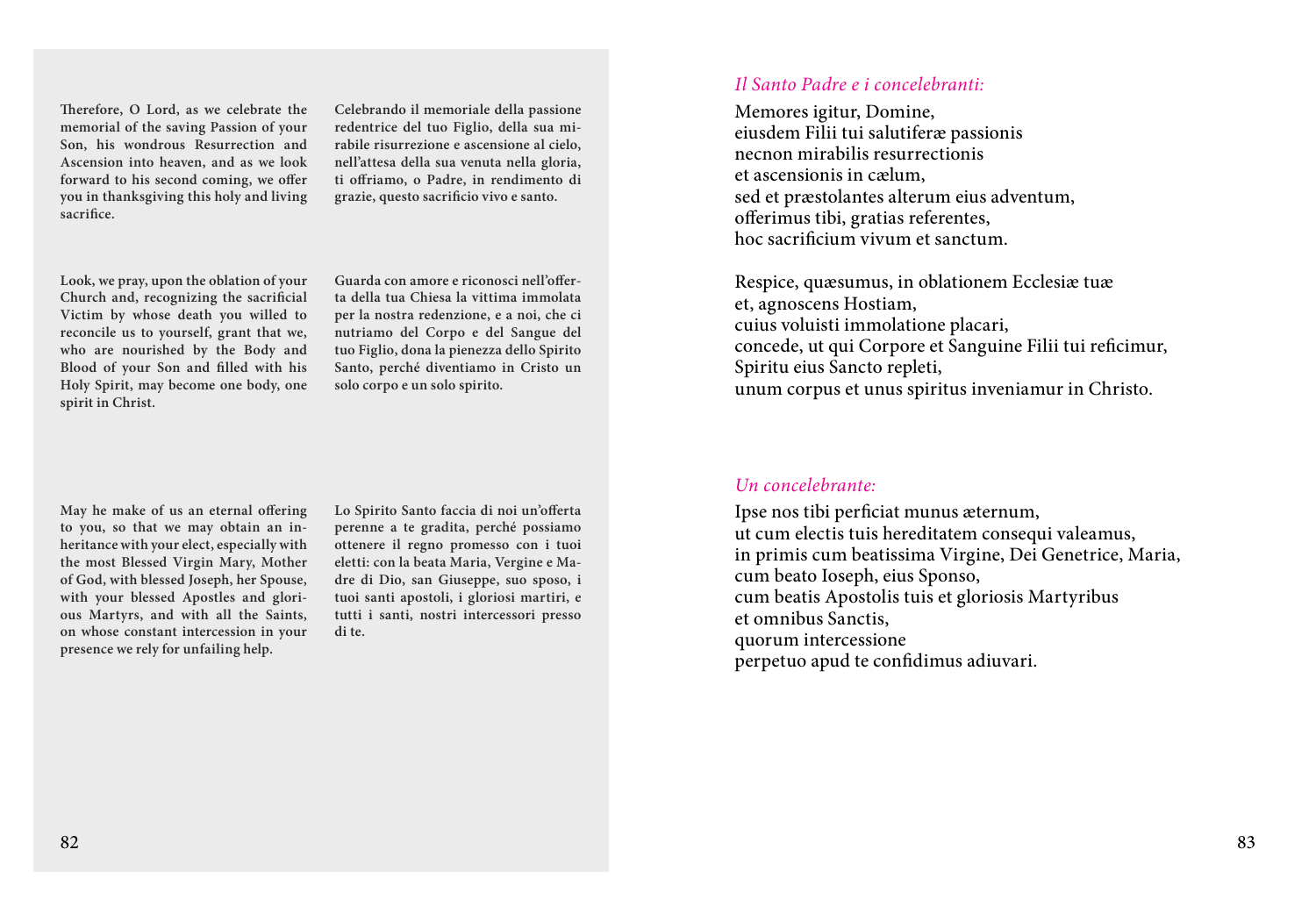**May this Sacrifice of our reconciliation, we pray, O Lord, advance the peace and salvation of all the world. Be pleased to confirm in faith and charity your pilgrim Church on earth, with your servant Francis our Pope, the Order of Bishops, all the clergy, and the entire people you have gained for your own.** 

**Listen graciously to the prayers of this family, whom you have summoned before you. Strengthen, we pray, in their holy purpose your servants who by the cleansing waters of rebirth and the bestowing of the Holy Spirit have today been joined to your people, and grant that they may always walk in newness of life.**

**In your compassion, O merciful Father, gather to yourself all your children scattered throughout the world. To our departed brothers and sisters and to all who were pleasing to you at their passing from this life, give kind admittance to your kingdom. There we hope to enjoy for ever the fullness of your glory through Christ our Lord, through whom you bestow on the world all that is good.**

**Ti preghiamo, o Padre: questo sacrificio della nostra riconciliazione doni pace e salvezza al mondo intero. Conferma nella fede e nell'amore la tua Chiesa pellegrina sulla terra: il tuo servo e nostro papa Francesco, l'ordine episcopale, i presbiteri, i diaconi e il popolo che tu hai redento.**

**Ascolta la preghiera di questa famiglia che hai convocato alla tua presenza. Sostieni nell'impegno cristiano i tuoi figli, che oggi mediante il lavacro della rigenerazione e il dono dello Spirito Santo hai chiamato a far parte del tuo popolo: con il tuo aiuto possano camminare sempre in novità di vita.**

**Ricongiungi a te, Padre misericordioso, tutti i tuoi figli ovunque dispersi.**

**Accogli nel tuo regno i nostri fratelli e sorelle defunti, e tutti coloro che, in pace con te, hanno lasciato questo mondo; concedi anche a noi di ritrovarci insieme a godere per sempre della tua gloria, in Cristo, nostro Signore, per mezzo del quale tu, o Dio, doni al mondo ogni bene.**

## *Un altro concelebrante:*

Hæc Hostia nostræ reconciliationis proficiat, quæsumus, Domine, ad totius mundi pacem atque salutem. Ecclesiam tuam, peregrinantem in terra, in fide et caritate firmare digneris cum famulo tuo Papa nostro Francisco, cum episcopali ordine et universo clero et omni populo acquisitionis tuæ.

Votis huius familiæ, quam tibi astare voluisti, adesto propitius. Conforta, quæsumus, in sancto proposito famulos tuos, qui hodie per lavacrum regenerationis et donationem Sancti Spiritus plebi tuæ aggregati sunt, et concede, ut in novitate vitæ semper procedant.

Omnes filios tuos ubique dispersos tibi, clemens Pater, miseratus coniunge. Fratres nostros defunctos et omnes qui, tibi placentes, ex hoc sæculo transierunt, in regnum tuum benignus admitte, ubi fore speramus, ut simul gloria tua perenniter satiemur, per Christum Dominum nostrum, per quem mundo bona cuncta largiris.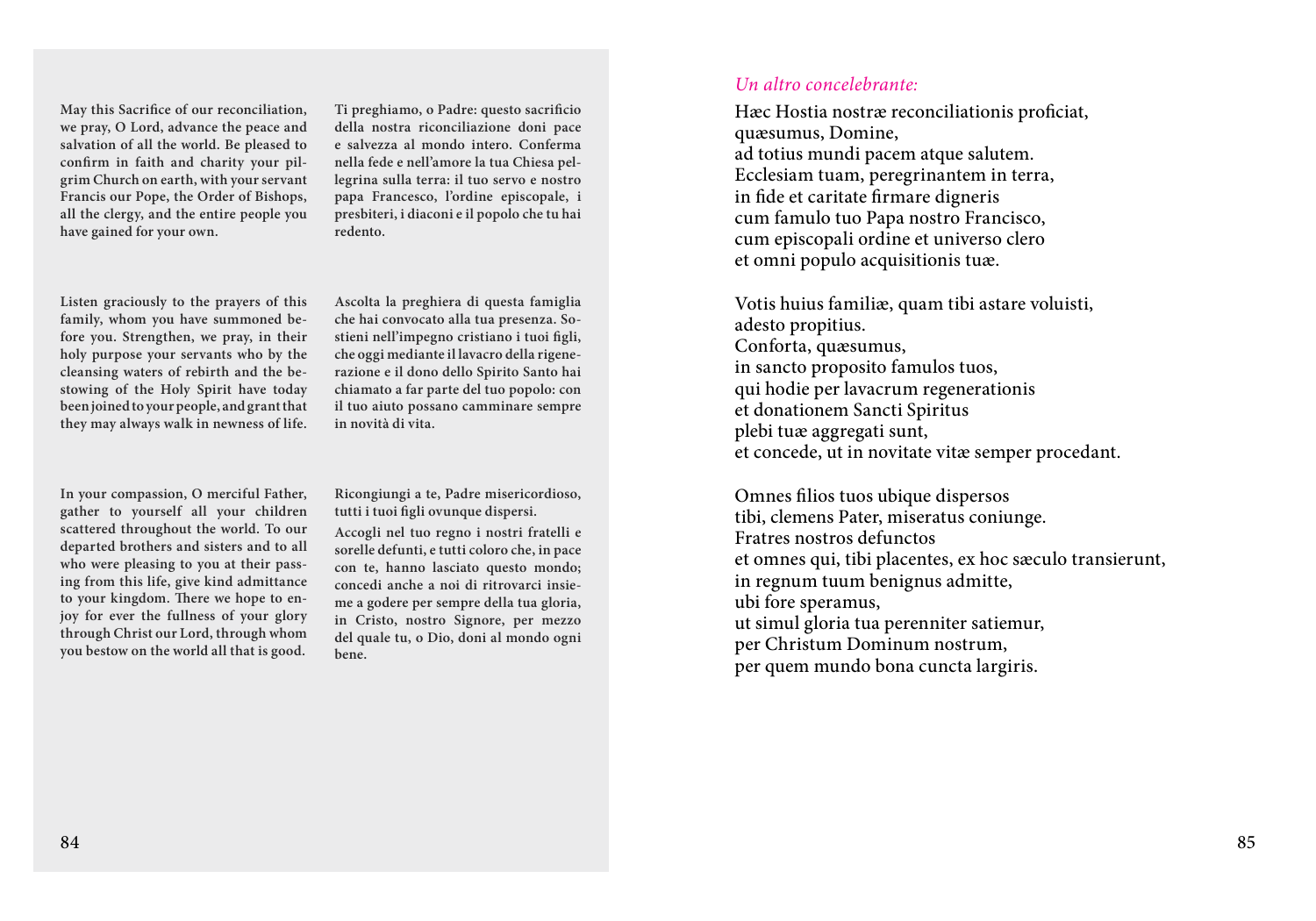**Through him, and with him, and in him, O God, almighty Father, in the unity of the Holy Spirit, all glory and honor is yours, for ever and ever.**

**Per Cristo, con Cristo e in Cristo, a te, Dio Padre onnipotente, nell'unità dello Spirito Santo ogni onore e gloria per tutti i secoli dei secoli.** 

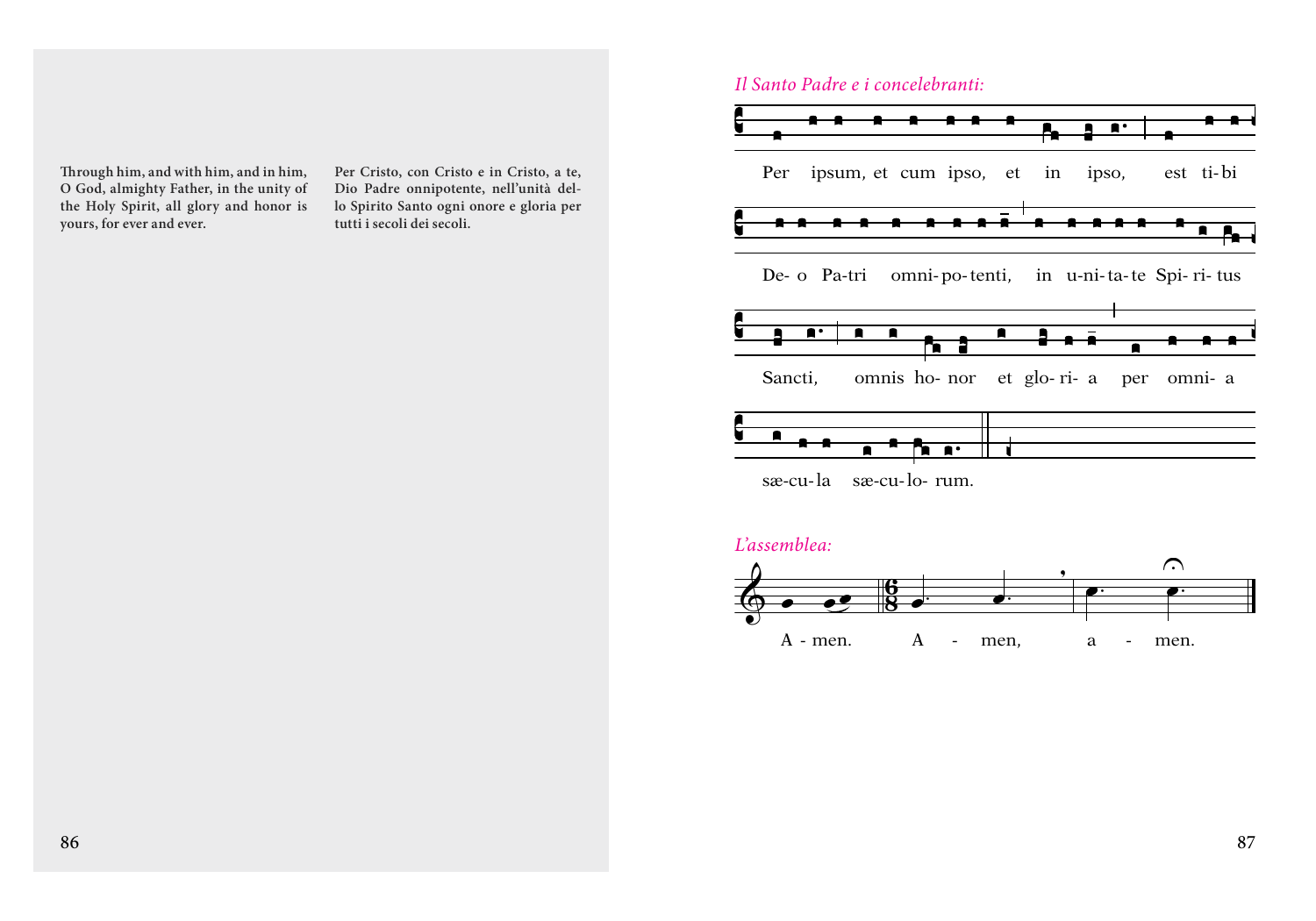**At the Saviour's command and formed by divine teaching, we dare to say:**

**Obbedienti alla parola del Salvatore e formati al suo divino insegnamento, osiamo dire:**

**Our Father, who art in heaven, hallowed be thy name; thy kingdom come, thy will be done on earth as it is in heaven. Give us this day our daily bread, and forgive us our trespasses, as we forgive those who trespass against us; and lead us not into temptation, but deliver us from evil.**

**Padre nostro che sei nei cieli, sia santificato il tuo nome, venga il tuo regno, sia fatta la tua volontà, come in cielo così in terra. Dacci oggi il nostro pane quotidiano, e rimetti a noi i nostri debiti come anche noi li rimettiamo ai nostri debitori, e non abbandonarci alla tentazione, ma liberaci dal male.**

### RITUS COMMUNIONIS

## *Il Santo Padre:*

Præceptis salutaribus moniti, et divina institutione formati, audemus dicere:

## *Il Santo Padre e l'assemblea:*



Pa-ter noster, qui es in cæ-lis: sancti- fi- ce-tur no-



men tu- um; adve-ni- at regnum tu- um; fi- at vo-lun-



mitte no-bis de-bi-ta nostra, sic-ut et nos dimit-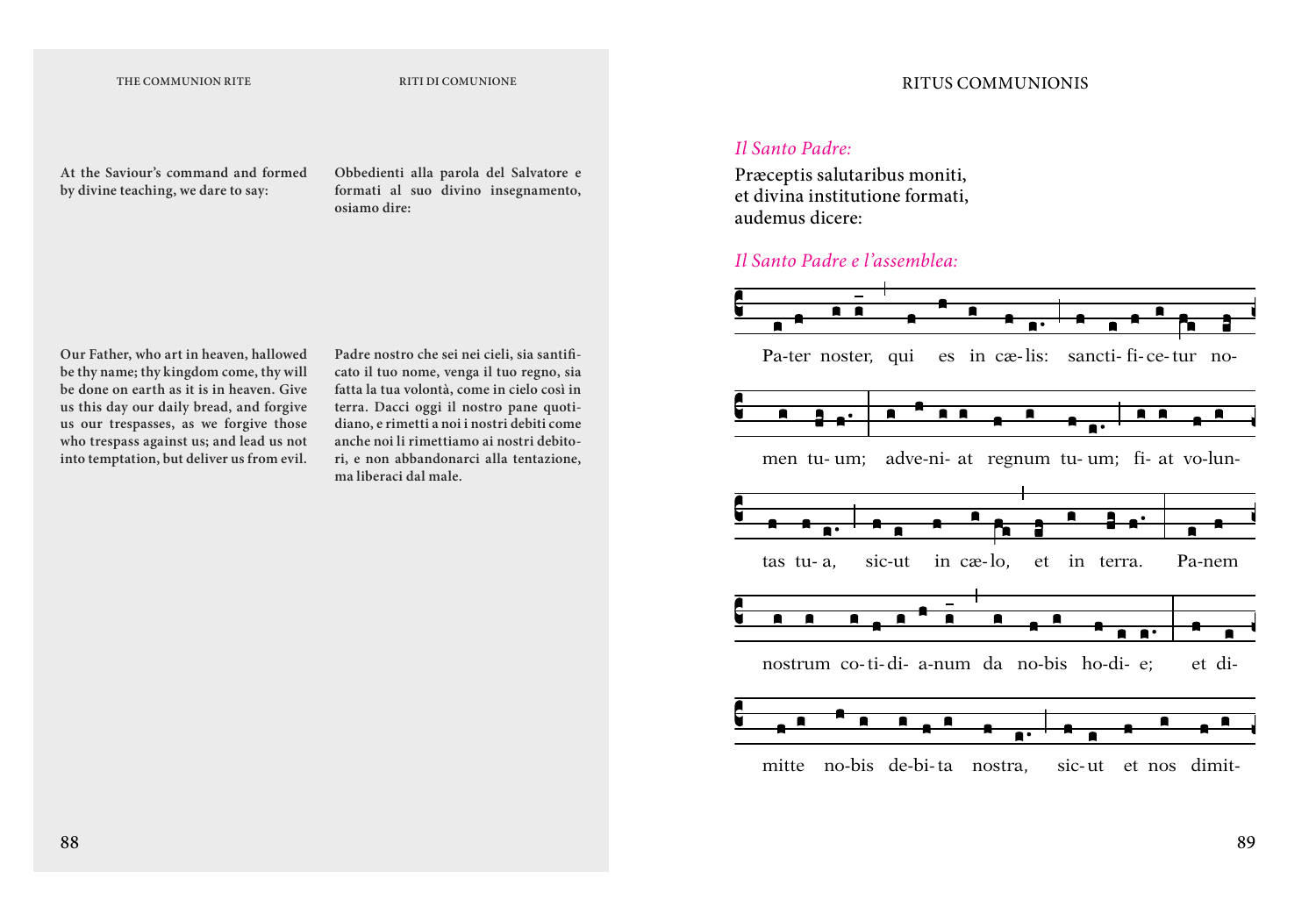



tenta-ti- o- nem; sed li-be-ra nos a ma- lo.

## *Il Santo Padre:*

Libera nos, quæsumus, Domine, ab omnibus malis, da propitius pacem in diebus nostris, ut, ope misericordiæ tuæ adiuti, et a peccato simus semper liberi et ab omni perturbatione securi: exspectantes beatam spem et adventum Salvatoris nostri Iesu Christi.

## *L'assemblea:*





**Deliver us, Lord, we pray, from every evil, graciously grant peace in our days, that, by the help of your mercy, we may be always free from sin and safe from all distress, as we await the blessed hope and the coming of our Saviour, Jesus Christ.**

**Liberaci, o Signore, da tutti i mali, concedi la pace ai nostri giorni, e con l'aiuto della tua misericordia vivremo sempre liberi dal peccato e sicuri da ogni turbamento, nell'attesa che si compia la beata speranza e venga il nostro salvatore Gesù Cristo.**

**For the kingdom, the power and the glory are yours now and for ever.**

**Tuo è il regno, tua la potenza e la gloria nei secoli.**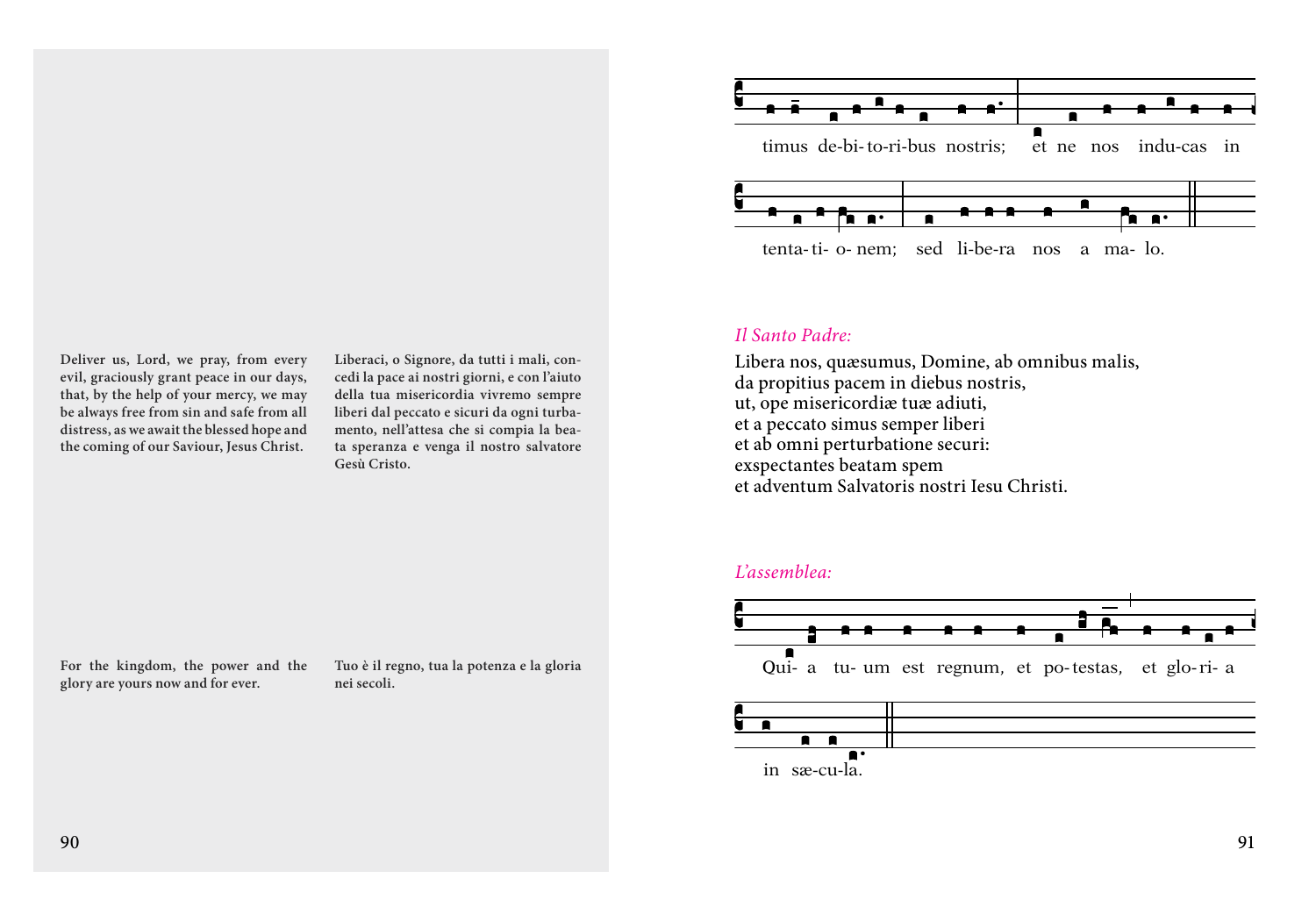**Lord Jesus Christ, who said to your Apostles: Peace I leave you, my peace I give you, look not on our sins, but on the faith of your Church, and graciously grant her peace and unity in accordance with your will.**

**Who live and reign for ever and ever.**

**Signore Gesù Cristo, che hai detto ai tuoi apostoli: «Vi lascio la pace, vi do la mia pace», non guardare ai nostri peccati, ma alla fede della tua Chiesa, e donale unità e pace secondo la tua volontà. Tu che vivi e regni nei secoli dei secoli.**

## *Il Santo Padre:*

Domine Iesu Christe, qui dixisti Apostolis tuis: Pacem relinquo vobis, pacem meam do vobis: ne respicias peccata nostra, sed fidem Ecclesiæ tuæ; eamque secundum voluntatem tuam pacificare et coadunare digneris. Qui vivis et regnas in sæcula sæculorum.

R. Amen.

#### **The peace of the Lord be with you always. La pace del Signore sia sempre con voi.**

**And with your spirit. E con il tuo spirito.** 

## *Il Santo Padre:*

Pax Domini sit semper vobiscum.

R. Et cum spiritu tuo.

*Il Santo Padre spezza l'ostia consacrata.*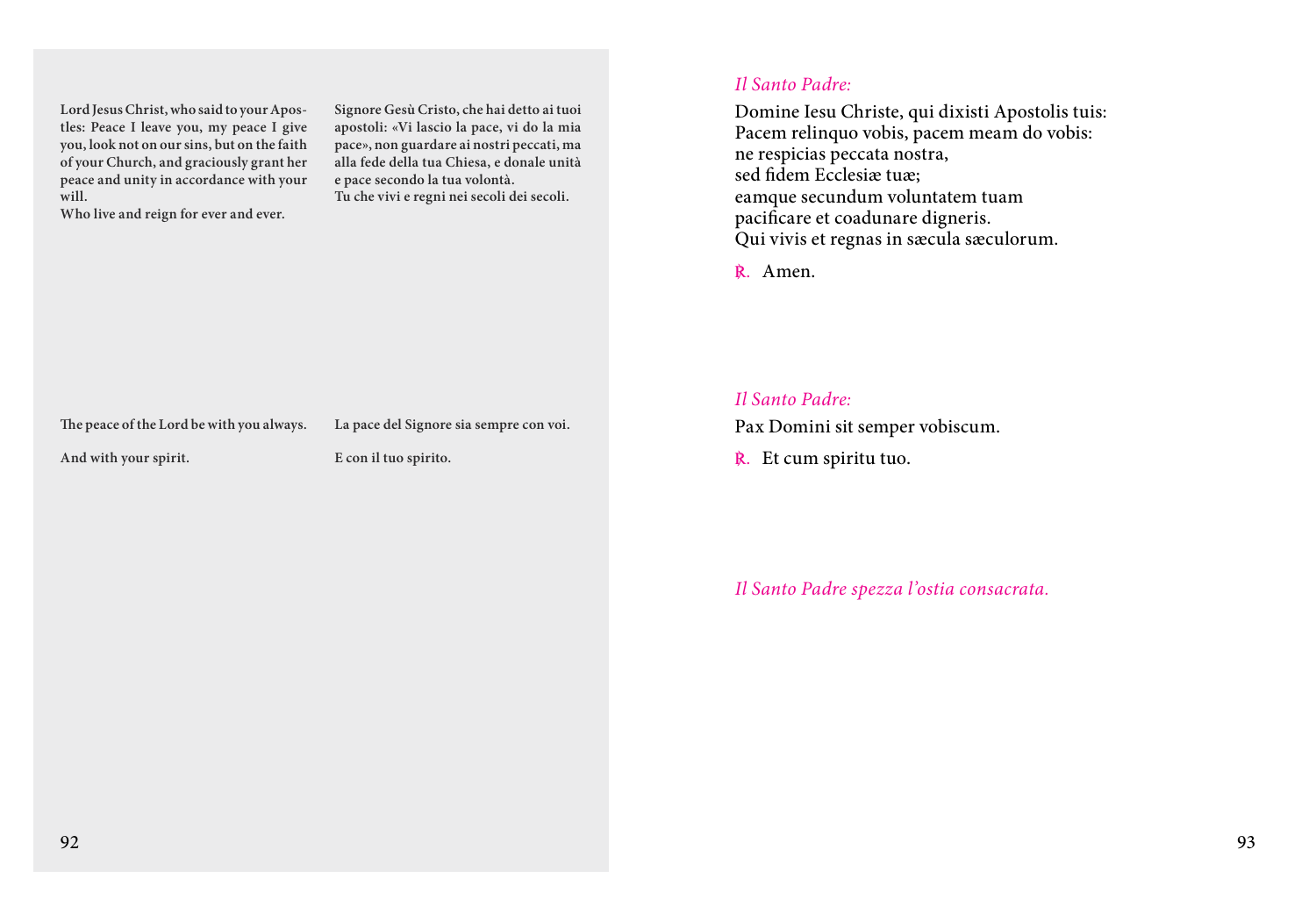## **Agnus Dei** *(Lux et origo)*



do-na no- bis pa- cem.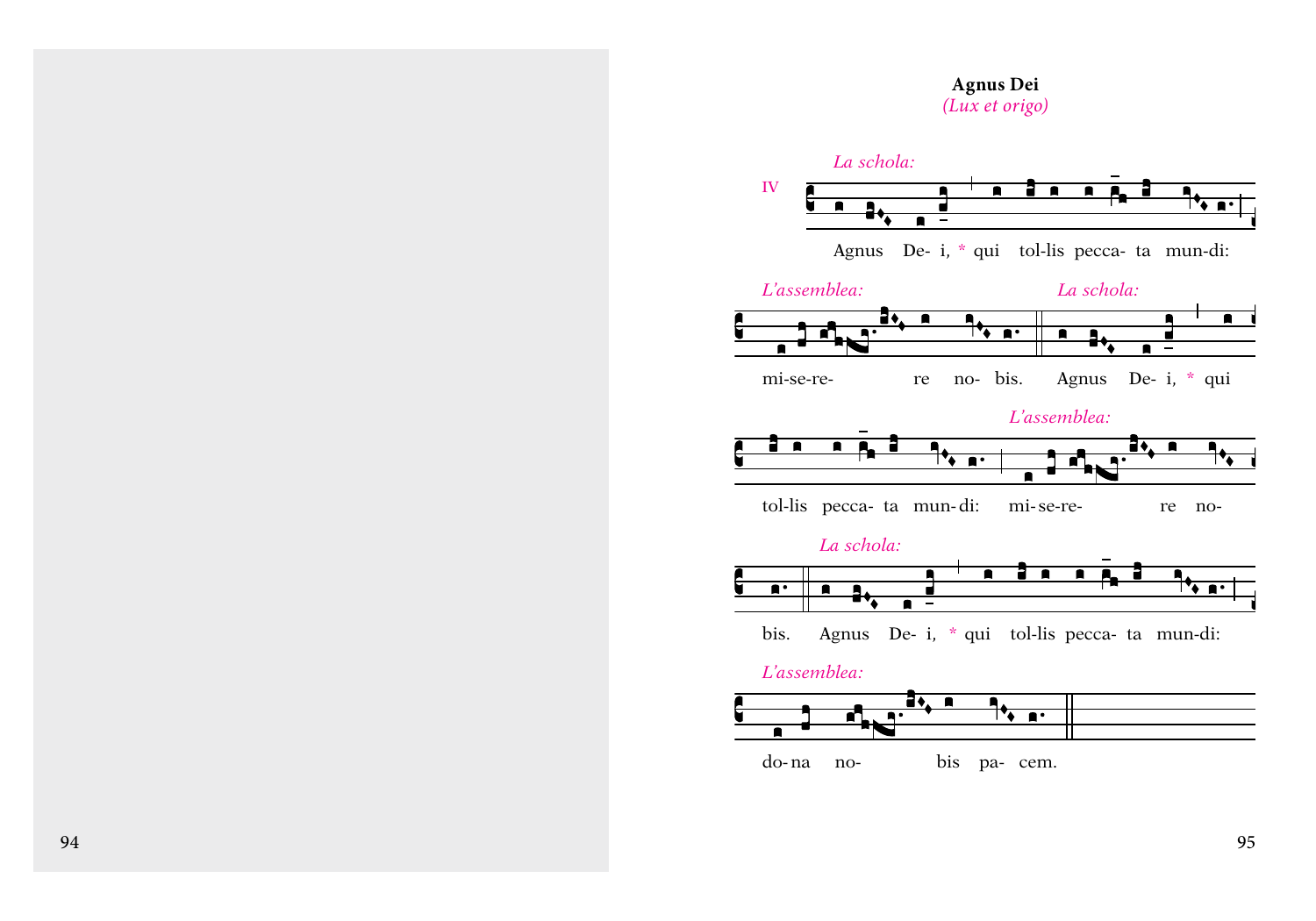**I now address myself to you, my beloved sons and daughters, who in this glorious night, having been reborn by water and the Holy Spirit, receive the Bread of life and the Chalice of salvation for the first time.** 

**May the Body and Blood of Christ make you always grow in his friendship and in communion with the whole Church; may they be a constant food for the journey of your lives and the foretaste of the eternal banquet of heaven.**

**Behold the Lamb of God, behold him who takes away the sins of the world. Blessed are those called to the supper of the Lamb.**

**Ecco l'Agnello di Dio, ecco colui che toglie i peccati del mondo. Beati gli invitati alla cena dell'Agnello.**

**Lord, I am not worthy that you should enter under my roof, but only say the word and my soul shall be healed.**

**O Signore, non sono degno di partecipare alla tua mensa: ma di' soltanto una parola e io sarò salvato.** 

## *Il Santo Padre dice ai neofiti:*

Figli e figlie carissimi, mi rivolgo a voi che, in questa notte gloriosa, rigenerati dall'acqua e dallo Spirito Santo, ricevete, per la prima volta, il pane della vita e il calice della salvezza.

Il Corpo e il Sangue di Cristo Signore vi facciano crescere sempre nella sua amicizia e nella comunione con tutta la Chiesa, siano costante viatico della vostra vita e pegno del convito eterno del cielo.

## *Il Santo Padre:*

Ecce Agnus Dei, ecce qui tollit peccata mundi. Beati qui ad cenam Agni vocati sunt.

## *Il Santo Padre e l'assemblea:*

Domine, non sum dignus, ut intres sub tectum meum, sed tantum dic verbo, et sanabitur anima mea.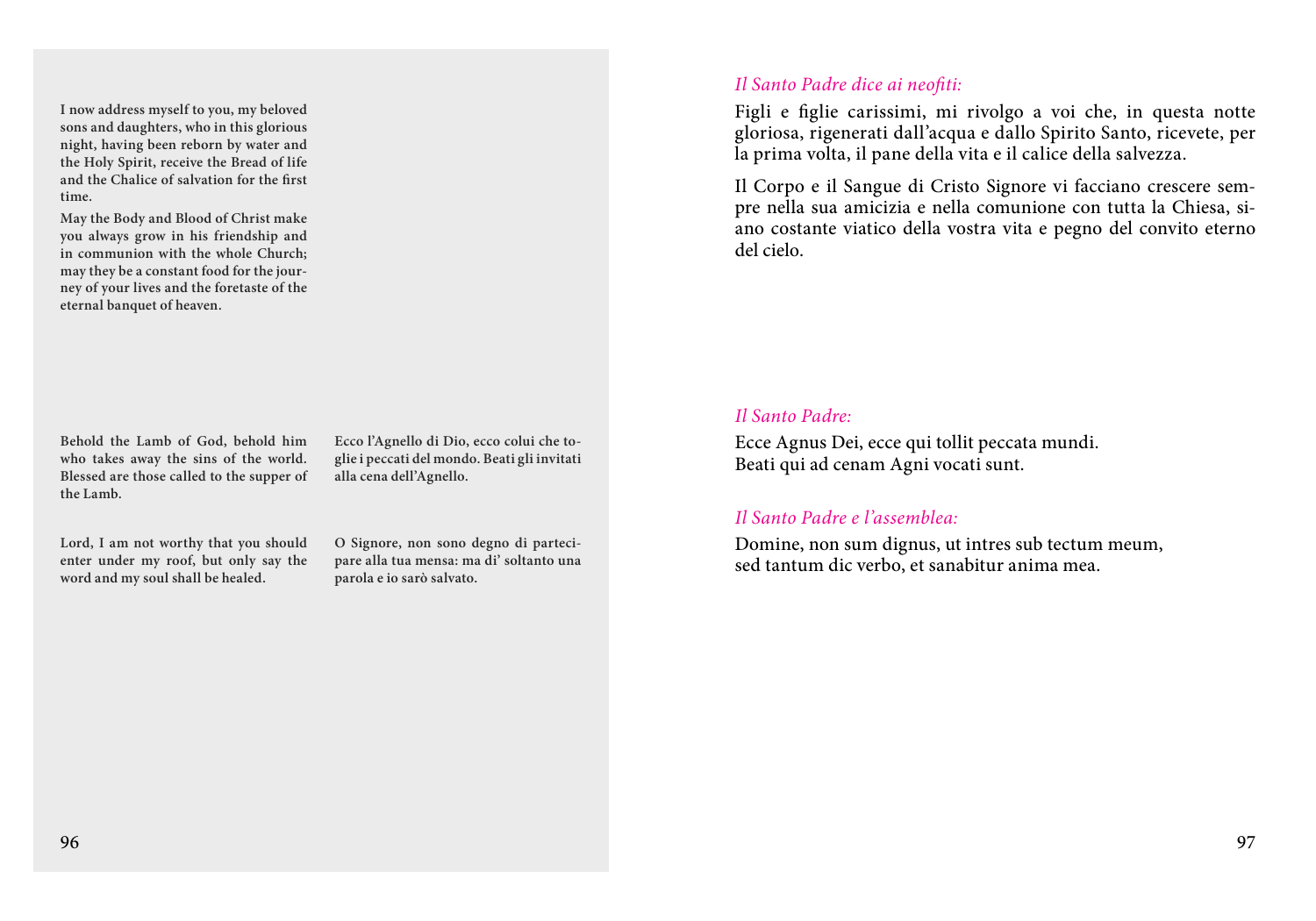**Communion Antiphon Antifona alla comunione**

**Antiphona ad communionem**

**Christ is our Passover, the lamb sacrificed; therefore let us keep the feast, alleluia, alleluia.**

**Cristo è nostra Pasqua, agnello immolato: celebriamo dunque la festa, alleluia, alleluia.**

| I will thank you for you have answered    | Ti rendo grazie, perché mi hai risposto,   |
|-------------------------------------------|--------------------------------------------|
| and you are my saviour.                   | perché sei stato la mia salvezza.          |
| The stone which the builders rejected has | La pietra scartata dai costruttori è dive- |
| become the corner stone.                  | nuta la pietra d'angolo.                   |
| This is the work of the Lord, a marvel in | Questo è stato fatto dal Signore: una me-  |
| our eyes.                                 | raviglia ai nostri occhi.                  |
| Co forward in procession with branches    | Eormate il corteo con rami frondosi fino   |

**Go forward in procession with branches even to the altar.**

**Formate il corteo con rami frondosi fino agli angoli dell'altare.**



alle-lu-ia, al-le- lu- ia.

*La schola:* Ps 117, 21-23. 27

1. Confitebor tibi, quoniam exaudisti me et factus est mihi in salutem.

2. Lapidem quem reprobaverunt ædificantes, hic factus est in caput anguli.  $\hat{\mathbf{R}}$ .

3. A Domino factum est istud et est mirabile in oculis nostris.  $\hat{\mathbf{R}}$ .

4. Instruite sollemnitatem in ramis condensis usque ad cornua altaris.  $\hat{\mathbf{R}}$ .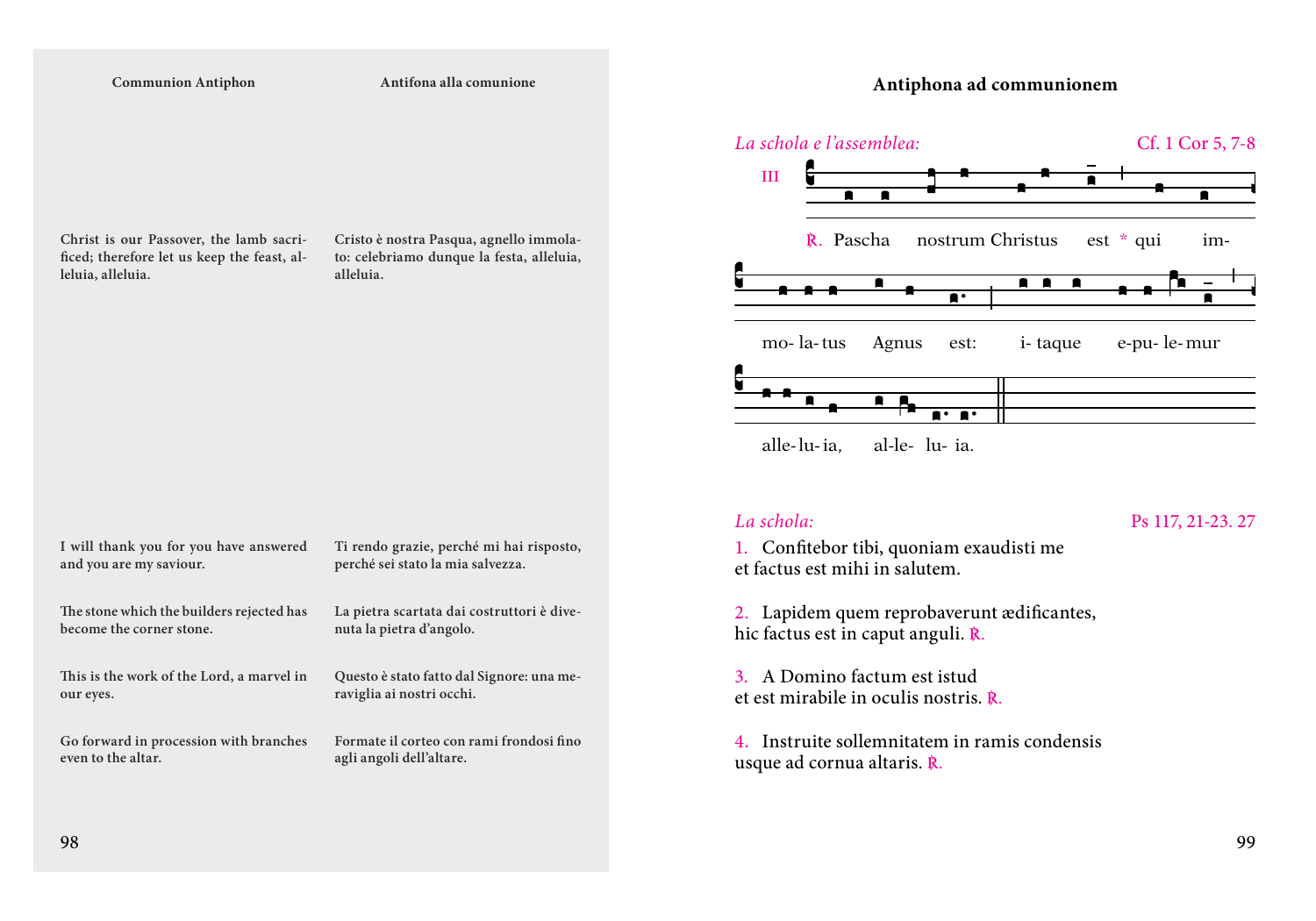

## *La schola e l'assemblea:*



*La schola:*

1. Cantate, o popoli del regno umano, Cristo sovrano! Gloria al Signor!  $\hat{\mathbf{R}}$ .

2. Noi risorgiamo in te, Dio Salvatore, Cristo Signore! Gloria al Signor! C .

3. Tutti lo acclamano, angeli e santi, la terra canti: Gloria al Signor! R.

4. Egli sarà con noi nel grande giorno, al suo ritorno! Gloria al Signor! R.

5. Cristo nei secoli! Cristo è la storia! Cristo è la gloria! Gloria al Signor! R.

*Silenzio per la preghiera personale.*

**May Christ rise in all hearts, may Christ be praised and worshiped. Glory to the Lord!**

**Sing, all peoples of the earthly kingdom; Christ reigns! Glory to the Lord!**

**We rise in you, God our Saviour; Christ is Lord! Glory to the Lord!**

**Acclaim him, all angels and saints; let the earth sing: Glory to the Lord!**

**He will be with us on that great day, when he returns! Glory to the Lord!**

**Christ for ever! Christ is history! Christ is glory! Glory to the Lord!**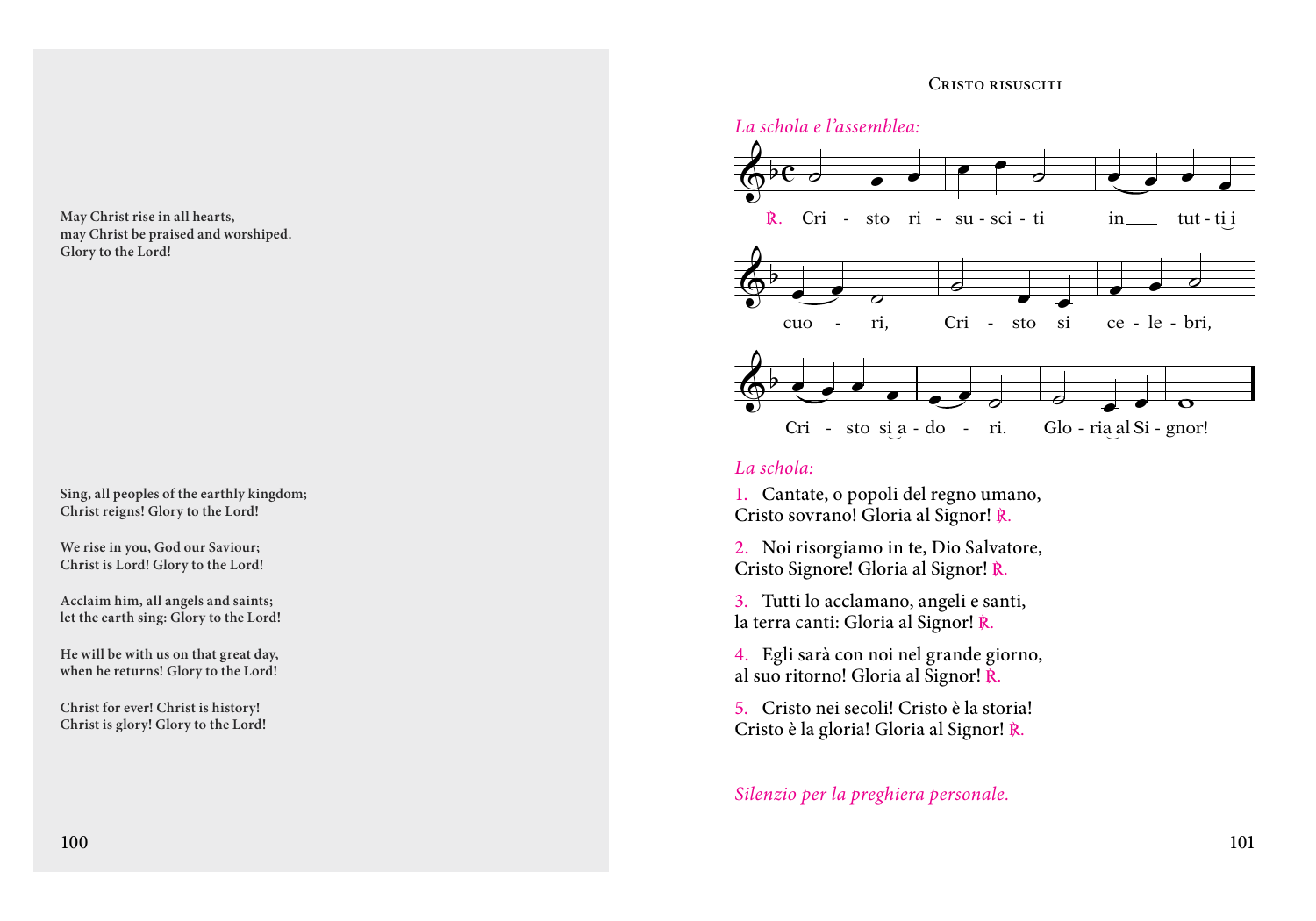## **Post communionem**

### **Let us pray. Preghiamo.**

**Pour out on us, O Lord, the Spirit of your love, and in your kindness make those you have nourished by this paschal Sacrament one in mind and heart. Through Christ our Lord.**

**Infondi in noi, o Signore, lo Spirito della tua carità, perché saziati dai sacramenti pasquali viviamo concordi nel tuo amore. Per Cristo nostro Signore.**

## *Il Santo Padre:*

Oremus.

Spiritum nobis, Domine, tuæ caritatis infunde, ut, quos sacramentis paschalibus satiasti, tua facias pietate concordes. Per Christum Dominum nostrum.

R. Amen.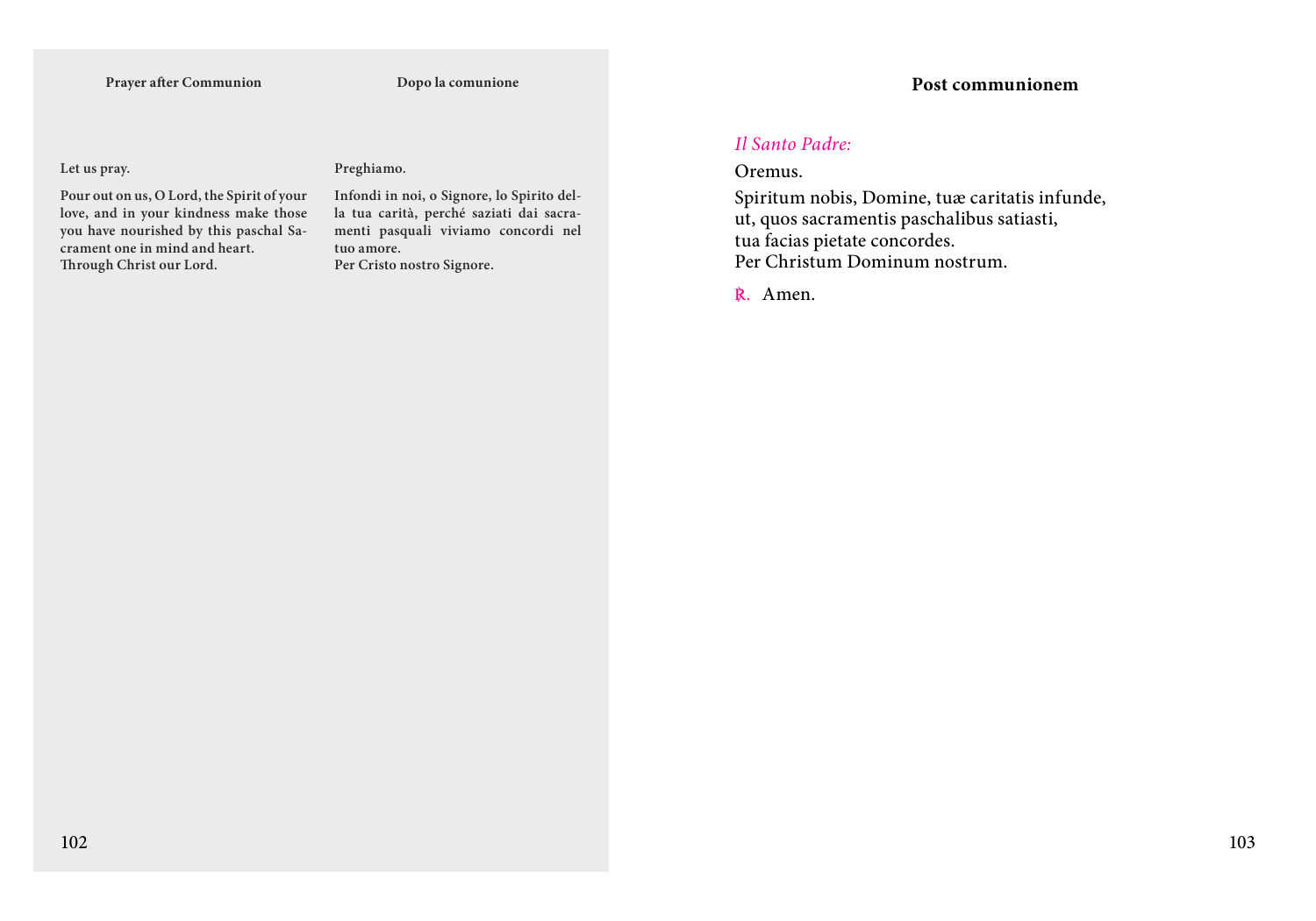## **THE CONCLUDING RITES RITI DI CONCLUSIONE**

| The Lord be with you.                                                        | Il Signore sia con voi.                                         |
|------------------------------------------------------------------------------|-----------------------------------------------------------------|
| And with your spirit.                                                        | E con il tuo spirito.                                           |
|                                                                              |                                                                 |
| Blessed be the name of the Lord.                                             | Sia benedetto il nome del Signore.                              |
| Now and for ever.                                                            | Ora e sempre.                                                   |
|                                                                              |                                                                 |
| Our help is in the name of the Lord.                                         | Il nostro aiuto è nel nome del Signore.                         |
| Who made heaven and earth.                                                   | Egli ha fatto cielo e terra.                                    |
|                                                                              |                                                                 |
| May almighty God bless you, the Father,<br>and the Son, and the Holy Spirit. | Vi benedica Dio onnipotente, Padre e<br>Figlio e Spirito Santo. |
|                                                                              |                                                                 |
|                                                                              |                                                                 |
|                                                                              |                                                                 |

**Go forth, the Mass is ended, alleluia, alleluia.**

**La Messa è finita: andate in pace. Alleluia, alleluia.**

**Thanks be to God, alleluia, alleluia. Rendiamo grazie a Dio. Alleluia, alleluia.**

## RITUS CONCLUSIONIS

| Il Santo Padre:<br>Dominus vobiscum.                                          |  |  |  |
|-------------------------------------------------------------------------------|--|--|--|
| R. Et cum spiritu tuo.                                                        |  |  |  |
| Sit nomen Domini benedictum.                                                  |  |  |  |
| $\hat{\mathbf{R}}$ . Ex hoc nunc et usque in sæculum.                         |  |  |  |
| Adjutorium nostrum in nomine Domini.                                          |  |  |  |
| R. Qui fecit cælum et terram.                                                 |  |  |  |
| Benedicat vos omnipotens Deus,<br>Pater, Het Filius, Het Spiritus He Sanctus. |  |  |  |
| R. Amen.                                                                      |  |  |  |

## *Il diacono:*

Ite, missa est, alleluia, alleluia.



R. De- o gra-ti- as, alle- lu- ia, alle- lu- ia.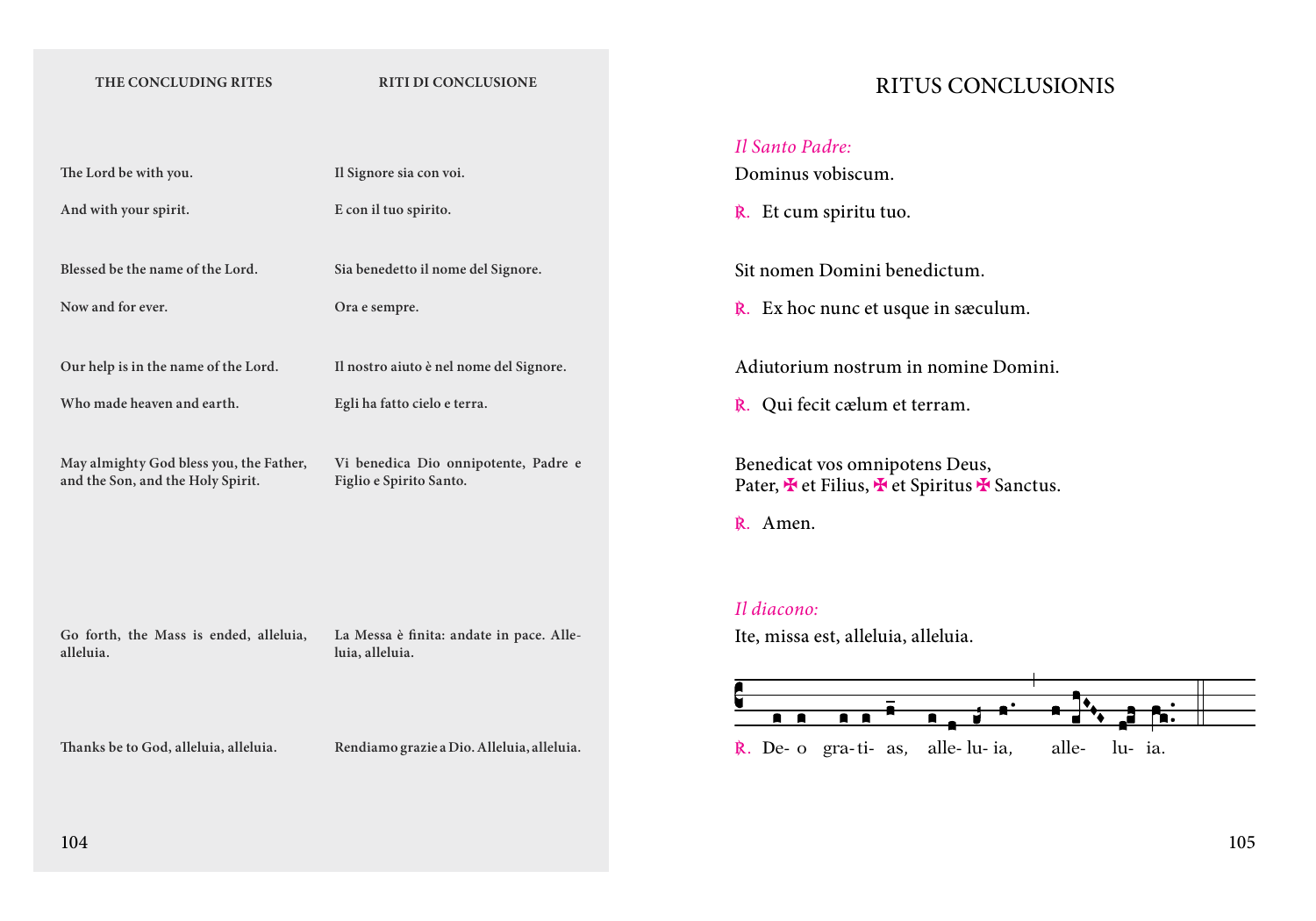**Marian Antiphon Antifona mariana**

## **Antiphona mariana**

## Regina cæli

## *La schola e l'assemblea:*



xit, alle- lu-ia; o- ra pro no-bis De- um, alle- lu- ia.

**Queen of heaven, rejoice, alleluia! for he whom you were worthy to bear, alleluia! has risen as he said, alleluia! Pray for us to God, alleluia!**

**Regina dei cieli, rallegrati, alleluia: Cristo, che hai portato nel grembo, alleluia, è risorto, come aveva promesso, alleluia. Prega il Signore per noi, alleluia.**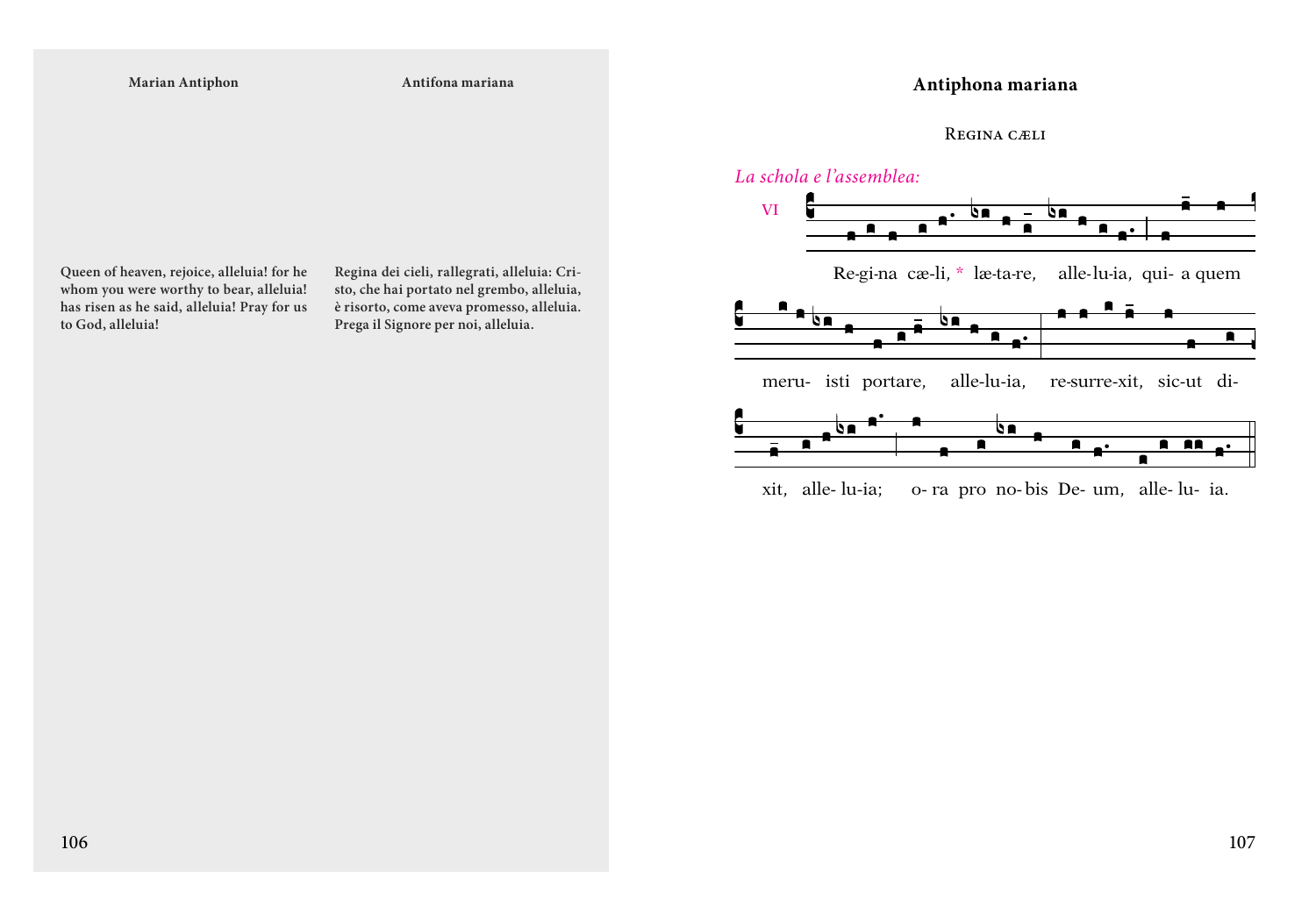**Pater noster**, qui es in cælis: sanctificetur nomen tuum; adveniat regnum tuum; fiat voluntas tua, sicut in cælo, et in terra. Panem nostrum cotidianum da nobis hodie; et dimitte nobis debita nostra, sicut et nos dimittimus debitoribus nostris; et ne nos inducas in tentationem; sed libera nos a malo. Amen.

**Ave, Maria**, gratia plena, Dominus tecum; benedicta tu in mulieribus, et benedictus fructus ventris tui, Iesus. Sancta Maria, Mater Dei, ora pro nobis peccatoribus nunc et in hora mortis nostræ. Amen.

**Gloria Patri** et Filio et Spiritui Sancto. Sicut erat in principio, et nunc et semper, et in sæcula sæculorum. Amen.

The faithful who take part in this liturgical celebration in Saint Peter's Basilica can obtain a Plenary Indulgence under the usual conditions:

- freedom from all attachment to sin, including venial sin
- sacramental confession
- reception of Holy Communion
- prayer for the intentions of the Holy Father

I fedeli che partecipano alla presente celebrazione liturgica nella Basilica di San Pietro possono ottenere il dono dell'Indulgenza Plenaria, alle solite condizioni:

- esclusione di qualsiasi affetto al peccato anche veniale
- confessione sacramentale
- comunione eucaristica
- preghiera secondo le intenzioni del Sommo Pontefice